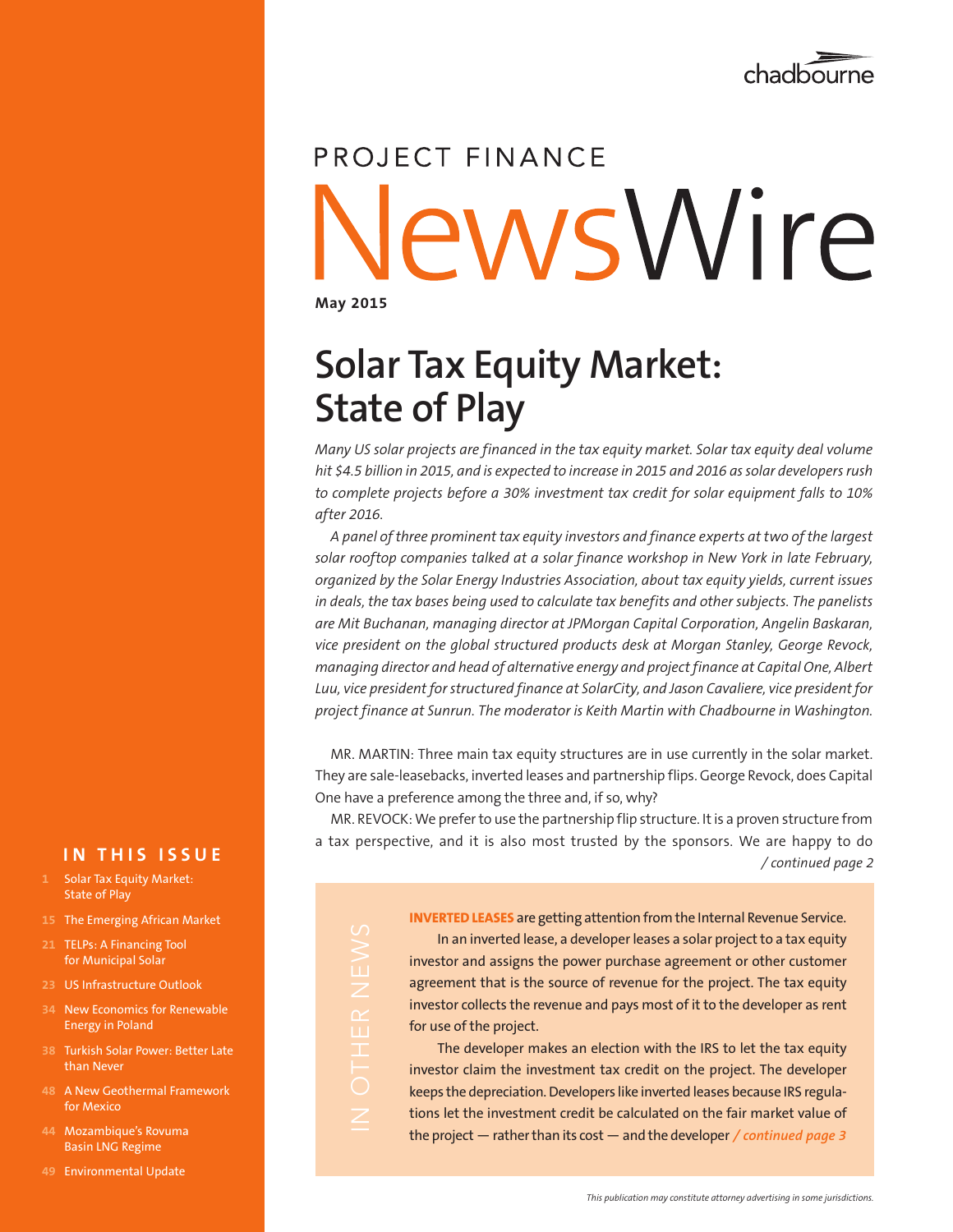## **Tax Equity**

*continued from page 1*

sale-leasebacks as well. Those are a prudent structure from a tax perspective. The one structure we are not looking at right now is the inverted or pass-through lease. We view inverted leases as having more tax risk. There is some guidance that may be adverse to that particular structure, and we prefer to pass on it until there is further clarification.

MR. MARTIN: Mit Buchanan, does JPMorgan have a preferred structure and, if so, why?

MS. BUCHANAN: While we have sale-leasebacks in our portfolio, our strong preference is to use a partnership structure. There are two main reasons. First, we like the fact that with a partnership structure, the developer has some skin in the game.

Second, we also like the fact that if there is underperformance, with the flip structure, the tax equity investor continues to receive an agreed share of cash available each year for distribution until it reaches the target yield, unlike a lease where the transaction goes into default. It is also nice that partnership flips are priced to reach the target yield in six to eight years while, in a lease transaction, the investor receives its yield over a 15- to 20-year term.

MR. MARTIN: Angelin Baskaran, does Morgan Stanley have a preference?

MS. BASKARAN: We do. We also prefer the partnership flip for the reasons cited and because we tend to be a pure-play tax equity investor. We like to be in for the tax benefits and minimize our cash exposure, and the partnership flip tends to be a friendly structure for that approach.

MR. MARTIN: Do you also do sale-leasebacks?

MS. BASKARAN: We do not. We have not done so for a while. We just find that it is a longer-dated exposure than we want. It is more balance-sheet intensive, and we believe sponsors are in a better position to bear residual risk.

MR. MARTIN: You heard George Revock say Capital One is not doing inverted leases because it considers them riskier than the other structures. Do you do inverted leases?

MS. BASKARAN: We do not. We are familiar with the structure because we have used it for historic tax credit deals, but we are waiting for additional guidance from the IRS about section 50(d) income before we use it in the solar sector.

MR. MARTIN: The section 50(d) income is the amount of income the lessee must report ratably over five years to offset part of the value of the investment tax credit.

MS. BASKARAN: That's right. The lessee must report income instead of reducing its tax basis in the assets by half the investment credit. It cannot reduce the basis because it does not own the assets.

MR. MARTIN: Mit Buchanan, coming back to you. You mentioned sale-leasebacks. You mentioned partnership flips. Does JPMorgan also do inverted leases?

MS. BUCHANAN: We do not.

MR. MARTIN: Let's move to the sponsors. Albert Luu, does SolarCity have a preferred tax equity structure?

MR. LUU: We are generally agnostic about the structure. Probably half our deals are partnership flips and half our deals are some variation of an inverted lease. We generally let the tax equity investors pick the structure, and if it raises the capital we need on palatable terms, that works for us.

MR. MARTIN: You did not mention sale-leasebacks. I believe there is a reason for that.

> MR. LUU: Yes. It is more expensive in a sale-leaseback for the lessee to retain the assets long term. At the same time, we do not think lessors pay us enough at inception for the residual value after the lease ends. We want to be the long-term owners of these systems; we value a long-term relationship with the customer. We did a few saleleasebacks in our early years, but

## US solar tax equity deal volume hit \$4.5 billion in 2014.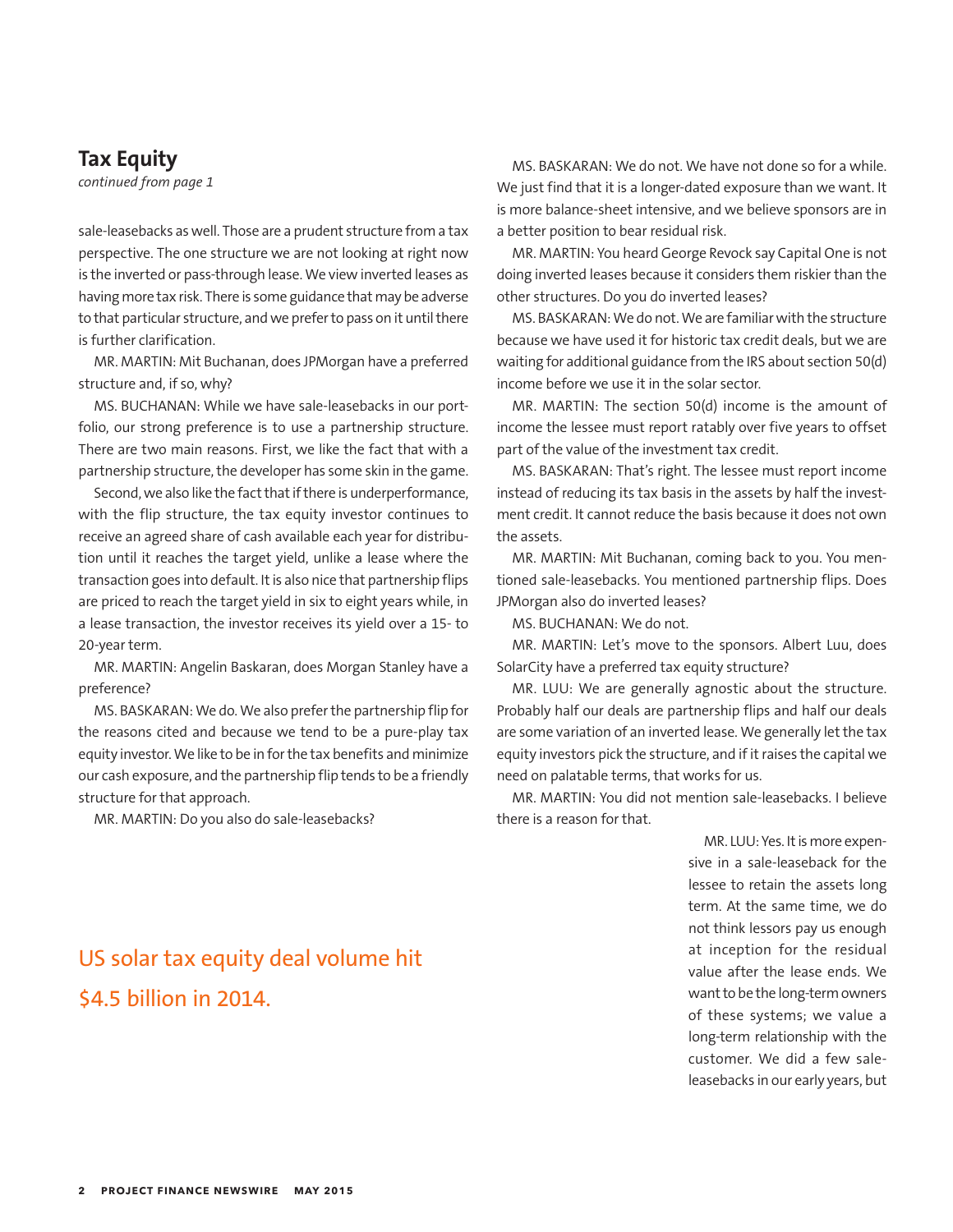

we have not used the structure much since then. If someone were to offer us 4% or 5% money and assign a reasonable value at inception to the residual, then we would take another look.

Another challenge for the sale-leaseback is you are financing cash flows at higher yields than you can finance them in the debt market.

MR. MARTIN: Jason Cavaliere, which structure does Sunrun prefer?

MR. CAVALIERE: We prefer a structure that gives us the lowest cost of capital.

MR. MARTIN: Okay. Albert Luu, you heard George Revock say that he believes inverted leases carry greater tax risk. Are you indifferent to structure risk because it is borne by the tax equity investor?

MR. LUU: We are not the ones that bear the structure risks generally, but we are still fairly conservative when we think about structure risk.

Keep in mind that there are many variations of inverted leases. Some people are more comfortable with an overlapping ownership inverted lease where both the lessee and lessor are partnerships. The lessee is owned largely by the tax equity investor, and the lessor is a partnership between the sponsor and the lessee. Other people prefer what we refer to as a clean or simple lease structure, where the sponsor is the lessor and the tax equity investor is the lessee with no cross ownership.

## **Risk Allocation**

MR. MARTIN: Mit Buchanan, how do the structures compare in how they allocate risks between the tax equity investor and the sponsor, and how much capital does each raise?

MS. BUCHANAN: People talk about a sale-leaseback as a form of 100% financing, since the sponsor is paid the fair market value of the assets by the tax equity investor. But it is really not.

MR. MARTIN: Because the sponsor must immediately prepay part of the rent to the tax equity investor.

MS. BUCHANAN: It is typical to see a rent prepayment on the order of up to 20%, so it is not 100% financing. Turning to the partnership flip, the tax equity raised in a solar deal is usually about 40% to 50% of total capital, but the percentage depends on the facts of the deal.

MR. MARTIN: And an inverted lease raises what percentage of the capital cost of a project? None of these tax equity investors does those, so Jason Cavaliere, what is the percentage for an inverted lease?

gets back the project when the lease ends without having to pay anything for it.

Under IRS rules, the lessee must report half the investment credit as income ratably over five years.

If the lessee is a partnership, then the tax equity investor increases the basis that it has in its partnership interest by this income. This puts the investor in a position to deduct the income later as a loss by withdrawing from the partnership or selling its partnership interest.

 $\overline{\angle}$ 

Œ

The IRS is unsure whether such a loss is appropriate. It may issue guidance on the subject as early as the summer.

**PRODUCTION TAX CREDITS** for wind and geothermal projects remain at 2.3¢ a kilowatt hour in 2015, but moved up slightly from 1.1 to 1.2¢ a KWh for biomass, landfill gas, incremental hydroelectric and ocean energy projects, the IRS said in April.

The credits are adjusted each year for inflation as measured by the GDP price deflator. They run for 10 years after a project is originally placed in service.

The credits phase out if contracted electricity prices from a particular resource reach a certain level. That level in 2015 is 12.2688¢ a KWh. The IRS said there will not be any phase out in 2015 because contracted wind electricity prices are 4.50¢ a KWh going into the year, down from \$4.85 the year before. It said it lacks data on contracted prices for electricity from the other energy sources.

Production tax credits for producing refined coal are \$6.71 a ton in 2015. Refined coal is coal that has been treated with chemicals to make it less polluting than regular coal. The IRS said there will not be any phase out of refined coal credits in 2015. The refined coal credit phases out as the reference price for raw coal moves above 1.7 times the 2002 price of raw coal. The 2015 reference price is \$57.64 a ton. A phase out would have started at \$83.17 a ton.

Meanwhile, the IRS said at the end of March that it will no longer issue */ continued page 4 / continued page 5*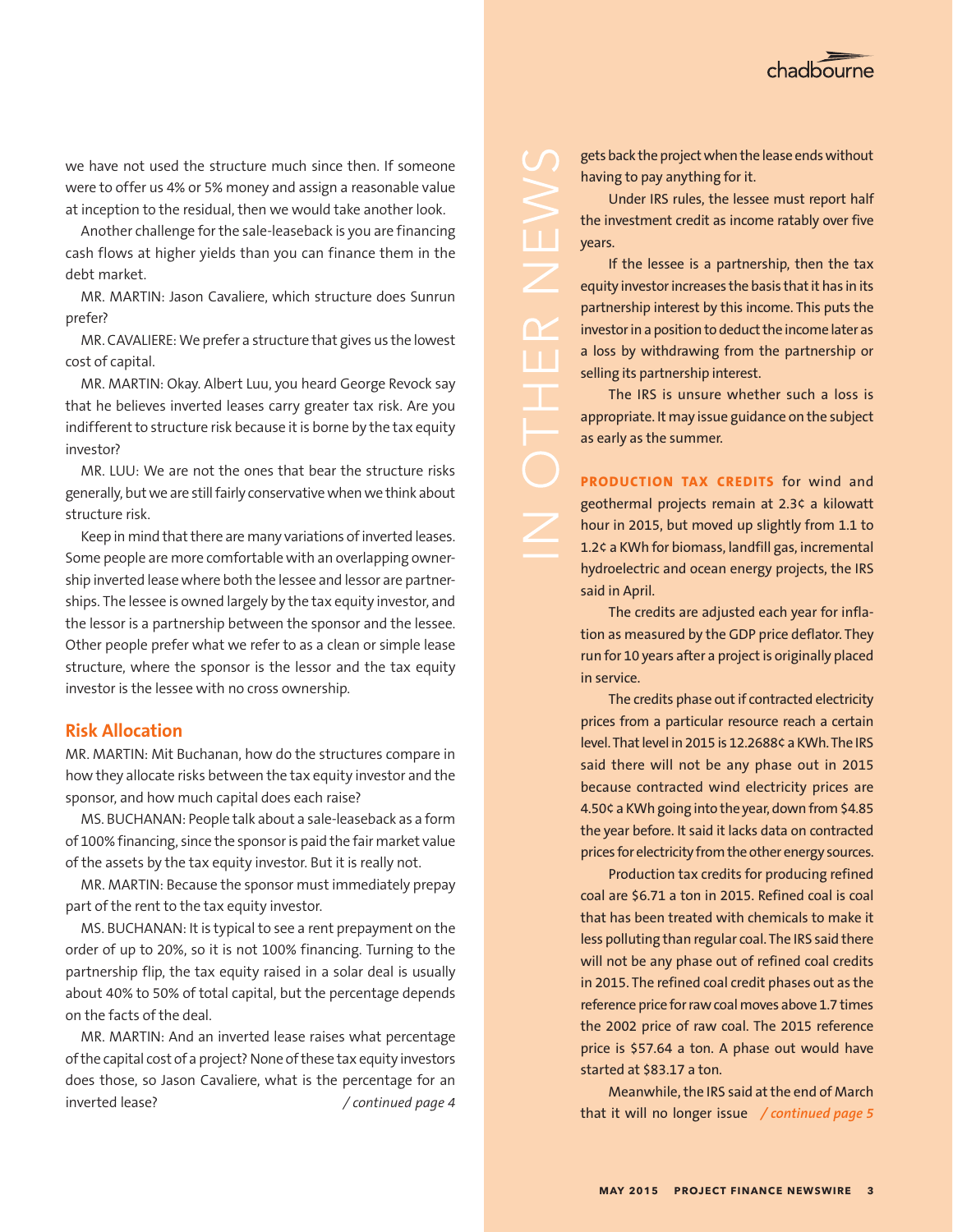## **Tax Equity**

*continued from page 3*

MR. CAVALIERE: It depends on the tenor of the lease. Some inverted leases with overlapping ownership monetize six, seven or eight years of cash flows and, therefore, raise a large share of the capital cost. We have one investor who prefers to monetize all 20 years of cash flows. That leads to an extremely high advance rate.

MR. MARTIN: So are we talking about 9%, 30%, 40%? How much?

The search for yield is bringing more tax equity

investors into the market.

the sponsor and tax equity investor the same across all three structures?

MR. REVOCK: The risk that the structure works to transfer the tax benefits is usually borne by the investors. The risk that the basis used to calculate tax benefits is too high is borne by the sponsor. There is a good trade around whether the depreciation deductions are properly calculated. In some deals, we see the investor take the risk that the depreciation deductions were properly calculated in the base case model. In some deals, the sponsor takes that risk.

MR. MARTIN: Albert Luu, do you think the risk allocation is the

same across all three structures?

MR. LUU: Generally yes.

When you think about the inverted lease, the lessee really has to be in the business of subleasing the equipment or selling power. The transaction must be a true lease; it cannot be a financing arrangement. So I think you see the tax equity investor in such transactions take more operating risk, or it should take more operating risk in that structure versus a partnership flip

MR. CAVALIERE: For the 20 years, it would be approximately 70%. MR. MARTIN: What is the bottom of the range?

MR. CAVALIERE: The bottom would be a pure tax-break partnership that would raise about 45% to 50%.

MR. MARTIN: Albert Luu, that sounds high to me. Have you seen lower?

MR. LUU: We have seen lower percentages in fixed-flip partnership transactions where the sponsor retains as much cash as possible. In those cases, the percentage might be something like 40%. I think in an inverted lease with a term of eight to 10 years and where the tax equity investor is keeping maybe 20% of the overall cash flow, the sponsor is probably raising between 35% and 40% of the project value.

MR. MARTIN: Angelin Baskaran, does Mit Buchanan's figure of 40% to 50% of the capital raised in a solar partnership flip sound like the right range?

MS. BASKARAN: I think it does. Those sound like the right numbers for a partnership flip with a preferred return and no deficit restoration obligation.

MR. MARTIN: George Revock, is the allocation of risks between

where the partnership of the sponsor and tax equity investor is taking the operating risk.

## **Solar Deal Flow**

MR. MARTIN: Mit Buchanan, where is most of the action today in the solar market? Is it in utility scale or rooftop?

MS. BUCHANAN: It depends. In 2013 through 2014, there was rapidly growing interest in the residential rooftop sector. It is a sector with a huge volume of business and a very small investor base. Toward the end of 2014 and now early 2015, there are some very sizeable utility-scale transactions that are coming to market. I think utility-scale transactions may be more dominant this year.

MR. MARTIN: George Revock, where do you think the action is? MR. REVOCK: Keep in mind that projects must be in service by December 2016 to qualify for a 30% investment tax credit. At some point this year, investors will start to turn away from utilityscale projects with construction periods that are long enough to create risk the projects may not be completed in time. So maybe utility-scale projects will account for a significant share of the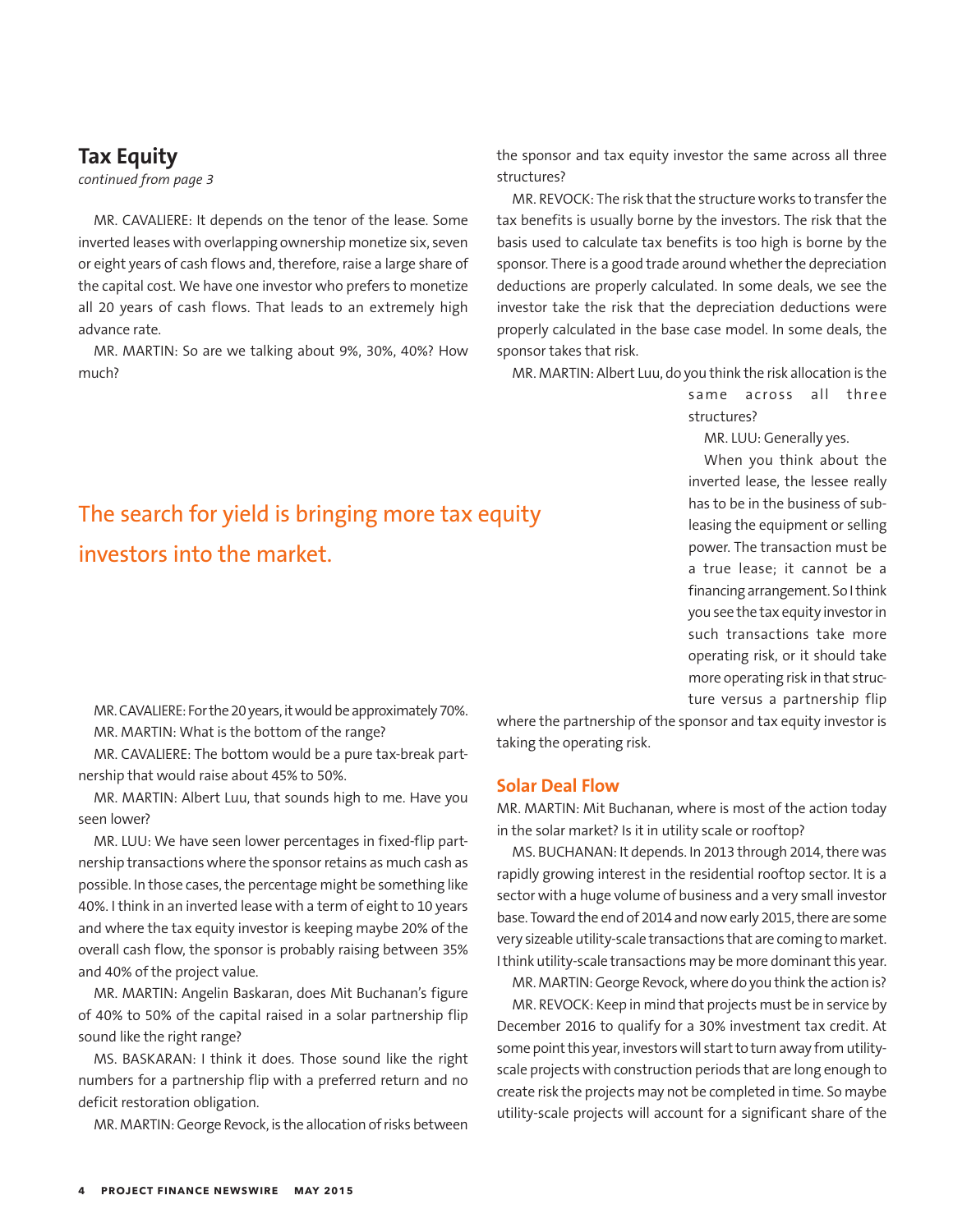

market for the first part of the year, but then the market will turn back to solar rooftop projects that are still capable of being installed before the credit expires.

MR. MARTIN: Angelin Baskaran, what is your view? More utility scale? More action in rooftop?

MS. BASKARAN: We see more action in the residential and small commercial and industrial projects, with residential being the dominant part. We saw a lot of utility-scale projects three years ago, and they largely went down the strategic route. They ended up not needing tax equity because they raised tax-efficient cash equity from strategic investors who could use the tax benefits. It would not surprise me to see interest pick up again in the utility-scale projects among strategic investors.

MR. MARTIN: Focusing still on our tax equity investors, will you invest in solar thermal projects? George Revock, I know you are in a power-tower project now, so your answer is yes. Mit Buchanan?

MS. BUCHANAN: We have actually done concentrating solar power, so yes.

MR. MARTIN: You did Nevada One, which was the first solar thermal project since the last SEGS projects in the early 1990's. MS. BUCHANAN: Correct.

MR. MARTIN: Angelin Baskaran, will Morgan Stanley do solar thermal?

MS. BASKARAN: We have not done it yet, but we are open to it. MR. MARTIN: I assume all three of you will do utility-scale solar PV projects, but what about commercial and industrial rooftop projects? Mit is nodding yes. Angelin is nodding yes. George Revock?

MR. REVOCK: We would do them as well, but we have not seen an opportunity yet.

MR. MARTIN: What about residential rooftop? Yes or no? MR. REVOCK: Yes.

## **Key Metrics**

MR. MARTIN: Let the record show that all three of our tax equity investors are nodding yes. Moving to our sponsors, what are current tax equity yields? Jason Cavaliere?

MR. CAVALIERE: Depends.

MR. MARTIN: You were allowed to give that answer when you were a tax equity investor. Now you are a sponsor. [Laughter]

MR. CAVALIERE: Well, we care mostly about the pre-tax yields rather than the after-tax yields. We try to push for as low a pre-tax yield as possible, whether it is zero or 2% or in some cases */ continued page 6*

rulings about refined coal projects. The agency had been issuing rulings confirming that the processes taxpayers are using to treat coal lead to production of "refined coal," but had not been ruling on whether the transaction structures sponsors have been using with tax equity investors work to transfer tax credits. Jaime Park, chief of the IRS branch that handles the credit, said the decision to stop ruling was purely a resource issue. Congress has cut the IRS budget in each of the last five years. The agency is down 13,000 employees from 2010 and has a hiring freeze that prevents ruling branches from replacing any lawyers who leave. It is looking for ways to save on resources.

 $\angle$ 

**IT** 

*The announcement about the no-rulings policy is in Revenue Procedure 2015-29.*

**THE TREASURY** has now won one and lost one lawsuit against it for shortfalls in Treasury cash grants.

The next trial is scheduled for May 23, and another 23 cases are in line behind it. Two new suits were filed in March and April.

All the cases were filed in the US Court of Federal Claims by owners of renewable energy projects who were paid smaller grants under the section 1603 program than the amounts for which they applied. Congress directed the Treasury to pay 30% of eligible basis in new wind, solar, geothermal, fuel cell and other renewable energy projects starting in 2009. The program has largely expired. However, solar projects that were under construction by December 2011 still qualify for grants if completed by the end of 2016. Many developers ended up being paid less than they thought they were entitled. Companies have up to six years after a grant was paid to file suit.

The government won the first case in January involving a biomass power plant whose owner applied for a cash grant of \$2,711,311, but received only \$943,754. The Treasury allocated the plant cost between the parts of the project that produce steam and */ continued page 7*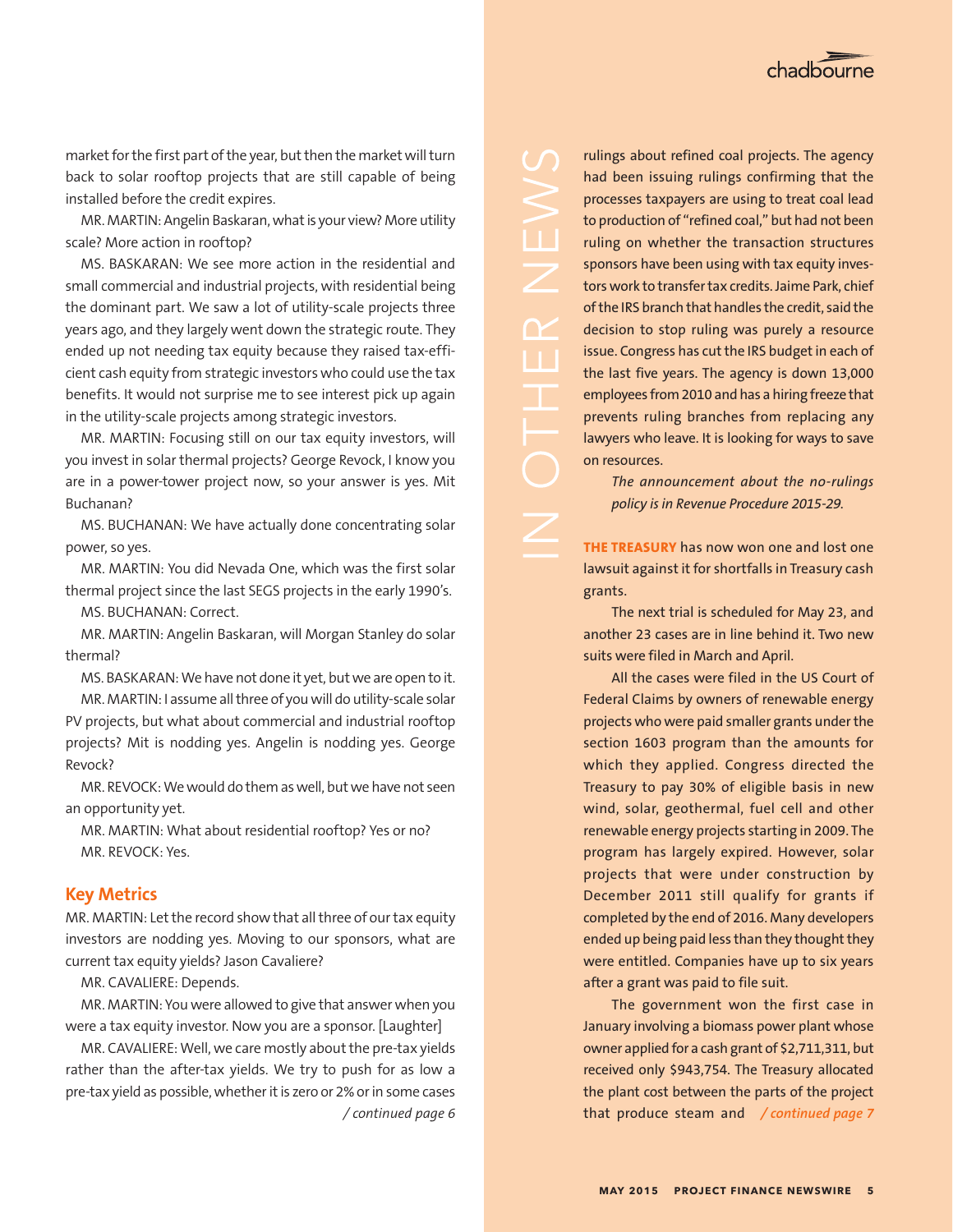## **Tax Equity**

*continued from page 5*

negative. As for after-tax yields, we are seeing 8%, 9% or 10% for a unlevered structure up to low teens for a levered structure.

MR. MARTIN: On the pre-tax yield, what do you think is current market? Are most people insisting on 2%? Less? More?

MR. CAVALIERE: Most people are insisting on 2% for the entire term of the contracted cash flow of 20 years. That does not mean that they will have a 2% pre-tax yield on the flip date.

MR. MARTIN: Albert Luu, what are current yields from where you sit?

MR. LUU: Not low enough. [Laughter] I think there is too much focus on yields because the internal rates of return are quirky when you get a large portion of the return on investment in something like 30 to 150 days. We focus as a sponsor more on our overall cost of capital and the retained value of the project — the value to SolarCity after factoring in what goes to the tax equity investor.

The tax equity could earn a high yield, but if we are keeping most of the cash flows and we are able to borrow against the future cash flows in the debt market at 4% or 5%, that is probably a better deal than doing a sale-leaseback where we raise all the capital we need at a tax equity yield.

MR. MARTIN: I was going to ask what your metric is for assessing different proposals from tax equity investors, but you just intangible metrics like is it a partner we want to work with? Is the investor flexible on terms like FICO? Do we think this is a partner that will grow with our business and let us grow our business? These all go into the mix.

All of that said, we generally need capital to sustain our very rapid growth rate, so it is not like we are turning down capital too often. However, these metrics help us evaluate competing proposals and help us decide what terms to ask for in deals.

MR. MARTIN: Is there anybody you would turn down? Lyndon Rive, your CEO, said you need to raise \$3 billion this year.

MR. LUU: I think the \$3 billion number is probably all-in project costs. We have said publicly that we want to install 920 megawatts to one gigawatt this year. Apply some cost level to that and you get our 2015 project financing needs. The tax equity number will be a little lower than that. The rest will be filled out in debt.

We said on our latest earnings call on February 17 that we have roughly 590 megawatts of un-deployed tax equity. We have a lot of visibility as to what our 2015 year will look like in terms of where our financing will come from and the remaining deals we will have to do this year.

MR. MARTIN: Jason Cavaliere, John Eber from JPMorgan always tells me the fixation with yields is misplaced. The sponsor should look at an all-in cost of financing or its returns after the financing is taken into account. What is your key metric?

MR. CAVALIERE: That's exactly right. Our main financial metric

is day-one cash proceeds after we combine tax equity with any debt we plan to raise. The next most important thing, echoing what Albert Luu just said, is flexibility to be able to grow our business as we would like to do, whether it is being able to offer customers prepaid leases or PPAs or allowing FICO scores to go down, say, to 650. Flexibility in deployment and timing are intangible metrics that are extremely important for an

## Interest is growing among sponsors in combining tax equity with back-levered debt.

said overall cost of capital and retained value. How do you do the calculation?

MR. LUU: There are the tangible financial metrics like our internal rate of return, what percentage of the cash the tax equity investor is taking and our retained value. Then there are operating business.

MR. MARTIN: Returning to the tax equity investors, George Revock, how many years out do you price to reach yield in a partnership flip transaction in the solar market? The projects qualify for investment tax credits.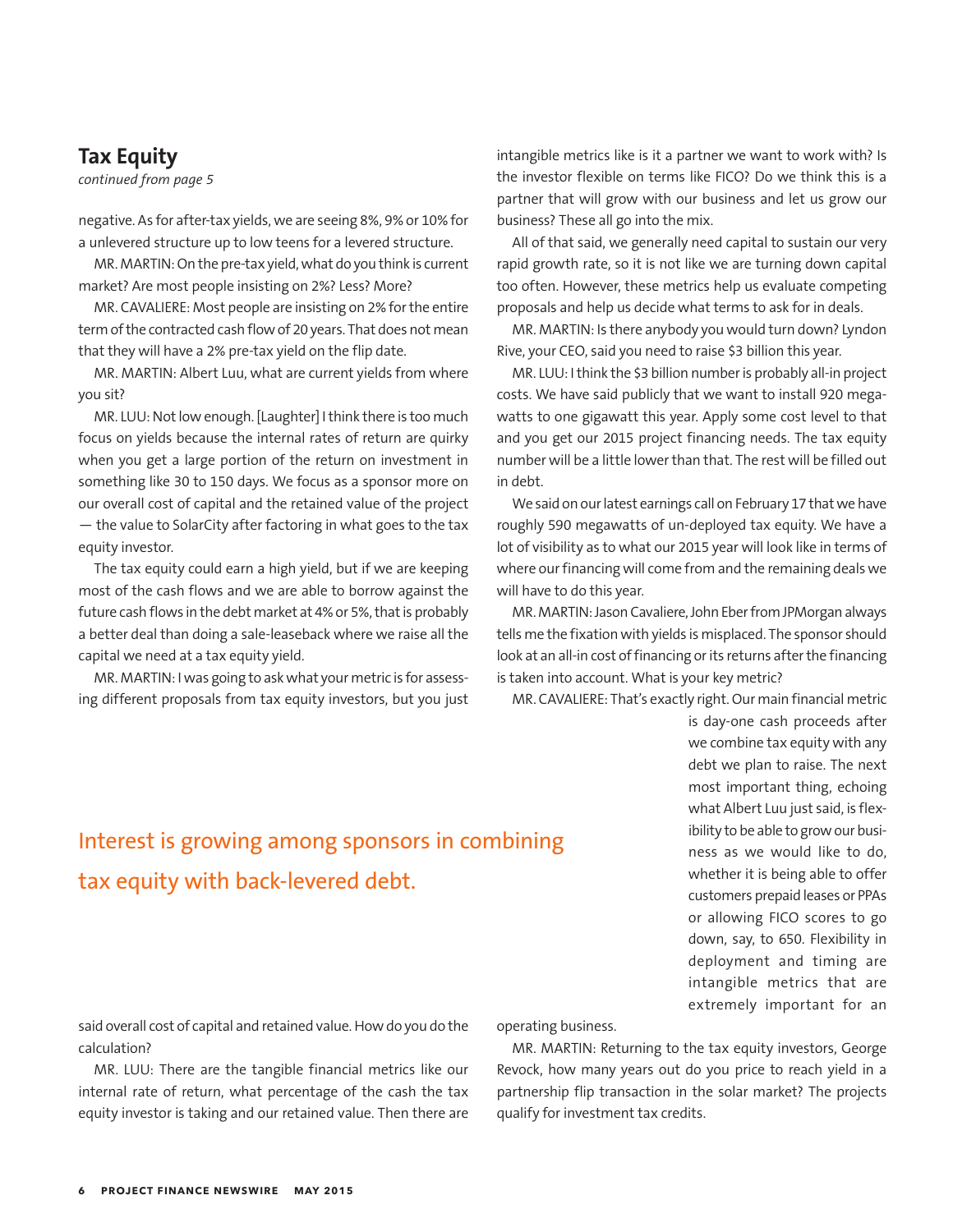

MR. REVOCK: Usually in six to eight years to reach the flip yield, but, technically, we are looking at 20 years for a typical underlying contract period.

MR. MARTIN: In other words, you have two different yields. You have one yield that you try to reach in six to eight years and, after that yield is reached, you flip down to a 5% interest. You have a different yield you are trying to reach by year 20, and what is it?

MR. REVOCK: We look for a slightly higher yield by year 20, but it is more of a pre-tax yield.

MR. MARTIN: Mit Buchanan, do you price to reach yield in solar deals in six to eight years?

MS. BUCHANAN: We usually price to reach yield in 6 1/2 to eight years.

MR. MARTIN: Angelin Baskaran, same thing at Morgan Stanley? MS. BASKARAN: We tend to be on the shorter side, so six years is our average.

## **"Market" Terms**

MR. MARTIN: Next subject, what is current "market" on a number of terms? George Revock says basis risk is borne by the sponsor. Sponsors, do you agree?

MR. LUU: Yes.

MR. CAVALIERE: Generally, yes.

MR. MARTIN: Is there any evolution in the market in how basis risk is split?

MR. LUU: We would like to move back to how basis risk was handled before 2009 when the Treasury cash grant program started, but the market has not really moved in that direction yet. We have spent considerable time working through the appraisal process in determining the fair market value of these projects. The appraisals have been reviewed by numerous law firms. We would not want to be in a situation where we are taking basis risks, but not having input in the appraisal process.

MR. MARTIN: So investors have to use your appraiser. Mit Buchanan, how large a deficit restoration obligation are investors willing to agree to in the current market?

MS. BUCHANAN: We look at the downside scenario and how quickly any DRO to which we agree will reverse. It is hard to give you a percentage, because it really turns on the particular transaction. Our stress case is a P95 case.

MR. MARTIN: One used to see deficit restoration obligations in the past as high as 20% to 23% of the capital the investor put into the deal. More recently, the DROs have been in the single digits, even in low single digits. Is that fair? */ continued page 8*

electricity and paid a grant only on the part that produces electricity. The court gave "considerable weight" to the Treasury's view of how to administer the program, but stopped short of giving the Treasury total discretion. (For earlier coverage, see the February 2015 *NewsWire* starting on page 7.)

The case that the taxpayer won involved two fuel cell projects at municipal wastewater treatment facilities. The fuel cells use methane gas produced by putting sewage sludge through anaerobic digesters. The gas must be cleaned before it can be used in the fuel cells. The municipalities own the digesters and supply the methane to the fuel cell owners. The fuel owners own gas conditioning equipment. The Treasury paid grants on the fuel cell assemblies, but not the gas conditioning equipment. The issue was what the US tax code means by "fuel cell power plant" — the equipment on which an investment tax credit can be claimed and on which, by extension, a Treasury cash grant would be paid. The tax code defines it as "an integrated system comprised of a fuel cell stack assembly and associated balance of plant components which converts a fuel into electricity using electrochemical means."

The court said the gas conditioning equipment is integral to the fuel cell and, as such, should be treated as part of the power plant. The court took 117 pages to explain its decision. The case is *RP1 Fuel Cell, LLC and UTS SJ-1, LLC v. United States.* The opinion was released on March 31.

Edward Settle, a National Renewable Energy Laboratory official involved with reviewing grant applications, testified at trial that the Treasury has processed 100,000 grant applications, but has another 100,000 to go.

Two new suits were filed in the last month. The owner of a large solar parabolic trough power plant filed suit in March over a \$5.87 million grant shortfall. The dispute centers around whether various types of spending on the project qualify as basis in the solar equipment or in other assets that are not part of the solar generating equipment. For example, the */ continued page 9*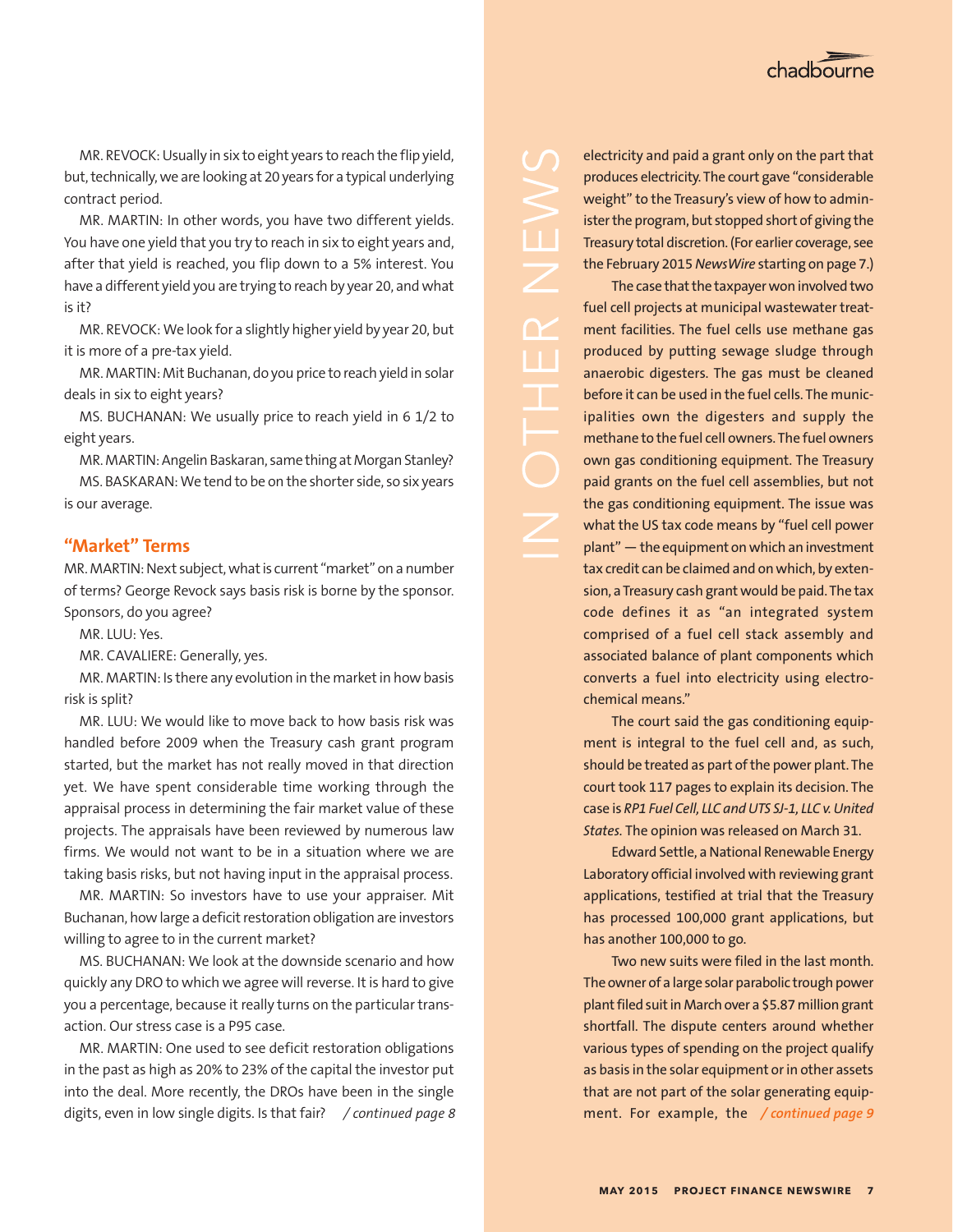## **Tax Equity**

*continued from page 7*

MS. BASKARAN: I think that's right. To highlight Mit's point, you ask whether you can see yourself realistically getting out of the deficit, and the way deals are structured right now, it is difficult to climb out of a big deficit.

MR. MARTIN: What is current "market" on lender forbearance where debt is ahead of the tax equity in the capital structure? Must the lenders agree to forbear from taking the project assets after a default in order to give the tax equity investors time to reach their yield and, if so, for how long?

MR. REVOCK: Forbearance is usually required for at least the recapture period for the investment tax credit. During that period, the lenders can foreclose on the sponsor interest, but they cannot take the assets and push out the tax equity investor.

MR. MARTIN: That may be more aspirational than what people are actually getting in the market, right?

MS. BUCHANAN: No, I would not say that.

MR. MARTIN: Albert Luu and Jason Cavaliere, you are both smiling.

MR. CAVALIERE: I was smiling during the discussion about the DRO because a lot of our deals have DROs of up to 30% to 35% of the tax equity investment.

MR. MARTIN: What about a sponsor call option when the sponsor can buy back tax equity investor's interest in the project or portfolio? Are such options always at fair market value? Do you see many fixed-price purchase options? Are the options at the greater of fair market value and a fixed price?

MS. BASKARAN: The sponsor call option in partnership flip transactions tends to be the greater of fair market value and the amount needed to get us to our target yield.

MR. MARTIN: That is for an option exercised before the flip. If the option is exercised after the flip, the price is simply fair market value determined at time of exercise?

MS. BASKARAN: That's correct.

MR. MARTIN: George Revock, I know you use a greater-of formula, even after the flip. What is your formula?

MR. REVOCK: It is a three-pronged formula: the greater of fair market value, the amount needed to get to the all-in yield and the amount needed to avoid a book loss on sale.

MR. MARTIN: The all-in yield means the 20-year yield, not the flip yield at year six or eight?

MR. REVOCK: Yes. For purposes of illustration, let's call the flip yield 8% and the full-term yield at year 20 is 9%. We will work to preserve that 9% because the residual is worth something. We use the hypothetical liquidation book value method to value our interest. If we would suffer a book loss were the sponsor to buy our interest at fair market value, then we will need a higher price to avoid having to report a book loss.

MR. MARTIN: Mit Buchanan, let's move to developer fees. What mark up by the sponsor is tolerable?

MS. BUCHANAN: We work closely with our tax counsel. We read the appraisal carefully to make sure the reasoning is credible. We might feel comfortable with an appraised value above actual cost to construct on the order of 10% to 15%, but the actual number depends on the facts of the particular case.

MR. REVOCK: There may be a higher markup when dealing with the manufacturer or the developer than in a secondary market transaction. We spend a lot of time understanding the appraisal and making sure whatever number is reported is credible.

MS. BUCHANAN: Sometimes the mark up depends on the degree of vertical integration of the developer. The fact that the developer plays more roles in the transaction might justify a higher mark up.

MR. MARTIN: How is risk that the law will change allocated between the sponsor and the tax equity investor? There is talk in Congress about possible corporate tax reform.

MS. BASKARAN: Are you asking about post-funding risk that the law will change or during the period between commitment and funding?

MR. MARTIN: Post-funding.

MS. BASKARAN: I think the only thing that has changed recently is we have been pushing back on sponsors to take risk that the depreciation method will change. Solar projects are depreciated over five years on an accelerated basis. There was a proposal in the Senate Finance Committee a couple years ago to require power projects to be depreciated on a straight-line basis over a longer period. Since then, we have pushed back in all of our deals for the sponsor to take the risk that depreciation has been calculated properly. I think that is the only recent change.

MR. MARTIN: Does anyone see any different risk allocation for change in law in the current market?

MS. BUCHANAN: That is something that is highly negotiated. The risk allocation varies from one deal to the next.

MR. MARTIN: Let me go back to the sponsors. What other issues do you think are currently in play in tax equity negotiations?

MR. CAVALIERE: One of the biggest issues is the mechanism for payment of tax indemnities. Years ago, any cash that would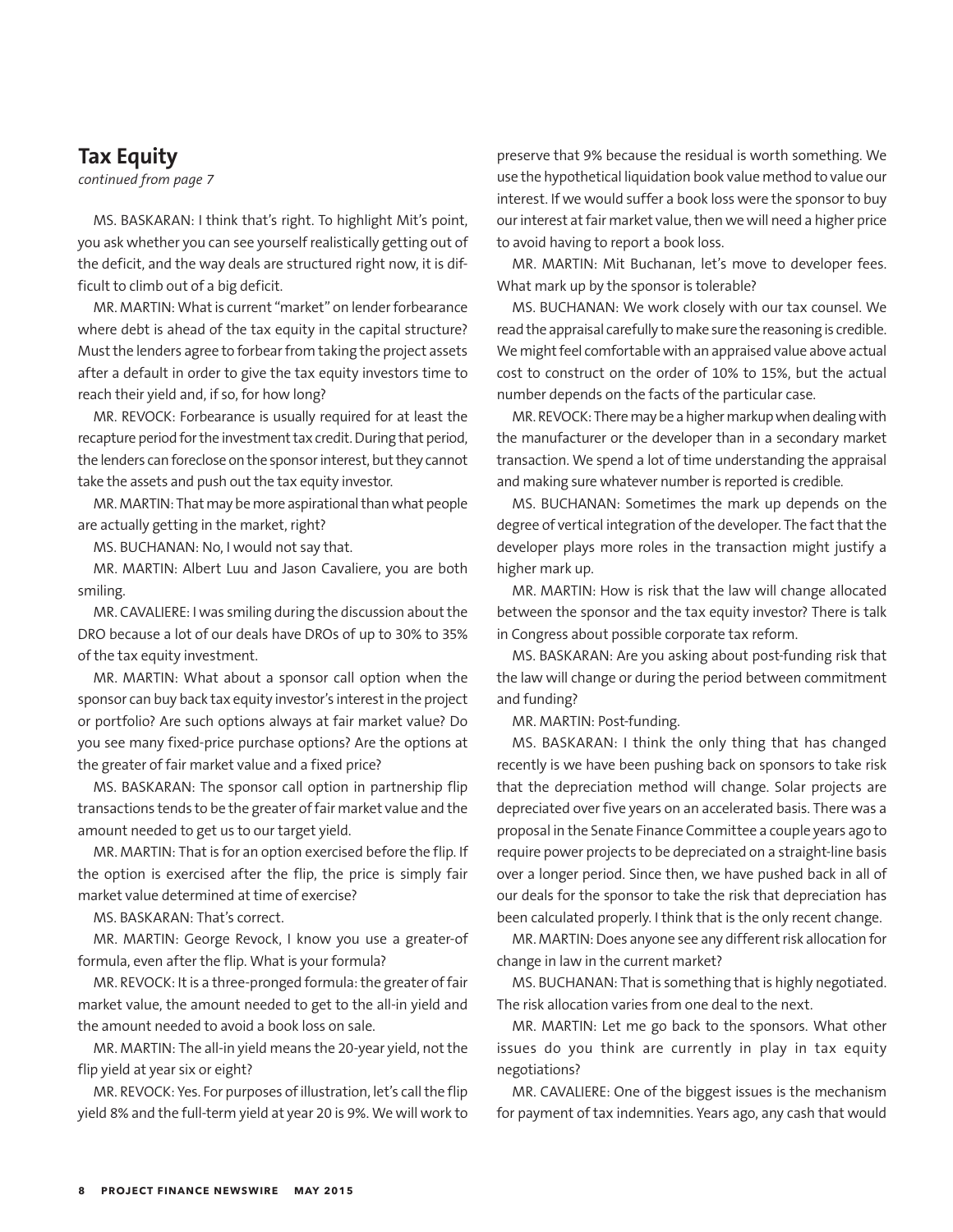

otherwise be distributed to the sponsor would be diverted to the tax equity investor to cover any indemnities. That is not debt friendly at all.

MR. MARTIN: It is not yield co friendly either.

MR. CAVALIERE: True. In the last partnership we did, there was no blanket cash sweep. We agreed to a negotiated percentage of cash that might be diverted. The percentage was low enough so that there is no risk of putting debt service on any back-leveraged debt in jeopardy.

MR. MARTIN: What cash sharing ratio do you tend to see today in the market? Is it 40% to the sponsor and 60% to the tax equity investors? 50/50?

MR. CAVALIERE: Usually 50/50, meaning that whatever the cash allocation is originally may go up by half of that if there is an event requiring payment of an indemnity. Thus, a 60% cash share for the investor might go to 80% until the indemnity is paid.

MR. MARTIN: Albert Luu, what other issues do you see in play?

MR. LUU: We have only seen cash sweeps to cover indemnity payments in the last year to year and a half. We spend a lot of time to ensure the structure leaves room for back-leveraged debt. We are a public company. There is a SolarCity guarantee of any indemnity obligation. We spend a lot of time educating investors that they should really look to that guarantee for payment of the indemnity rather than sweep distributable cash within the partnership.

The scope of the fixed tax assumptions in partnership flip transactions is another subject that is in play currently in the market. The fixed tax assumptions used to be a standard list of five or six things. There is more negotiation today around the fixed tax assumption dealing with depreciation and perhaps other changes in law. The market is pretty well set that the investor bears structure risks like whether the investor is a partner and the transaction has economic substance.

Another thing that we spend a lot of time negotiating is tranching constraints. We are an operating company and we need as few constraints as possible on how we deploy our systems. One of the reasons investors put money into residential solar deals is because they get risk diversification by owning a pool of systems with thousands of customers. They like to have a good mix across the country. But some investors have wanted their portfolios built around certain zip code mixes. That makes it tough for us to run our company, so we spend a lot of time with them explaining that they do not need this and will get a good mix because we operate in 15 states today. */ continued page 10*

Treasury was unwilling to treat as part of the solar equipment two natural gas-fired auxiliary boilers that supply steam to the heat exchangers to prevent the heat exchange fluid from freezing at night, a 16-foot high wind wall that protects the solar mirrors and tubes from high winds and a groundwater well whose water is used to wash the mirrors and also to supply water to plant staff for drinking, showers, sinks and toilets.

 $\angle$ 

Ш

In early April, MeadWestvaco, a paper company, filed suit over a grant paid on a new biomass boiler and 74-megawatt steam turbine that it put in service at a paper mill in Covington, Virginia in November 2013. The company treated 98.4% of the plant cost as eligible spending and applied for a grant of \$85.9 million, but was paid only \$38.9 million. The Treasury divided the project cost between the parts of the project that produce steam and electricity and paid a grant on the 48.8% of the project that it said was the cost of the electric generating equipment. Some of the steam is used to heat feedwater to make the power cycle more efficient. Other steam is sent to the mill for use in drying paper and other applications. The company argues that since all the steam is distilled into water in condensers and fed back into the boiler, the steam is an intermediate step to generating electricity.

Meanwhile, the Treasury inspector general is still writing up results from Treasury cash grant audits in 2010 and recommending that amounts be repaid to the Treasury. One recent report dealt with a grant paid in 2009. The inspector general recommended in it that a wind developer repay the Treasury roughly \$1.5 million of a \$114 million grant, or about 1.3% of the total grant paid.

*The inspector general visited some grant recipients in the period after grants first started being paid as a check on how well Treasury officials were administering the program. The inspector general team were not tax experts. The grant office is free to accept or reject the recommendations.*

*/ continued page 11*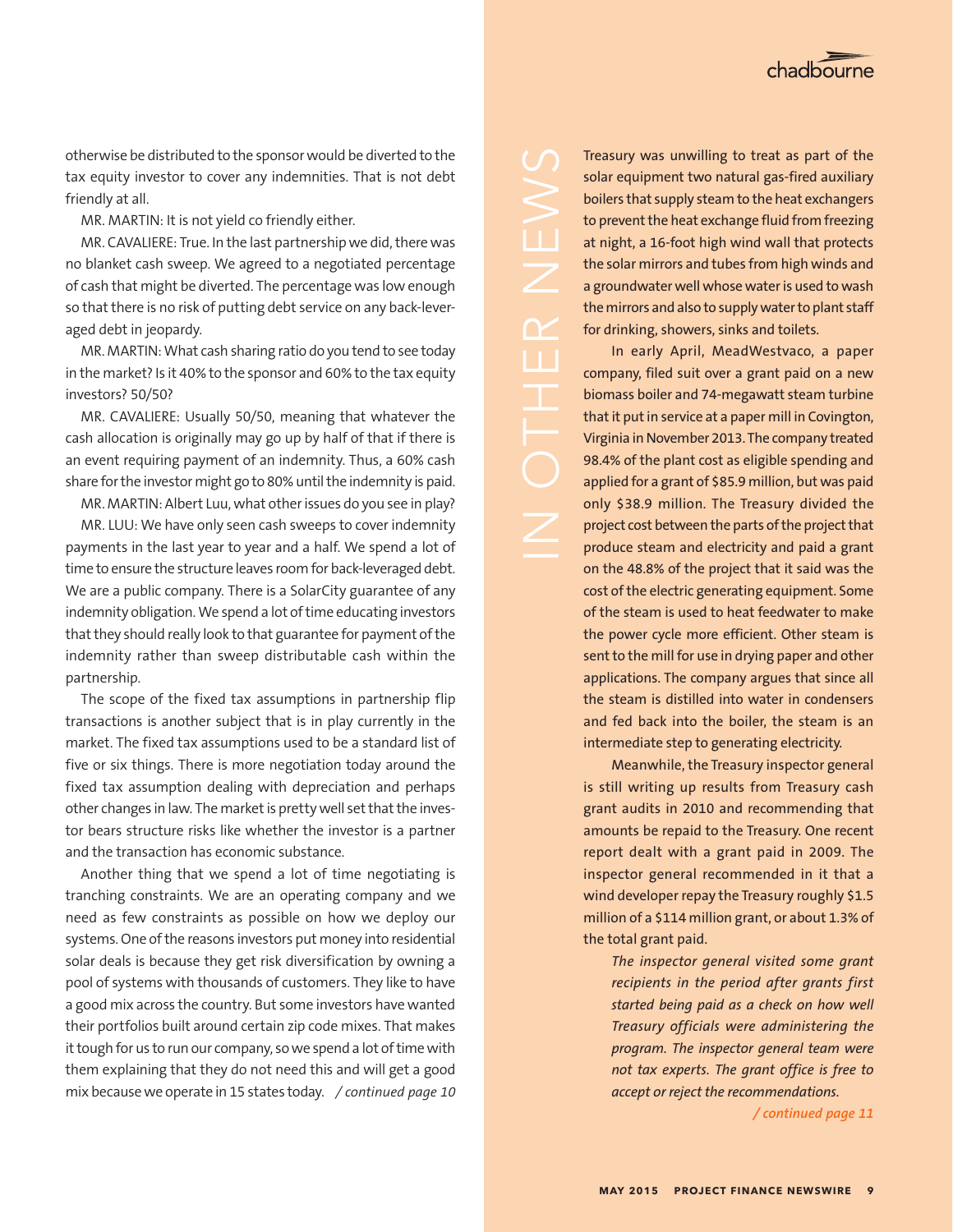## **Tax Equity**

*continued from page 9*

MR. MARTIN: The zip code is a proxy for a high FICO score?

MR. LUU: Partly. It is also a way to ensure they have certain geographic diversification.

MR. MARTIN: Angelin Baskaran, are there other issues besides the list we discussed that take up time in deals?

MS. BASKARAN: I think they are driven primarily by the interest among sponsors in leaving room for back leverage. The cash sweep on indemnities is one such issue. Another issue related to back leverage is who is a qualified transferee. We spend a lot of time thinking through what happens if the back-leveraged lenders foreclose on the sponsor interest. How do we ensure an experienced operator can be found in such a situation to take over management of the solar portfolio?

MR. MARTIN: How important is it to have a back-up service provider when you have a company like SolarCity or Sunrun as the sponsor? When do you insist that someone have another servicer waiting in the wings?

MS. BUCHANAN: We universally require a backup servicer.

MS. BASKARAN: We require that also.

MR. MARTIN: Even for companies with national brands, like these two?

MR. REVOCK: Our credit card business is required to have a back-up servicer, so we figure it is a reasonable thing to ask of solar rooftop companies.

MR. MARTIN: Albert Luu, have you ever arranged for a backup servicer? Do you hire Sunrun? [Laughter]

MR. LUU: Jason can tell us whether he is available to climb on rooftops. We both will have to look into backup servicers for our securitizations. I do not think the requirement is to find a company that can actually get on the rooftop. You are looking for a company that can step into the administrative role and contract out the actual O&M services.

## **Basis Per Watt**

MR. MARTIN: Mit Buchanan, where do you think basis is per watt currently in the solar rooftop market?

MS. BUCHANAN: There is a range, and it varies depending on whether it is residential or commercial and industrial, and it also varies by state. If you look at C&I, I think that you can see numbers in the \$3 range.

MR. MARTIN: Between \$3 and \$4 dollars or right around \$3?

MS. BUCHANAN: Between \$3 and \$3.50, but once again, it varies by state and circumstance. For example, there may be some systems that have above-average installation costs.

MR. MARTIN: In Hawaii, for example.

MS. BUCHANAN: For residential solar, I think the numbers are higher than that. For utility-scale, the numbers are more likely to be in the \$2 to \$2.50 range. But once again, these figures are not cast in stone. You have to look at the appraisal and the facts and circumstances around the installation.

MR. MARTIN: If someone comes to you with a portfolio of small utility-scale projects with a basis of \$3.50 a watt, do you say, "Sorry, we are not interested. We are not prepared to pay more than \$2.50 a watt."

MS. BUCHANAN: I would ask why the number is so high. I would like to look at the detail around it and see what the appraiser says.

MR. MARTIN: George Revock or Angelin Baskaran, do the ranges that Mit Buchanan just gave us sound right to you?

MR. REVOCK: Yes, I think those are pretty fair.

MS. BUCHANAN: I didn't give you a figure for residential solar.

MR. MARTIN: Please do, since residential solar is a large part of the market.

MS. BUCHANAN: I was focused on C&I. I would put a slightly different rate on residential systems.

MR. MARTIN: And the number is?

MS. BUCHANAN: A little bit higher than \$3.50. How about that?

MR. REVOCK: The figures for

## Tax equity investors are claiming bases of \$3 to \$3.50 a watt for commercial and industrial solar installations.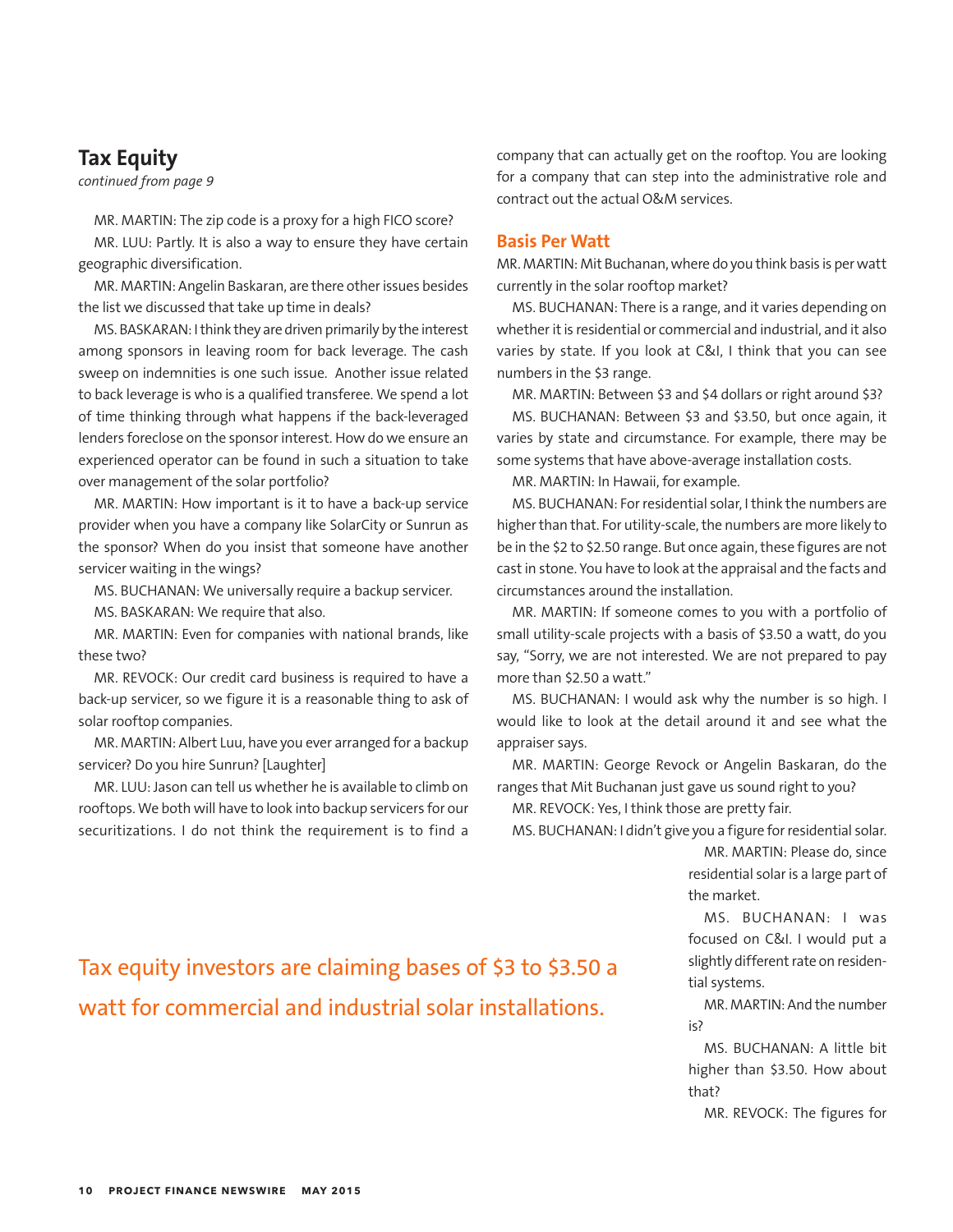residential solar really turn on the location. The figures for New Jersey are different than Arizona and California. I think you can see a range of up to 20%, maybe even more, among the states. The figure might also vary depending on the local regulatory regime and whether the local utility is fighting net metering, what changes are expected in local power rates, and similar factors.

MS. BASKARAN: It is definitely geographically sensitive. We have closed on portfolios of from the low \$4-a-watt range to the mid-\$6 range in residential solar, and the differences are largely driven by location.

The choice of panels is also a huge sensitivity factor. The panel manufacturer, its financial wherewithal and any performance guarantees that come with the panels are all value drivers. So we really tear apart appraisals. We need to feel comfortable that the appraiser has done a thoughtful analysis, the conclusions are well defended and there has been a sensible weighting of the various methodologies that can be used to arrive at value.

MR. MARTIN: When you say \$4 to \$6.50, I assume that was some time ago, maybe in 2009 or 2010?

MS. BASKARAN: It was within the last couple years.

MR. MARTIN: Albert Luu, what are current basis figures for C&I and residential rooftop installations?

MR. LUU: There is not a wide range between one sponsor and the next in the residential market. The current numbers usually start with a 4, and there are some numbers in the \$5 range. It really depends on the state and your installation costs in that state.

MR. MARTIN: Jason Cavaliere?

MR. CAVALIERE: I agree with Albert. Hawaii is a perfect example of this. It is by far the most expensive state in which to install solar. It would not surprise me if there are still some systems in Hawaii with bases in the \$6 range. I have not looked at it recently, but Hawaii would definitely be at least in the \$5 range.

MR. MARTIN: Bases are highest in Hawaii. In which state are they the lowest and what bases are being claimed currently in that state?

MR. CAVALIERE: I would say low 4s.

MR. MARTIN: In which state?

MR. CAVALIERE: Arizona is one of the lower ones.

## **Merchant Projects**

MR. MARTIN: Back to the investors. George Revock, will you do merchant utility-scale solar projects */ continued page 12 / continued page 13*

**OUTPUT FROM WIND FARMS** in the western US during the first quarter 2015 was off by as much as 50% from forecasts, possibly due to a warmer-than-average winter, according to a report in *North American Windpower*. Over- or underperformance can last years. However, wind speeds were 5% to 10%, and in some cases as high as 20%, above normal in Montana, the Dakotas, Minnesota and Nebraska.

**OFFSHORE WIND FARMS** are used in the United States for tax purposes if the electricity is used in the United States, the IRS said in a private letter ruling.

The agency analyzed the place of use of a wind farm that a developer planned to build five to 11 miles offshore.

Equipment used in the United States qualifies for more generous tax benefits than equipment "used predominantly outside the United States." The US treated its boundaries as extending three miles offshore from 1793 until President Reagan declared in 1988 that the US boundary extends 12 nautical miles out to sea, following the lead of 104 other countries that had already claimed jurisdiction to 12 miles offshore. However, it remains unclear what effect the Reagan proclamation had on various domestic laws, including the US tax laws.

In this case, the project was potentially physically outside the United States.

However, rather than try to settle where the US border ends for tax purposes, the IRS relied on a "functional use test." All of the electricity from the project would be sold to two utilities on the US mainland. Since the functional use of the project is to supply electricity for consumption in the United States, the project should be considered used in the United States, the IRS said.

*The ruling is Private Letter Ruling 201510038. A redacted version was made public in March.*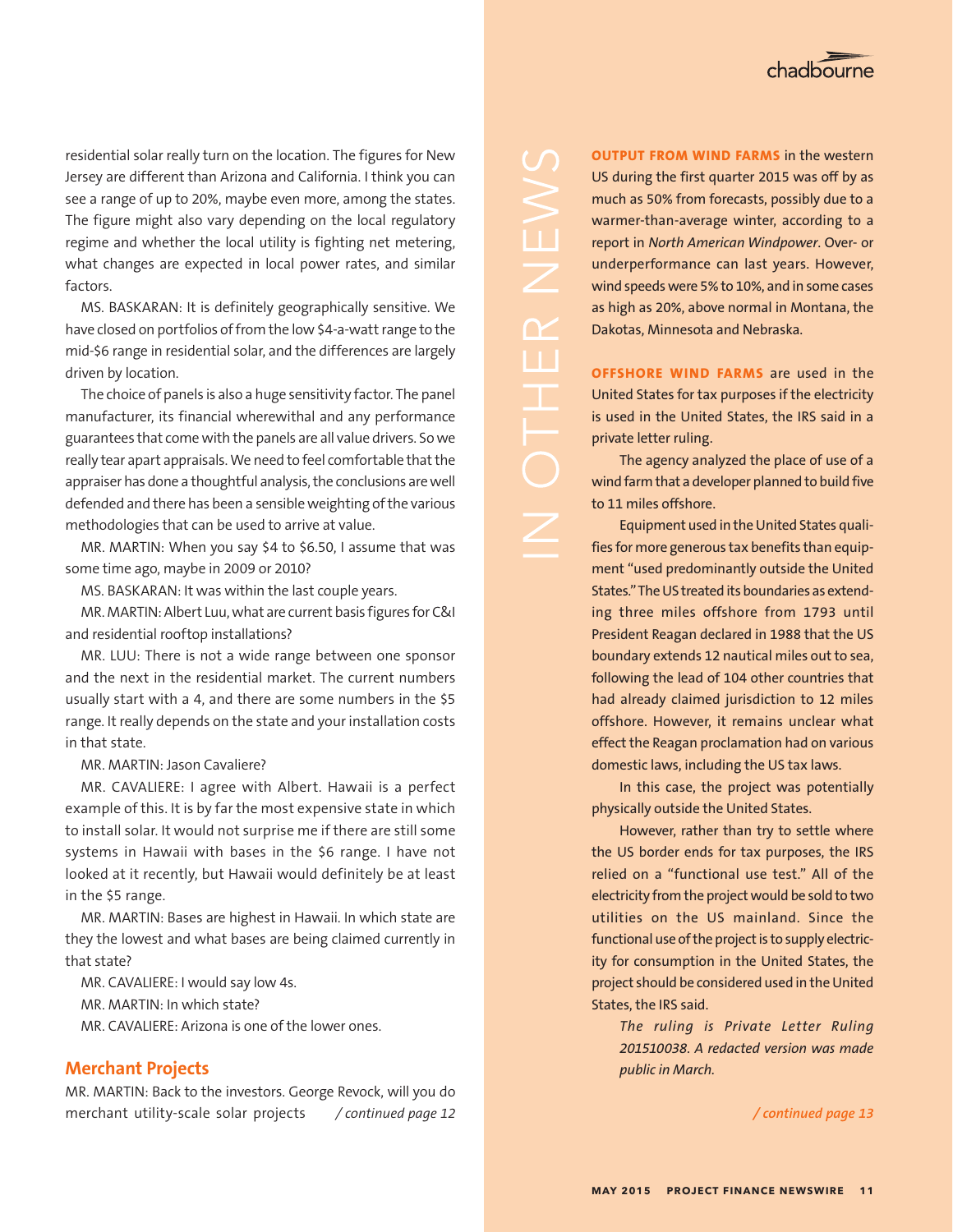## **Tax Equity**

*continued from page 11*

and, if so, what do you need to see?

MR. REVOCK: We have not done so yet. I think they would be tough for us to do at this point. We would probably require at least a 10-year hedge. For a merchant wind farm, the hedge would probably have to be a little longer than that, perhaps 12 to 13 years to provide a safety margin in case we do not reach the target yield by the time the production tax credits expire after year 10. Solar deals are priced to a shorter flip period. Therefore, I am guessing a 10-year hedge would be enough.

MR. MARTIN: Mit Buchanan, merchant solar projects?

MS. BUCHANAN: That's why it is not a matter of whether we will do merchant projects. It is a question of where best to deploy capital given all the opportunities the market has to offer. There

For utility-scale, bases are more likely to be in the \$2 to \$2.50 range.

does not mean we will not do them.

MR. MARTIN: Angelin Baskaran, is Morgan Stanley still offering power hedges?

MS. BASKARAN: We are. We have done quite a bit of that in the wind space over the last couple years, and we are certainly proactively looking to do more in wind as well as starting to do some in solar where the economics align.

MR. MARTIN: In just particular markets? PJM, ERCOT, New England ISO, where?

MS. BASKARAN: We are open to all them. We are happy to talk to sponsors about their projects.

## **Other Trends**

MR. MARTIN: Still sticking with the tax equity investors, have you seen a trend lately of some tax equity investors who are interested solely in depreciation, perhaps as a way of spreading a

> small amount of tax capacity across a larger number of deals? [Pause] I see frowns, so let me ask the sponsors.

> MR. CAVALIERE: I have not, and we would not be interested in pursuing that. We need to do something with the tax credit.

> MR. MARTIN: Albert Luu, how common are tax audits in this area?

> MR. LUU: Some deals are under audit. Some investors participate in the CAP program

are easier solar transactions to do. If we want to get money out the door sooner versus later, a solar merchant deal would be a lower priority, but that does not mean we will not do them.

MR. MARTIN: Angelin Baskaran?

MS. BASKARAN: We have not seen a merchant deal on offer. I think we would be very interested in looking at deals where they could come up with a hedge product, even if it is in the short-dated six- or seven-year range.

MR. MARTIN: Mit Buchanan, if I am not mistaken, JPMorgan has done merchant wind. You just have not seen merchant solar.

MS. BUCHANAN: That's why it is not a matter of whether we will do merchant projects. It is a question of where best to deploy capital given all the opportunities on offer. There are easier transactions to do. If we want to get money out the door sooner versus later, merchant deals would be a lower priority, but that where they are under continuous audit by the IRS, so their transactions are reviewed sooner than others. We disclosed that a couple of our funds have been audited.

MR. MARTIN: What issues are coming up on audit?

MR. LUU: The main focus is around fair market value. What is the right number for these systems, especially in the residential space where people look at the direct cost of the system and then at the overhead associated with building that number of systems.

MR. MARTIN: Jason Cavaliere, how common are IRS audits and what issues are being raised in them?

MR. CAVALIERE: There are a few audits going on, and I agree with Albert. The main focus seems to be on fair market value. To my knowledge, I have not heard of any adjustments. The IRS agents are trying mainly to understand the process.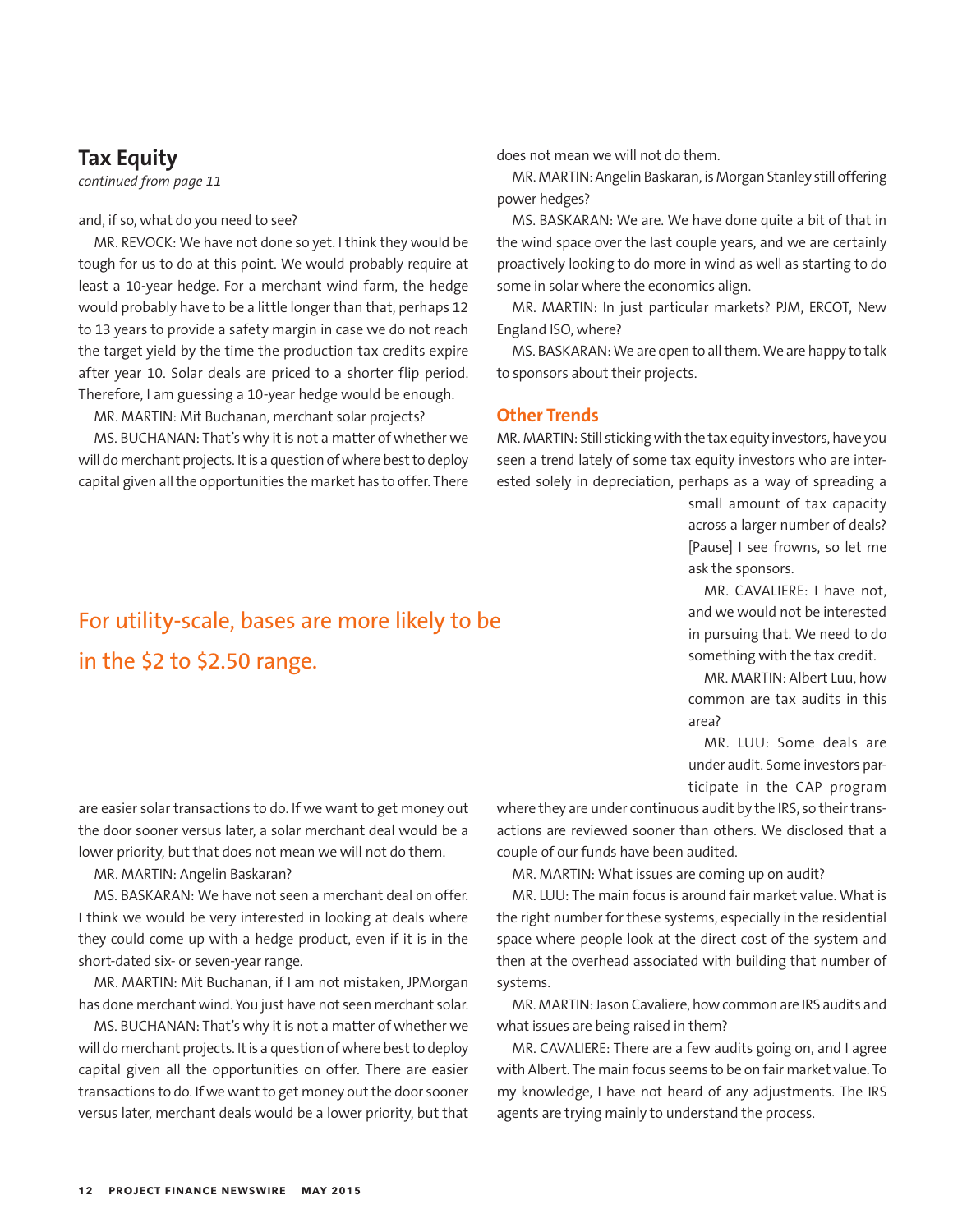

MR. MARTIN: Do the audits appear to be coordinated?

MR. CAVALIERE: Not to my knowledge.

MR. REVOCK: There seems to be a lot of consistency with how basis issues are handled under the Treasury cash grant program.

MR. MARTIN: Are you aware of any IRS audits as opposed to disputes with the Treasury?

MR. REVOCK: None to my knowledge.

MR. MARTIN: Mit Buchanan, are you aware of any audits?

MS. BUCHANAN: I am not.

MR. MARTIN: Angelin?

MS. BASKARAN: No.

MR. MARTIN: Turning to the section 1603 program, Albert Luu, is SolarCity still relying on Treasury cash grants or have you moved entirely to investment credits?

MR. LUU: We moved some time ago to investment tax credits. We got off the Treasury cash grant program as soon as we could.

MR. CAVALIERE: Jason Cavaliere, same story at Sunrun? MR. CAVALIERE: Yes.

MR. MARTIN: Tax equity investors, are you aware of anyone who is still pursuing Treasury cash grants?

MR. REVOCK: We are.

MR. MARTIN: I believe you have in mind at least one large utility-scale project. Coming back to the sponsors, why did you get off the program?

MR. LUU: We filed suit against the Treasury over some shortfalls in what we were paid compared to the amounts for which we applied. The challenge with that program was it was well intended. It was supposed to provide capital when there was no capital in the marketplace for renewable energy companies. It was supposed to look and feel a lot like the investment tax credit, but the actual processes leading to grant payments did not end up working that way.

I do not think the Treasury was prepared for the massive volume of residential submissions it had to handle. This led to longer lag times to be paid grants than some of our investors were expecting.

## **Tax Equity Volume**

MR. MARTIN: Mit Buchanan, you offered by e-mail some data on the size of the tax equity market for solar in 2014.

MS. BUCHANAN: For 2014, about \$10.1 billion of tax equity was raised across both wind and solar. Wind exceeded solar by just a hair: \$5.6 billion versus \$4.5 billion.

on the kilowatt hours each investors? */ continued page 14 / continued page 15*MR. MARTIN: And that was with how many active tax equity

**SOLAR ROOFTOP CUSTOMERS** are choosing in large numbers to make direct purchases of solar systems rather than sign long-term leases or power contracts.

According to a UBS research report in March, EnergySage.com, an on-line platform, estimates that 70% to 75% of customers end up borrowing to finance direct purchases after comparing direct purchases to solar leases and PPAs. SunPower Corporation reported in a fourth quarter release that about two thirds of its customers choose direct purchases.

 $\Box$ 

UBS says solar rooftop companies are not passing through falling solar panel prices fully to customers under leases and PPAs since pricing under such contracts is a percentage of savings from utility bills. It says the cost of a direct purchase was close to \$5 a watt three years ago, but has fallen to the mid-\$3 range in 2015. System costs vary significantly by state. The following are current average costs for customer-owned systems: California \$3.75, Arizona \$3.45, Colorado \$3.75, Massachusetts \$4.10, New York \$3.95, North Carolina \$3.75 and Texas \$3.20.

Some solar companies are rolling out longterm installment sale contracts as a form of financing for direct purchases for customers who do not want to lease or sign PPAs. The installment sale contracts can run as long as 30 years.

However, the scale could tip back in favor of leases and PPAs if Congress extends the 30% investment tax credit for solar equipment put to business use while letting a similar residential credit lapse for homeowners who own their systems. Both credits are currently scheduled to expire at the end of 2016.

Meanwhile, the battle between solar rooftop companies and utilities took a new turn in late March as a prominent solar company filed suit against the Salt River Project, an Arizona utility, accusing the utility of violating federal and state antitrust laws by imposing distribution charges of \$32.44 to \$57.88 a month on customers who install rooftop solar systems plus demand charges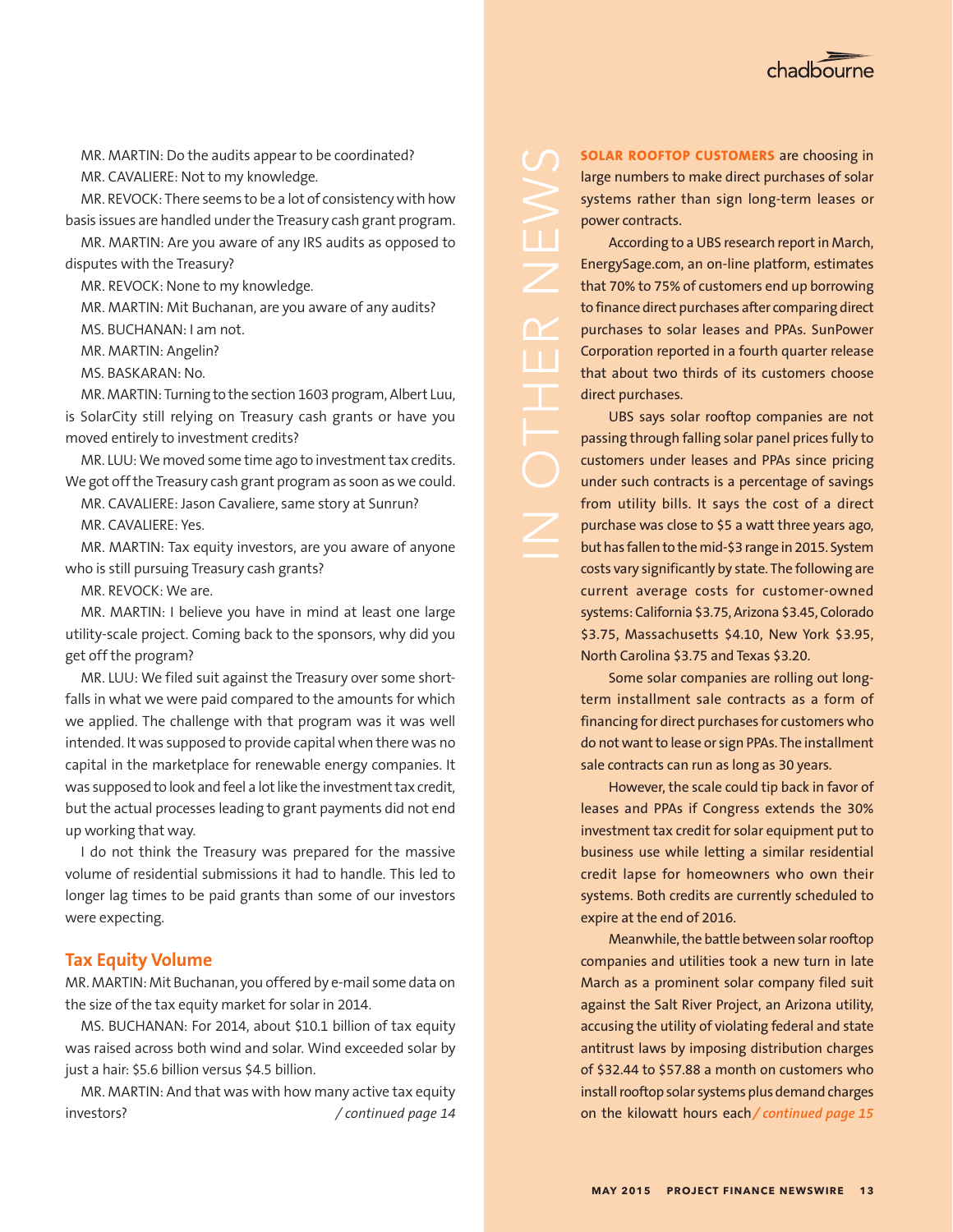## **Tax Equity**

*continued from page 13*

MS. BUCHANAN: We counted 28 tax equity investors in 2014, of which 15 were prepared to do both wind and solar. There are 25 that will do solar. We are aware of three or four more investors that are still in their approval processes in terms of entering the market.

MR. MARTIN: JPMorgan worked for a long time to try to develop a secondary market in tax equity or at least to persuade other companies to invest alongside you. Is there much of a secondary market?

MS. BUCHANAN: There is a core group of investors whose investment criteria we know pretty well who can be pulled in to help cover a transaction.

MR. MARTIN: There seemed to have been almost 50% more tax equity investors in 2014 than 2013, ironically as the tax benefits are running out. To what do any of you attribute that?

MS. BASKARAN: The low-rate environment. It is pushing people to be creative and maybe look at things that have lessthan-ideal accounting treatment or more complex structures. People are really looking for yield right now, and tax equity provides it.

MR. MARTIN: Does anyone expect equivalent growth another 50% increase —in 2015? Albert Luu, you have been out searching.

MR. LUU: I don't know what the growth number will be, but there will be more tax equity investors in 2015 than in 2014 because there is more demand for tax equity and the investor base has been growing.

MR. MARTIN: The economy is growing, and corporations have more profits and more room for tax shield.

MR. LUU: There is definitely a growing potential tax base. It is just a long sales cycle to educate new investors who come into these deals, but once they get their arms around it, these are very attractive investments. When we look at our pool of financiers, everyone with whom we have done a deal comes back for followon transactions.

MR. CAVALIERE: Another factor that may be pulling more capital is potential investors can see the growth of the industry itself will not constrain how much capital they can deploy.

MR. MARTIN: Any questions from the audience?

MR. HUNTER: Chris Hunter with Brightfield Energy. I am

curious to hear from the sponsors. If the investment tax credit steps down from 30% to 10% in January 2017, do you continue to raise tax equity against a 10% investment credit and depreciation or do you move, for projects in certain markets, to financing on an all-cash basis?

MR. CAVALIERE: We would definitely try to continue to raise tax equity against the 10% investment credit. The credit would be a third of the original value, but it is value that we would not want to leave on the table.

MR. MARTIN: So the sponsors are interested. What about the tax equity investors? This is your livelihood. You stay in the market, right?

MR. REVOCK: Presumably yes.

MR. MARTIN: Another audience question.

MR. GOTA: Luis Gota from New Energy Corporation. What are your thoughts about the Puerto Rican market?

MR. CAVALIERE: The biggest issue I see in the Puerto Rican market is risk of regulatory change. The net metering rules and the other laws that are necessary for this product to work face a high risk of change over the 20-year term of any customer agreement, and the risk is not something that you can quantify.

For those reasons, we looked at Puerto Rico, but decided against entering that market, at least with a power purchase agreement or lease model. It is a perfectly good market in which to make direct sales of systems, and that is something that we may do in the future.

MR. MARTIN: Albert Luu, SolarCity is in Puerto Rico, right?

MR. LUU: We have done some work on the commercial side, but I agree with everything Jason said. It is an island market, so the economics are great, but the uncertain regulatory environment makes it a very tough market for a 20-year product like a solar PPA or lease.

MR. MARTIN: Does anyone foresee pure-play solar rooftop companies forming yield cos or is use of that structure misplaced in the solar rooftop market? Solar rooftop companies do not have as pressing a need as utility-scale developers to separate operating projects from development pipelines. They do not have as long a development cycle.

MS. BASKARAN: I think rooftop solar could be a valuable element of diversification to yield cos as a source of cash flow, but I don't know that a rooftop-solar-only yield co makes sense.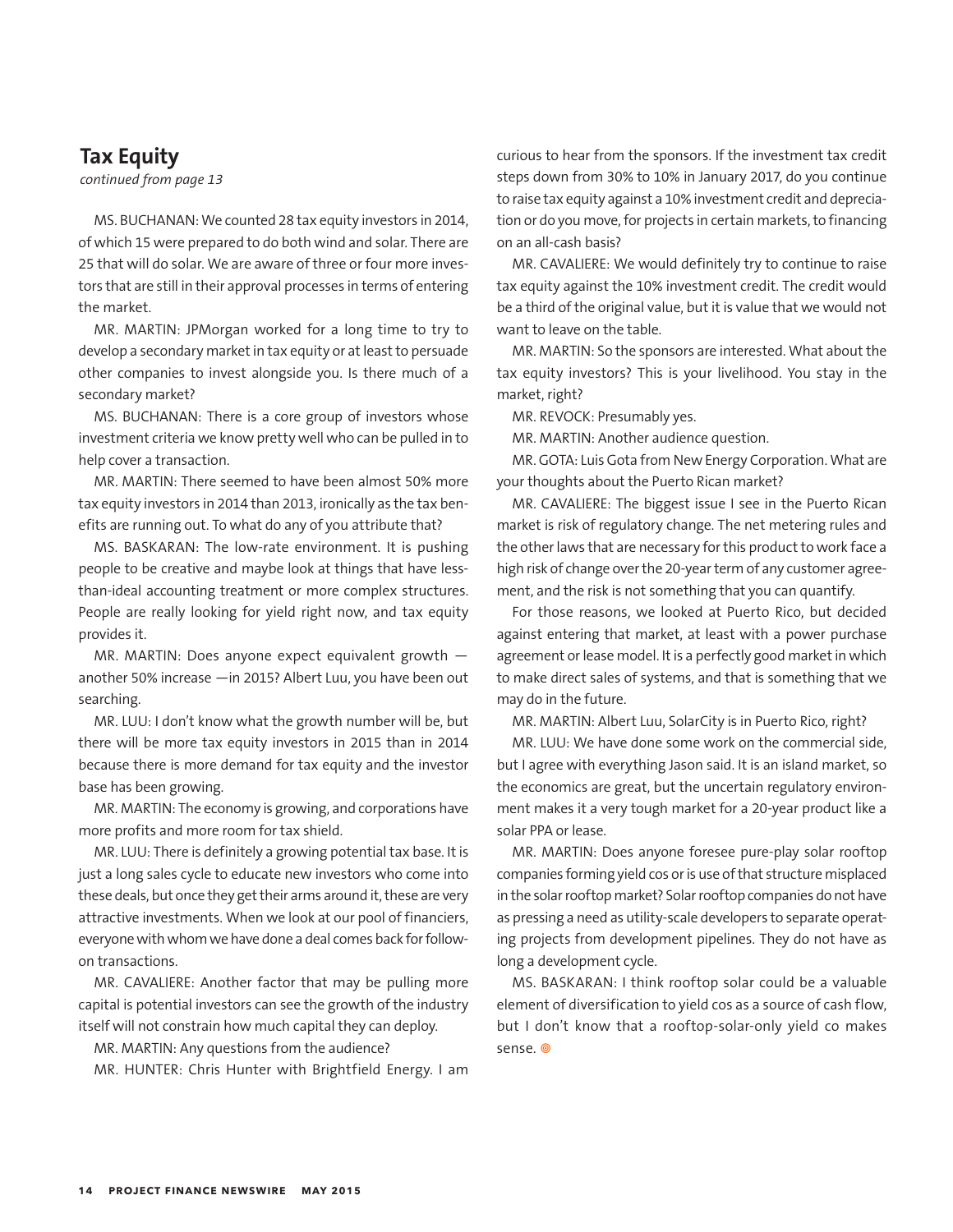

## **The Emerging African Market**

*by Lido Fontana, in Johannesburg*

The opportunities for independent power producers in southern Africa are growing, but it is a complicated picture.

The constant rhetoric of "Africa Rising" appears plausible, but it very much depends on where in Africa one is referring and whether the political will exists both now and for the long term to ensure the good progress that is being made continues well into the future.

## **Big Picture**

McKinsey & Company said in a recent report on the potential growth of the sub-Saharan electricity sector that by 2040 electricity consumption in the region is likely to grow from total current demand of less than Brazil to a level equal to today's consumption in India and all of Latin America combined.

Trends that make this a plausible forecast are significant urbanization and population growth that has taken place over the last few decades coupled with aging and inadequate infrastructure. While many challenges in the sub-Saharan power industry remain, progress is being made. Decisive action is being taken by several sub-Saharan African countries, in addition to a number of international initiatives which are supporting this growing movement for change.

From South Africa's internationally-praised renewable independent power program, which has attracted significant foreign investment, to Nigeria's privatization initiative which is creating a new competitive power market, sub-Saharan countries are initiating programs for change. Such efforts are being complemented by the likes of Power Africa, which was launched by President Barack Obama in 2013.

China's omnipresence in Africa also cannot be ignored. According to McKinsey & Company, direct investment from China has risen dramatically over the past 20 years. In 1996, Chinese direct investment was only \$56 million. By 2005, this had jumped nearly 30 times, to \$1.5 billion. Just six years later, the total was \$15 billion. About 65% of this is in sub-Saharan Africa, of which just over a third goes directly into the energy sector.

Power Africa, which looks to work with African governments, the private sector and other partners such as the World Bank and African Development Bank, is currently */ continued page 16*

customer uses during its most intensive 30-minute peak period each month. The demand charges are expected to add another \$30 to \$125 a month, depending on the season. Salt River is also reducing the amount it pays for electricity through net metering.

The utility is not subject to federal or state regulation over its retail rates.

The solar company says the charges amount to \$600 a year for the typical solar customer and represent a 65% increase in such customer's utility bills. The utility approved the new rates in late February. It increased rates for other residential customers at the same time by an average of 3.98%. Applications for new solar installations have fallen by 96% since the charges were imposed. The solar company has 7,000 customers in the Salt River service territory. It was averaging 400 new installations in the six months before the new charges were imposed.

*The complaint says the utility is violating antitrust laws by "using its market power to exclude competition by punishing customers who deal with competitors." The case is in the federal district court in Arizona. A jury trial has been requested.*

**MEXICO** reduced its short-term target for renewable energy to 5% by 2018, down from the 8.2% that it proposed in a draft plan in early March. The final target was announced April 1. The country would like to generate 35% of its electricity from renewable energy by 2024.

**CFIUS** reported to Congress in February that foreign companies submitted 97 proposed acquisitions of US companies to it for review in 2013.

 Roughly half (48) went to an investigation phase. Eight proposed deals were withdrawn. One was resubmitted in 2014 with revised terms.

 Twelve of the proposed deals for which foreign buyers sought clearance in 2013 were utility transactions. Of those, 10 involved power generation, transmission or distribution and two were water, sewage or natural gas distribution.

*/ continued page 17*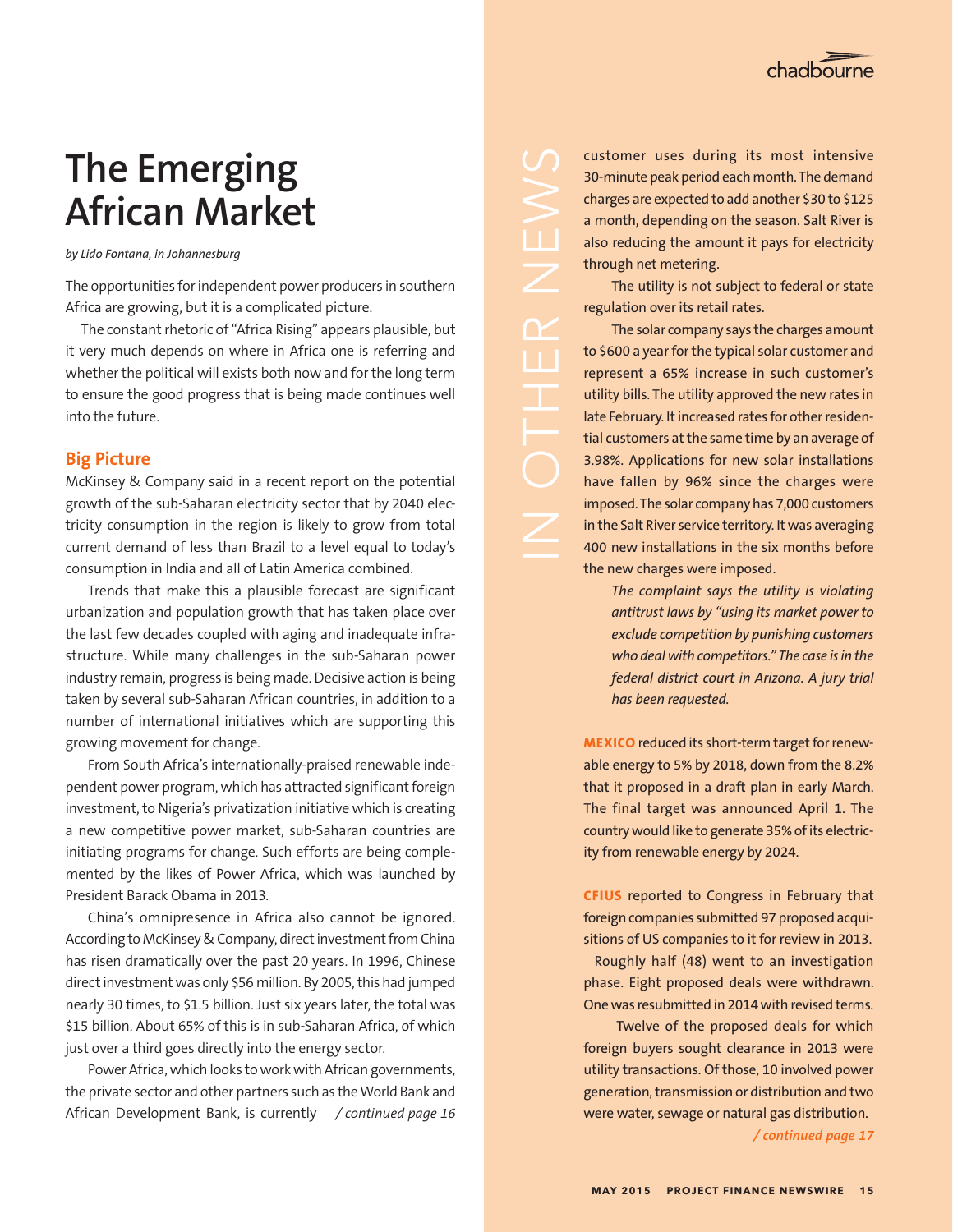## **Africa**

*continued from page 15*

focused on five key countries — Ethiopia, Ghana, Kenya, Nigeria and Tanzania — to add more than 10,000 megawatts of clean, efficient electric generating capacity. By expanding mini-grid and off-grid solutions and building out power generation, transmission and distribution structures, Power Africa will make electricity access available for 20 million people and commercial entities.

The Millennium Challenge Corporation signed a US\$498.2 million compact with the government of Ghana to transform the country's power sector by investing in projects for distribution, energy efficiency and renewable energy. According to MCC CEO Dana Hyde, the compact represents the largest US government transaction to date under the Power Africa initiative.

While the sentiment being generated out of Africa is generally positive, risks remain. Political will is certainly moving in the right direction, but not all dangers have evaporated for investors. Understanding each local market within the context of the broader sub-Saharan African market is key. Often regional factors play a part in local projects and this needs to be fully understood. Attractive returns are possible, but this is often matched by a healthy dose of risk.

### **Drilling Down: South Africa**

Eskom is South Africa's public electric utility and remains the largest producer of power in Africa. It is among the top seven utilities in the world in terms of generating capacity and among the top nine in terms of sales; however, this African giant of electricity generation, transmission and distribution is on the ropes.

Standard & Poor's recently downgraded Eskom's credit to

"junk," saying it now regards its management as "weak." In particular, the agency pointed to the recent suspension of chief executive Tshediso Matona — an electricity sector novice who had been in the job only six months — and three other executives to make way for an inquiry. This stands in stark contrast to the accolades Eskom received in 2001, winning the power company of the year award at the *Financial Times* global energy awards in New York.

For a time, South Africa could boast about its ability to produce the cheapest electricity in the world. Its vast coal resources played an important part in this, but inadequate planning and lack of investment, coupled with increased demand that grew steadily from the 1990s, resulted in Eskom having to implement "load shedding" in late 2007 and early 2008. Eskom even went as far as declaring force majeure in January 2008 and required South Africa's gold and platinum mining companies to shut down their operations. Given the significance of the mining industry on the South African economy, its reputation for foreign investment suffered along with GDP growth.

Eskom was able to steady the ship, albeit temporarily. Load shedding was avoided for a time, while Eskom ran its fleet to maximum capacity with little reserve margin, sometimes as low as 1%, and engaged in costly power buy-back arrangements with large industrial consumers in addition to postponing important maintenance.

Today, South Africa is once again experiencing rolling blackouts, as the strain on Eskom's aging fleet and its inability to bring key new builds of Medupi (4,800-megawatt coal fired, comprising 6 x 800-megawatt units), Kusile (4,800-megawatt coal fired, comprising 6 x 800-megawatt units) and Ingula (1,500-megawatt pump storage) on line within the required

> time frames and within any semblance of the original budgets begin to take a toll.

South Africa is experiencing rolling blackouts. The government is keen to increase private sector generating capacity.

With Eskom being responsible for 95% of the electricity supply in South Africa, the government stated publicly that it is time to increase private sector generation capacity.

The South African Department of Energy has been asserting a role in this, particularly in the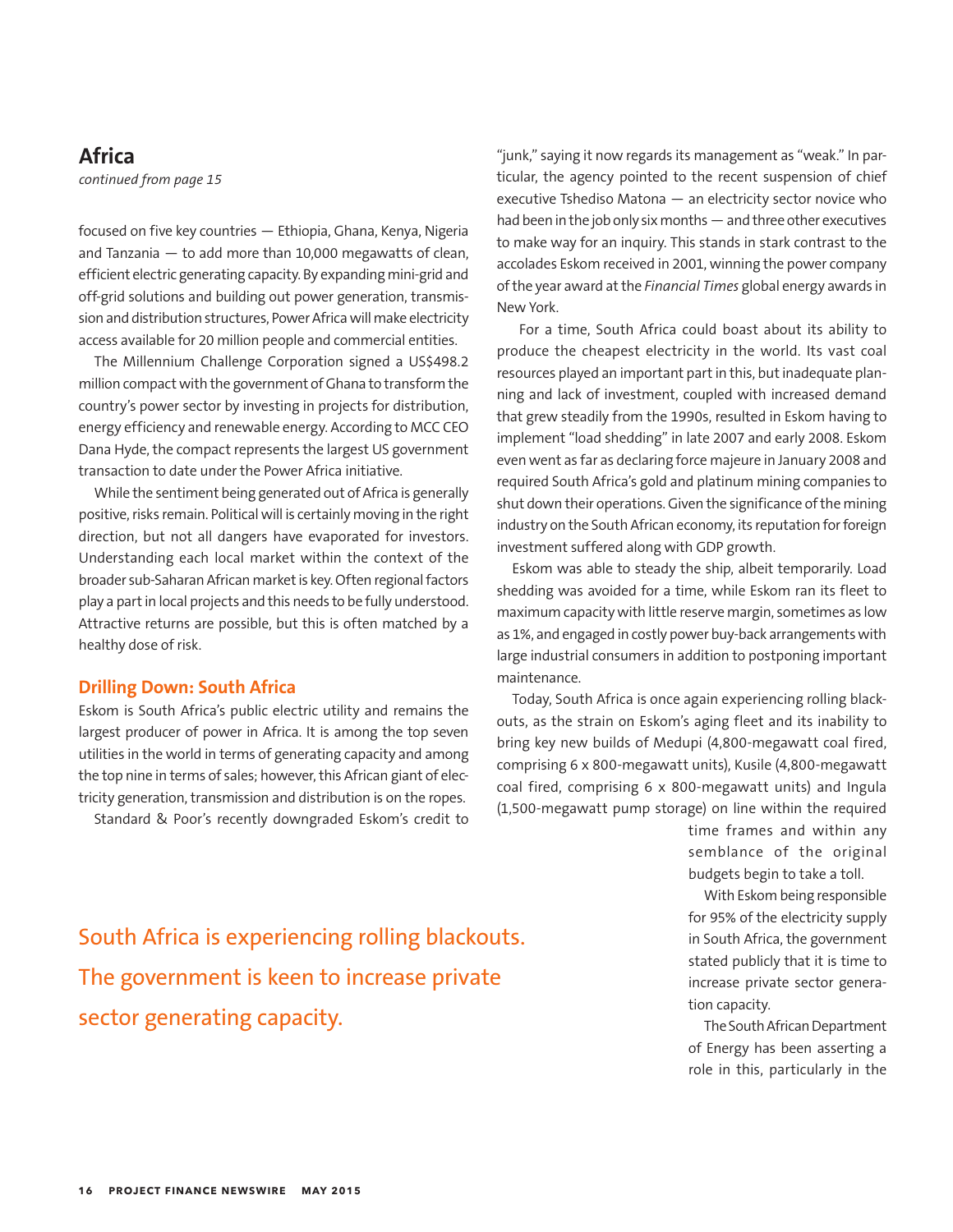development of policy around energy planning. It undertook a comprehensive consultation process that resulted in issuance of an integrated resource plan in  $2011 -$  called "IRP 2010"  $-$  as it was effectively completed in 2010.

The IRP 2010 is a long-term national electricity capacity plan that sets out the strategy for establishment of a new generation and transmission capacity for South Africa over the next 20 years, including forecasted requirements in respect of demand-side management and pricing, and the plan includes capacity provided by both Eskom and independent power producers. The IRP is meant to be reviewed every second year to ensure its relevance in view of technological and environmental developments internationally.

The overall result is that a significant allocation of 42% of the new capacity under the IRP will come from renewable energy (solar PV, CSP and wind, totaling 17,800 megawatts), but this is dependent upon assumed learning rates and resultant cost reductions for renewable options.

While this is a significant step toward a greener economy, it should be noted that the total generating capacity planned for 2030 will still have approximately 45.9% allocated to coal, which remains, for now, a cost-effective method of generation given the abundance of the resource in South Africa. Change had to happen though. With 93% of Eskom's electricity being generated from coal-fired stations, there is a consequential environmental footprint. Equally important is the impact on water resources in South Africa, where water scarcity is a critical issue. For this reason, the new Medupi and Kusile power stations will use dry cooling technology.

The renewable independent power program launched by the Department of Energy has made strides toward advancing the targets of government for more private sector involvement in electricity generation. Following multiple bidding rounds, wind and solar IPPs are starting to export power into the national grid.

In the United Nations Environment Program and Bloomberg New Energy Finance, South Africa was called a "runaway star" and one of the top 10 investor countries in renewable energy in 2012. With approximately 3,900 megawatts of capacity from three rounds of competitive bidding by independent power producers, estimates are that over US\$10 billion has been invested. This is even more impressive given that it was anticipated the 3,725 megawatts initially sought would be over five bidding rounds. IHS, a consultancy, called South Africa the world's most attractive emerging solar market in 2013.

 $\Box$ 

The largest number of filings in 2013 was for in-bound US investments from China. The top five countries for which filings were made in 2013 are China (21), Japan (18), Canada (12), United Kingdom (7) and France (7). The top three accounted for more than 50% of all filings.

CFIUS — short for the Committee on Foreign Investment in the United States — is an interagency committee of 16 federal agencies, headed by the Treasury Department, that reviews potential foreign investments in US companies for national security concerns. Submission of proposed deals is voluntary. However, the committee has authority to set aside transactions after the fact that were not submitted for review.

Review takes 30 days. Transactions that raise potential issues then move into an investigation phase that takes another 45 days.

The report lists as potential areas of concern investments in US companies or projects that "involve various aspects of energy production, including extraction, generation, transmission, and distribution" and projects that are near US military bases or other sensitive US government facilities.

The committee makes recommendations. The President has ultimate authority to block a transaction.

Presidential action to block a transaction is rare. President Obama ordered Chinese-backed Ralls Corp. in 2012 to divest four wind farms that the company bought in Oregon at which it hoped to deploy turbines made by its affiliate, the Sany Electric Co. One of the wind farms is close to a US Navy base that provides training for drone aircraft.

Most transactions that raise problems are voluntarily withdrawn. Many are later resubmitted on revised terms. In some cases, transactions are approved after the acquirer agrees to mitigation measures.

CFIUS reports annually to Congress. According to the latest report, covering the period through December 2013, the committee */ continued page 18* reviewed 480 proposed */ continued page 19*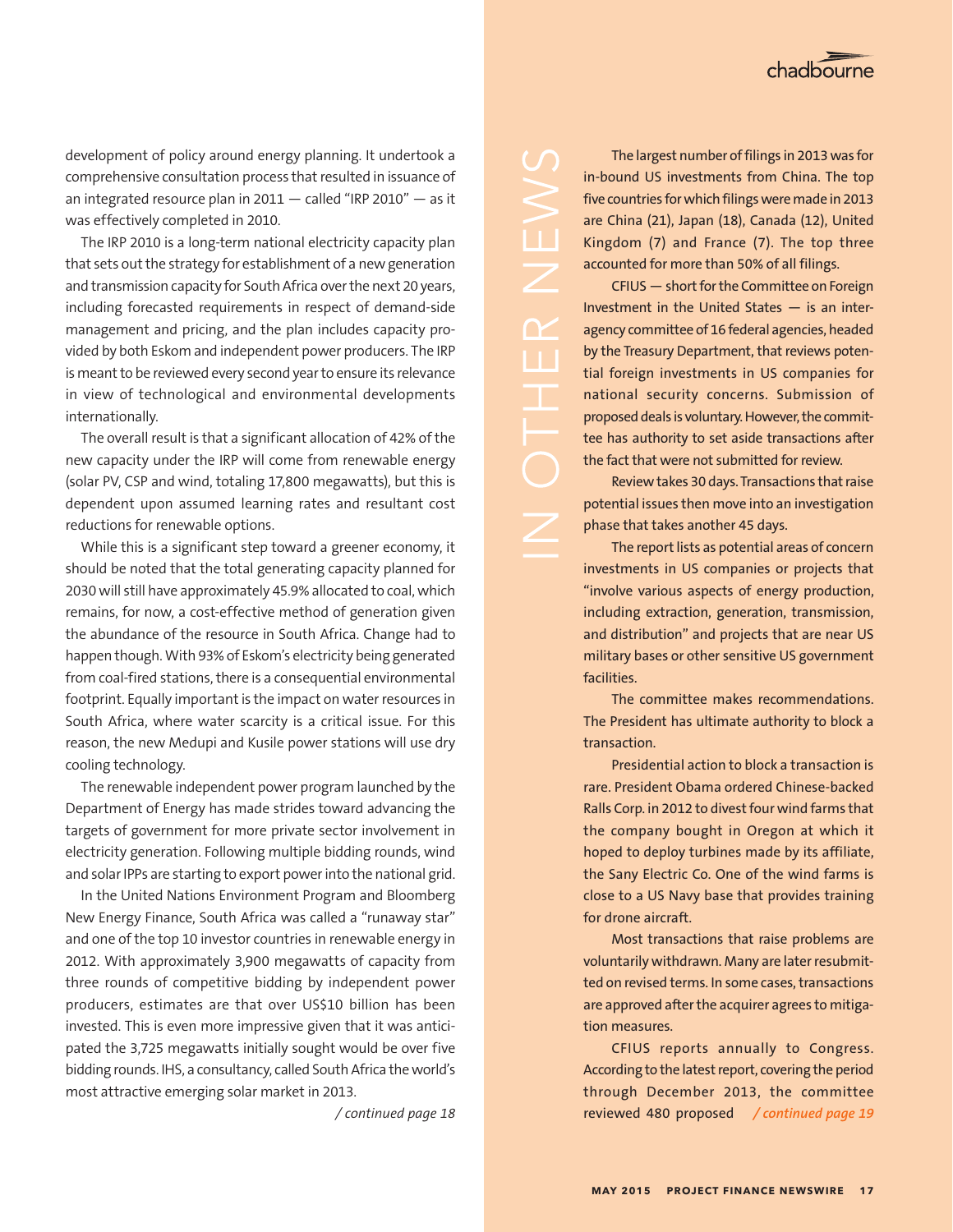## **Africa**

*continued from page 17*

South Africa is blessed with very good wind and solar resources. According to the South African Department of Minerals and Energy, the average solar radiation varies between 4.5 and 6.5 KWh/m2 (compared to 2.5 KWh/m2 in Europe and 3.6 KWh/m2, at the most, in the US), and annual wind speeds along the coast can translate into 200 W/m2.

The renewable independent power program has sought to procure generation from a range of renewable sources, including photovoltaic, wind, CSP, small hydro, landfill gas, biomass and biogas. There have been four bid submission windows to date as well as a CSP-only bid submission date in March 2014, with a fifth scheduled for August 2015. The 28 preferred bidders from the first bid window reached financial close in November 2012, and most projects are producing power into the grid. The 19 preferred bidders from the second bid submission window reached financial close in May 2013 and the third bid window reached closed in February 2015, with 17 preferred bidders. An additional 3,200 megawatts have been allocated by the Department of Energy and the approach has been successful in introducing IPPs into the South African market.

## **Falling Tariffs**

More importantly, successive rounds of bidding have effectively driven down prices paid to independent power producers. Since round one was launched in 2011, tariff prices have fallen by over 65% for solar PV and over 40% for wind. Certainly the economic downturn in Europe since the renewable independent power program was launched in late 2011 also contributed to ensuring sufficient competition to lower prices. Round one was undersubscribed, but each round since has been heavily oversubscribed.

The total megawatt value of bids submitted in window three amounted to 6,023 megawatts while the available allocation for this window was 1,473 megawatts. In round three, the average price of 74¢/KWh was achieved for wind (down from the average of ZAR 1.14 in window one); 99¢/KWh was the average price achieved for solar PV (down from the average of ZAR 2.75/KWh in window one) and ZAR 1.64/KWh the average price for concentrated solar power (down from the average of ZAR 2.69/KWh in round one).

Round three was also important in that it heralded the largescale introduction of Enel Green Power into the renewables program. Enel was able to offer very low tariffs for projects by using corporate finance which squeezed out the smaller developers looking at more expensive project finance solutions.

However, speculation is rife that developers have staged somewhat of a comeback in round four with tariff prices that are competitive with those being potentially offered by Enel. It also remains to be seen, given the significant amount of megawatts awarded to Enel in round three, whether the same appetite exists within Enel for so many projects at such low tariffs.

Connection risk remains and, as Eskom becomes increasingly stretched, this risk will be more acute as the rounds progress and a significant number of IPPs look to connect to the national grid. Deep connection works have always been a concern for the program as it matures, and vital strengthening of the network must be implemented.

In addition to the renewable independent power program, the Department of Energy has recently launched a separate baseload independent power program. The policy-adjusted integrated resource plan capacity includes, among other elements, the following proposed new generating capacity in the country in the form of projects approved under the IRP 2010:

- • 6,250 megawatts of new coal capacity (14.7% of the total new capacity),
- • 3,910 megawatts of new open-cycle gas turbine capacity (9.2% of the total new capacity),
- • 2,370 megawatts of new closed-cycle gas turbine capacity (5.6% of the total new capacity),
- • 9,600 megawatts of new nuclear power capacity (22.6% of the total new capacity),
- • 2,609 megawatts of new hydro power capacity (6.1% of the total new capacity),
- • 8,400 megawatts of new wind capacity (19.7% of total new capacity),
- • 1,000 megawatts of new concentrated solar power capacity (2.4% of the total new capacity), and
- • 8,400 megawatts of new photovoltaic capacity (19.7% of the total new capacity).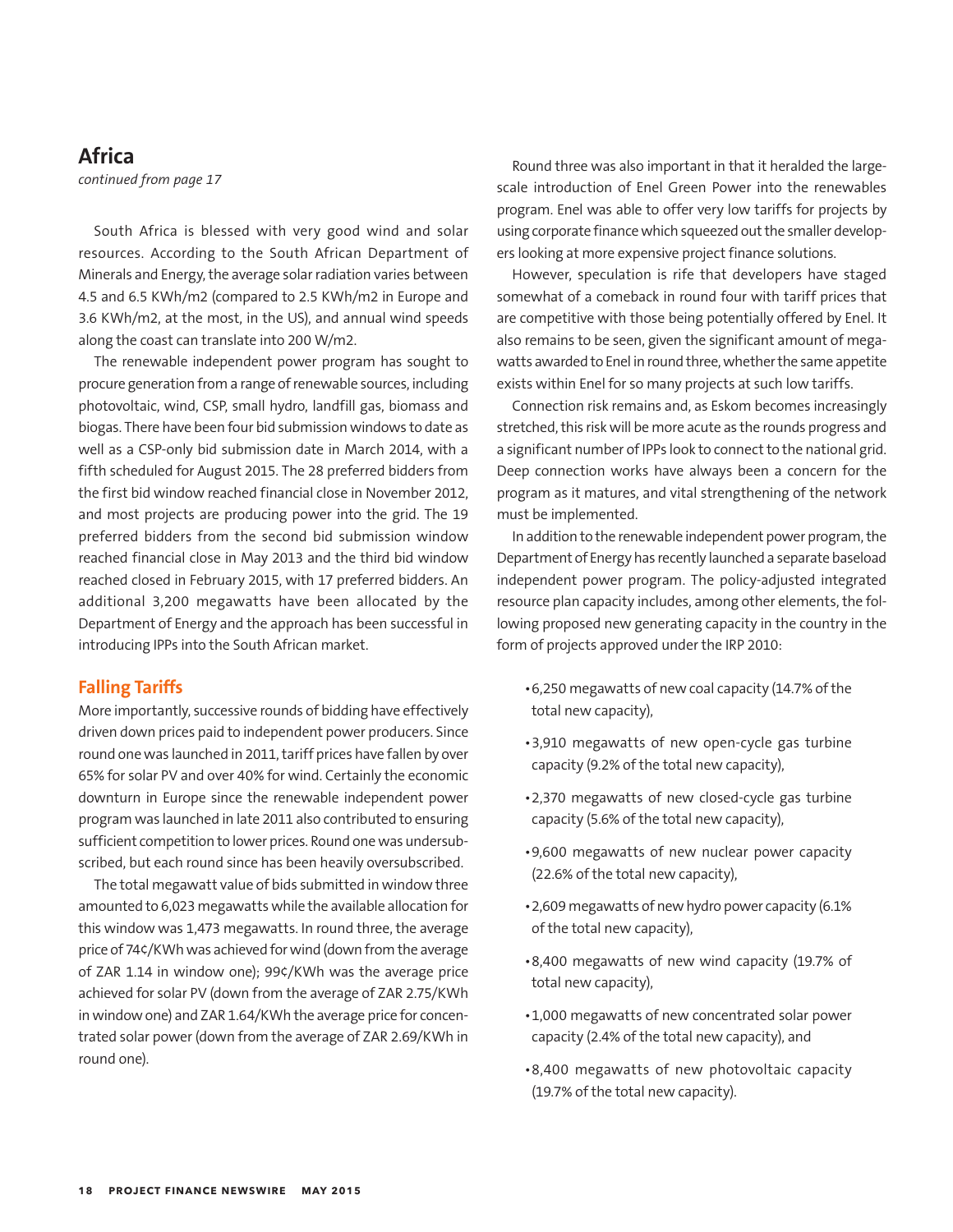Effectively what the most recent determinations from the government mean is that all the megawatts required to be built in South Africa in the medium to long term will be undertaken by independent power producers rather than by Eskom, which has traditionally constructed the majority of baseload capacity in South Africa.

## **Regional Opportunities**

Of importance is that the South African government's determinations also provide for cross-border procurement that can be undertaken for this power, and this is likely to open the way for various possible sources of power beyond South Africa's borders, including hydro power from large projects possibly in Mozambique or the Democratic Republic of Congo and gas projects from the significant gas reserves in Mozambique.

The implications of Eskom's decline affect not only South Africa, but also the entire southern African region. The Southern African Power Pool (SAPP) was created with the primary aim to provide reliable and economic electricity supply to consumers of each of the SAPP members, consistent with the reasonable use of natural resources and the effect on the environment. These members are made up of utilities such as Eskom and its counterparts in the southern African region.

The determinations by the South African government could be a catalyst for development in the entire African sub-region, as the transmission assets necessary to deliver this power expand the transmission capacity in the sub-region, and energy capacity can be added to the megawatts available to intermediary countries to fuel development there. Large-scale power projects will always require a bankable offtaker and, for now, Eskom plays an important role in this.

South Africa, through Eskom, is (or was, prior to the energy crisis in South Africa) Africa's largest net exporter of electricity, sending power to Lesotho, Swaziland, Botswana and Namibia as well as exporting to Mozambique and Zimbabwe.

As the economies forming part of SAPP grow, they are increasingly realizing that they cannot rely too heavily on Eskom and South Africa to guarantee their energy needs going forward, and this is leading to opportunities in the energy space in those jurisdictions. Independent power producers have, for example, grown in the Mozambican market, with Aggreko generating emergency power for sale into the South African grid and Mozambique. Sasol and Gigawatt are also developing independent power projects around the Ressano / continued page 20

transactions in the five years from 2009 through 2013, or an average of 96 a year. About 11% of proposed transactions were withdrawn during this five-year period, with 3% of withdrawals occurring during the initial review stage and another 8% during the investigation stage.

*In 2013, only 8.2% of transactions were withdrawn. Another 11.3% were cleared, but after agreeing to mitigation measures.*

### **ADVANCE PAYMENTS** get attention from the IRS.

IRS officials are suggesting that new regulations the agency is expected to release soon on "prepaid forward contracts" may be a complete revision of existing rules rather than an incremental change. They could affect the pattern in which income must be reported under prepaid power purchase agreements. The IRS committed in its current business plan to issue the regulations by summer.

Current IRS rules allow a company that is paid in advance for "goods" that will be delivered in the future to report the prepayment as income over the same period the goods are delivered. However, the company cannot report its book income from the sale any more rapidly than it reports the income for tax purposes, and the prepayment cannot be so large that the company has locked in a profit from the sale.

Some wind and solar companies have signed long-term power purchase agreements with utilities where the utilities pay in advance for a share of the electricity to be delivered over the contract term.

*The prepayment is like a loan that the renewable energy companies repay in kind with electricity. The arrangement is beneficial because the utility usually has a lower cost of capital that it can effectively extend to the project in exchange for a discount on the electricity it is purchasing.* 

**MASTER LIMITED PARTNERSHIP** rulings resume. The IRS lifted a hold */ continued page 21 / continued page 20*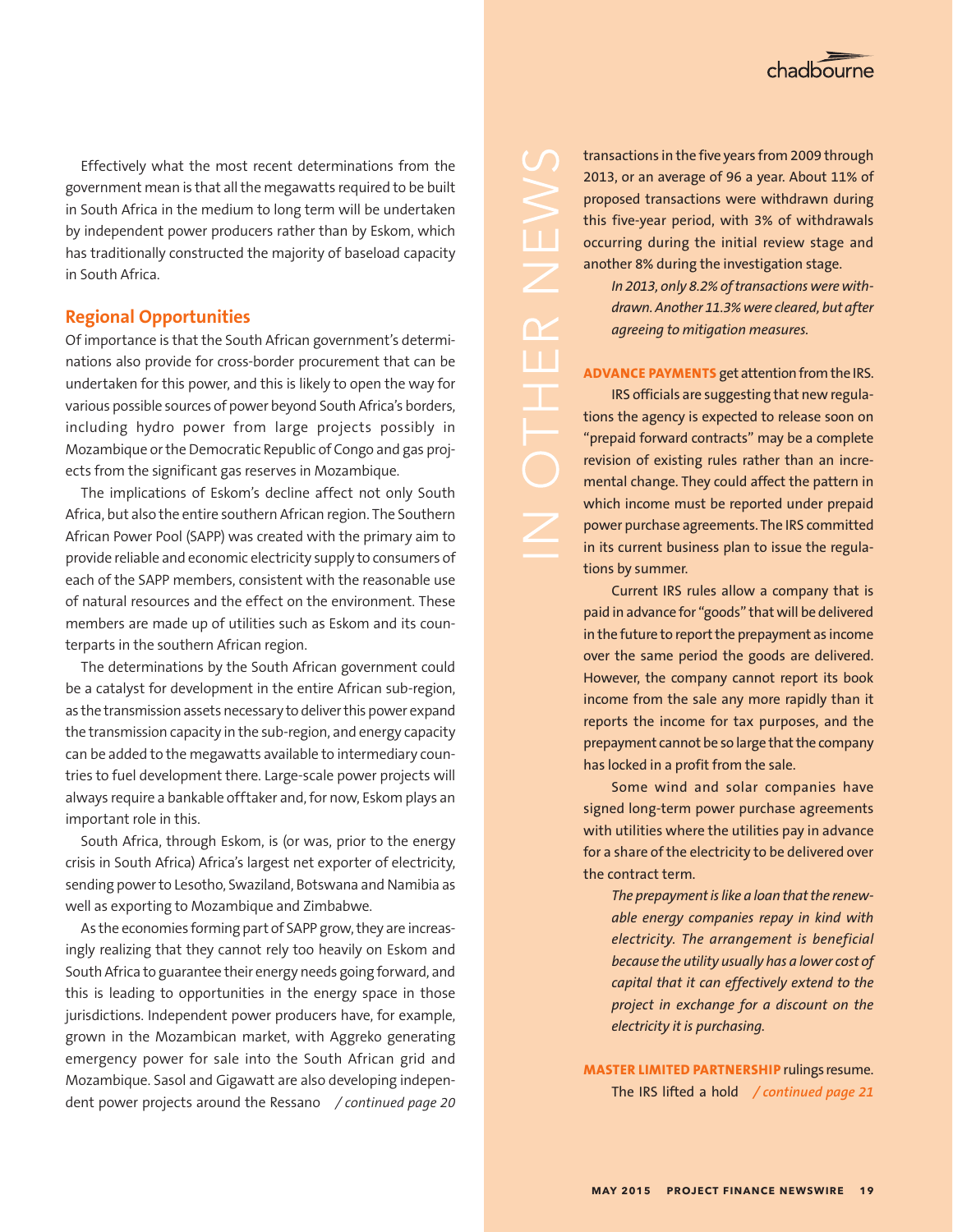## **Africa**

*continued from page 19*

Garcia region in Mozambique, close to the South African border.

According to a recent report by McKinsey & Company, regional integration would lead directly to capital savings, in addition to savings of between 6% (in southern Africa) and 10% (in east Africa) in the levelized cost of energy. McKinsey & Company predicts that this equates to an annual reduction of nearly \$10 billion in the amount the African consumer needs to pay by 2040. These savings translate into a direct reduction in the required tariff an end user would pay if the overall system were to be fully cost-reflective. One downside of regional integration is that the more widely available and cheaper coal and gas-fired capacity ends up being favored over more expensive solar power, resulting in an overall increase in carbon emissions of 4% in 2040. Also, because of differences in load factors, there would be an 11% decrease in all installed capacity while coal and gas-fired capacity would increase or remain the same.

Natural gas is increasing in prominence as an energy source in southern Africa. The significant discoveries of natural gas off the coast of Mozambique in 2012 and the potential for shale gas development in the Karoo Basin, situated under the large expanse of the semi-desert area in the central region of South Africa, has led both private and the South African authorities to focus their attention on natural gas as a key component of South Africa's energy future. The Department of Energy has appointed external consultancies Wood Mackenzie and Mott Macdonald to assist it in the preparation of a gas utilization master plan, or "GUMP," to direct the development of gas infrastructure and the creation of an institutional environment appropriate to the

The next round of bids for renewable energy projects is scheduled for August 2015.

management of South Africa's gas resources in an environmentally-responsible manner over a 30-year period.

The Department of Energy has indicated it intends to explore possibilities for using gas to allow inclusion of more renewable energy in South Africa's generating portfolio. Because gas power can be turned on and off as necessary to stabilize the grid, it is a form of energy conducive to supplementing alternative technologies such as wind and solar.

Unfortunately the market is still waiting for the release of the draft GUMP. The government indicated in April 2014 that a draft would be available in May 2014; however, as of March 2015, nothing had been released.

Sub-Saharan Africa has rich primary-energy resources, with estimates that there are enough coal, gas, geothermal, hydro, solar, and wind resources to deliver more than 12 terawatts of capacity. A very brief snapshot of which resources are most prevalent in certain sub-Saharan African countries shows where the opportunities lie:

- • Mozambique gas and coal,
- • South Africa coal, wind and solar,
- $\cdot$  DRC hydro,
- • Tanzania gas,
- Ethiopia hydro and geothermal,
- • Kenya geothermal and gas, and
- • Sudan wind.

In addition, Ghana's largest independent power project (350-megawatt gas- and oil-fired) recently achieved financial close, with a South African construction company, Group Five, securing the EPC contract and Rand Merchant Bank (a division

> of South Africa's third largest bank FirstRand Bank) as coordinating lead arranger for the full commercial debt package, with support from the Export Credit Insurance Corporation of South Africa. The US\$900 million project will account for 10% of the total installed capacity and 20% of available thermal generating capacity in Ghana and is expected to help deregulate Ghana's electricity sector. <sup>@</sup>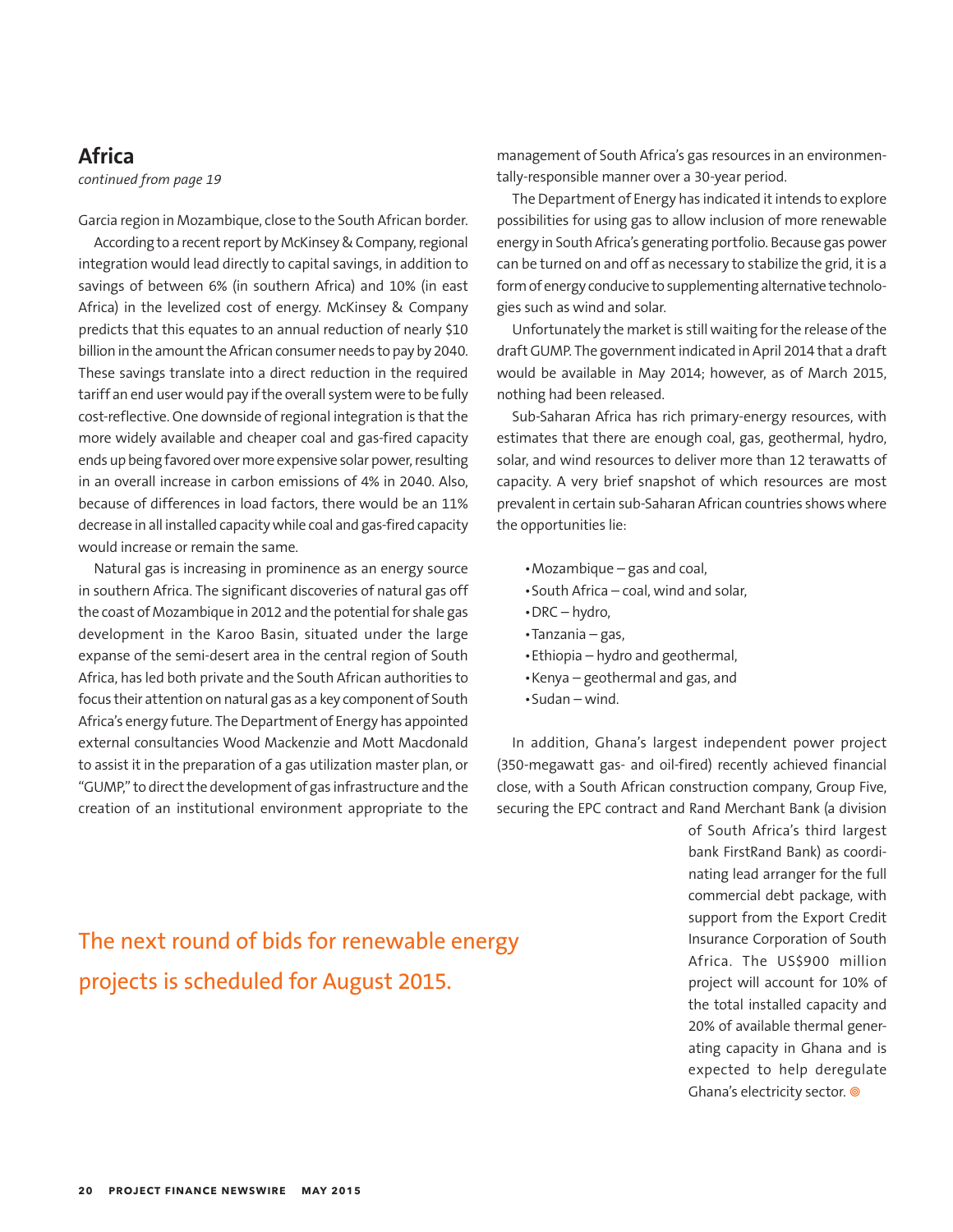## **TELPs: A Financing Tool for Municipal Solar**

*by Jake Seligman, in Washington*

TELPs, or tax-exempt lease purchases, may see more use in the US distributed solar market for projects with municipalities.

The structure allows a municipality that wants to own a project, but needs to finance the purchase, to do so without the complication of issuing bonds.

Municipalities have used TELPs in the past to fund construction projects, including energy efficiency upgrades. They can also be used for renewable energy projects.

Solar economics are not as good when a municipality, as opposed to a private party, owns a project. The US government offers a 30% investment tax credit and allows 85% of the project cost to be depreciated on an accelerated basis over five years. However, municipalities do not pay income taxes, and so these benefits go unused in any project that a municipality owns. This has led to use of third-party ownership structures, where a private solar company owns the project and sells electricity to the municipality under a long-term power purchase agreement at a price that reflects a sharing of the tax benefits.

A TELP is essentially an installment sale of a project to a municipality. It is set up in form to look like the sponsor is leasing the project to the municipality, but the municipality has an option to purchase the project at the end of the lease term for a nominal price.

The municipality is essentially buying a construction project, but it pays the purchase price through lease payments over time. In one recent transaction, the municipality paid the equivalent of \$2.50 a watt for a commercial-scale solar project.

There may be an operation and maintenance arrangement with the developer during the lease term. Care should be taken in setting the terms of any such arrangement because it could prevent the developer entering into the TELP with the municipality from treating part of each lease payment as tax-free interest on the installment debt. A lender to a municipality can usually treat the interest it receives as tax-exempt interest for federal income tax purposes. However, the debt by the municipality to the developer for the purchase price of the project could be labelled as a "private activity bond," depending on the terms of any O&M agreement, which would make */ continued page 22*

in March on private letter rulings to companies that want to organize as master limited partnerships.

Master limited partnerships, or MLPs, are partnerships whose units are traded on a stock exchange or secondary market. Partnerships are not subject to federal income taxes; rather, each partner is taxed directly on his share of the partnership's income. Under US tax law, any partnership whose units are publicly traded is taxed like a corporation. An MLP is a partnership that is able to retain its status as a partnership, despite public trading, under a special rule in section 7704 of the US tax code that preserves partnership status as long as at least 90% of the partnership's income each year comes from passive sources — like interest and dividends — or is income from producing, processing, refining, transporting or marketing minerals or natural resources. Wind and sunlight are not considered natural resources because they are inexhaustible.

 $\mathbf{L}$ 

The IRS put a hold in March 2014 on any further rulings about qualification of entities as MLPs while it sorted out a "hamburger stand" issue. A third of MLP rulings in the year before the hold involved companies that provide services in connection with hydraulic fracturing of oil and gas. The IRS has been concerned about rulings creep as services become farther and farther removed from actual oil or gas production. For example, is owning hamburger stands at fracking sites to feed workers closely enough related to oil and gas production to qualify?

Treasury officials said the IRS is now starting to process ruling requests that it had been holding.

Proposed regulations are expected shortly about what qualifies as income from producing, processing, transporting or marketing "minerals or natural resources."

The hold had affected ruling requests by paper companies to put part of their operations under MLPs to the extent paper companies were asking whether their */ continued page 23*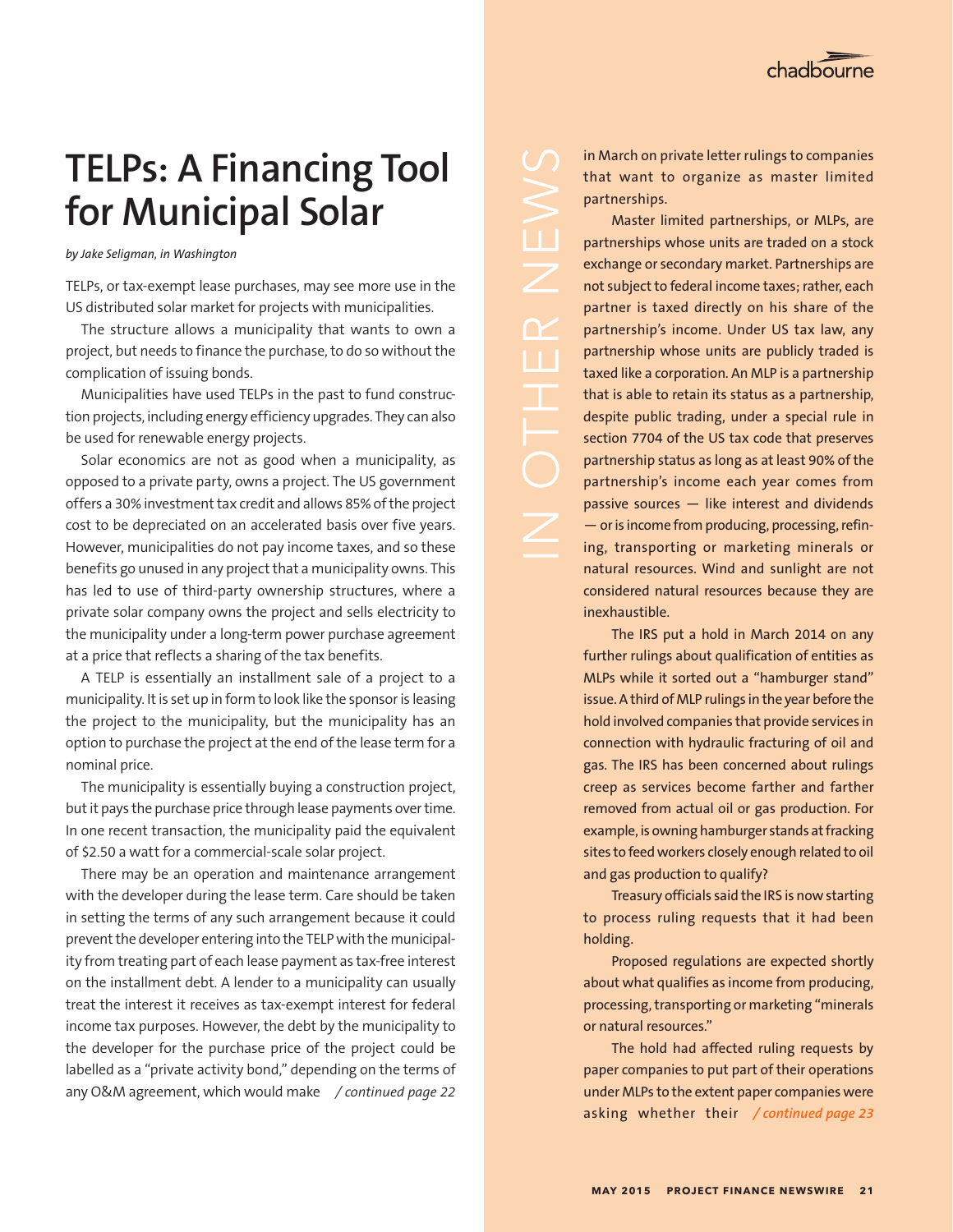## **TELPs**

*continued from page 19*

it harder for the interest to qualify as exempted from income taxes.

Inability to claim the federal tax benefits is still a big hit to the economics.

State policies can help make up part of the gap.

The municipality might qualify for renewable energy credits that can be sold in the market. For example, under the ZREC program in Connecticut, the local utility pays owners of solar projects roughly 5¢ a kilowatt hour for helping reach the state's renewable portfolio standard. Contracts are for 15 years.

Municipalities may also be able to benefit from net metering where excess electricity can be fed into the grid, causing the utility meter to run backwards and reducing the amount the municipality must pay the local utility for the electricity it uses from the grid.

## **How TELPs Work**

In a tax-exempt lease purchase, the developer leases the project to the municipality. Title can reside in either party. The lessor could keep title until all the lease payments have been made. More commonly, the lessee takes title to the system on day one, or at the end of construction, and the lessor retains a security interest to ensure receipt of the lease payments. The lessee has an option to purchase the system at the end of the term for a nominal price.

There are a number of benefits for the municipality as lessee. The obligation to make lease payments is not treated as debt for purposes of state law limits on the amount of debt a municipality may have outstanding. Certain local approvals may not be required that could be required under other financing structures (such as debt). There may be savings from not having to pay a developer to own and operate the project.

Avoiding having the lease characterized as debt for state law limits on municipal debt is usually the main reason for choosing the structure over a straight purchase. The meaning of "debt" in this context varies from one state to the next. Some states view these arrangements as a way for municipalities to avoid public input during the municipal bond process.

A factor in determining whether a lease is subject to municipal debt limitations is whether termination of the lease would result in the municipality giving up more than the unpaid balance of the lease. The term of the lease also should not exceed 120% of the expected useful life of the system.

Non-appropriation provisions also help the lease avoid being characterized as debt for state law purposes. Tax-exempt lease purchases typically include non-appropriation clauses that condition the obligation to pay rent each year on an appropriation from the city or county council. Such clauses are also found in municipal power purchase agreements. If the municipality fails to appropriate, then the developer can terminate the lease and take back the project.

As in power purchase agreements, language can be included to reduce non-appropriation risk to the sponsor. The municipality can be required to use best efforts to appropriate and acknowledge that the electricity from the project is essential to its operations. The municipality can also agree not to purchase power from anyone other than the local utility if it fails to appropriate and the lease is terminated.

By avoiding appropriating funds for more than one year at a time, a municipality can make lease payments out of operating expense dollars rather than capital expense dollars. This allows the municipality to make lease payments the same way it makes utility payments; no additional funds need to be appropriated

> and no debt needs to be assumed to pay for the project. Municipal debt requires bond issuances, which are more complicated than paying operating expenses, and usually require voter approval.

> The municipality is responsible for operating and maintaining the project, but it can contract out for the work.

> A TELP is not a "true" lease for federal income tax purposes. The municipality is considered the owner of the project

## TELPs may see more use in the US distributed solar market for projects with municipalities.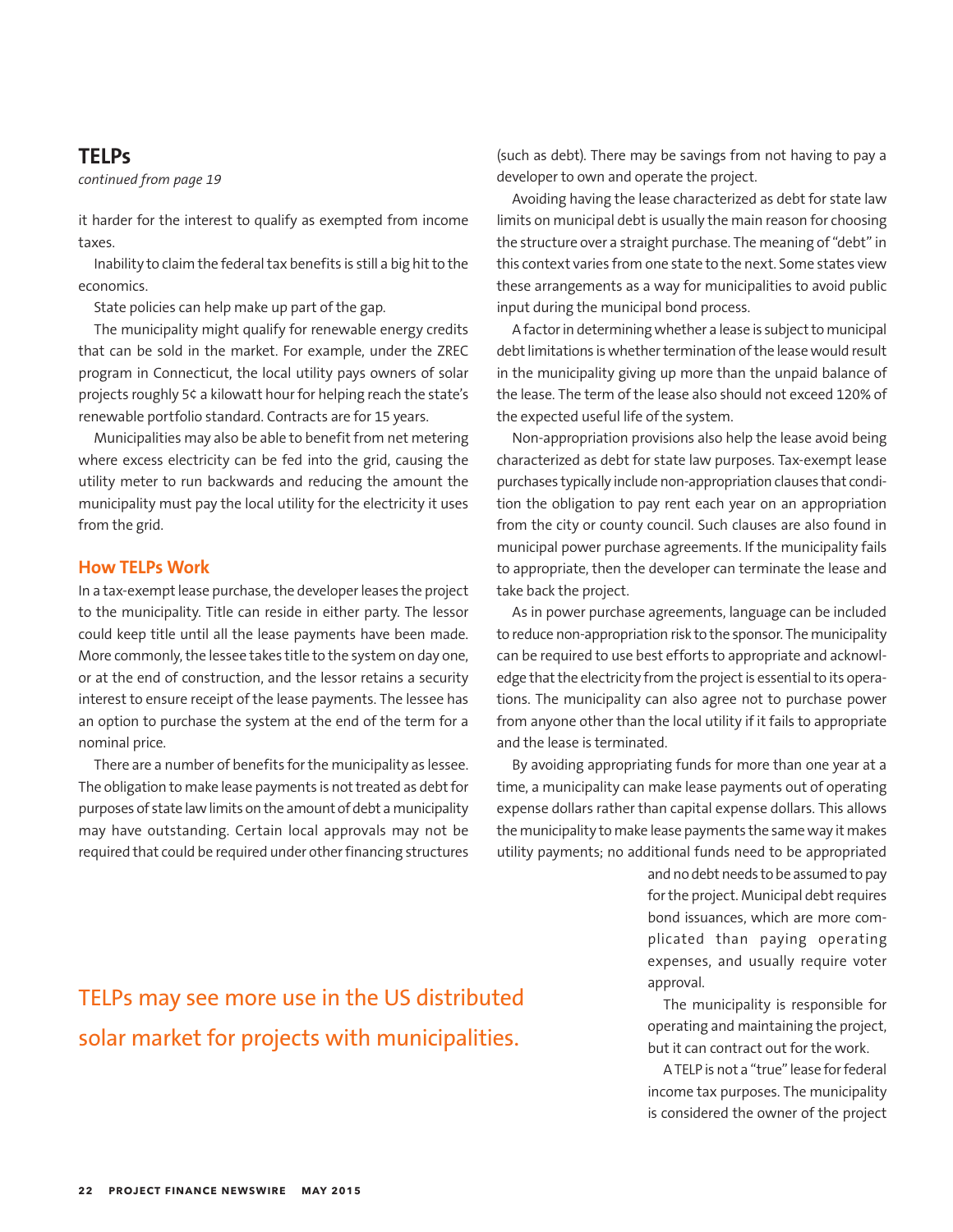

for federal income tax purposes from inception. As a general rule, the lessee will be considered the owner in any case where the lessee is expected to end up with the assets at the end of the lease term. A nominal purchase option will make the lessee the tax owner from inception.

Municipal leases are usually classified as capital leases for accounting purposes.

They are treated as installment sales for federal income tax purposes. Rental payments are in amounts sufficient to amortize the costs of the project over the term plus interest. The installment paper is considered a debt obligation for federal income tax purposes. The sponsor reports its profit on the transaction over time. It must be careful not to pledge the installment paper as security for a borrowing or the full profit will become taxable upon the making of such a pledge.

With the municipal lease considered debt for tax purposes, the interest component of amounts received by the sponsor under the municipal lease may be exempted from federal, and sometimes state, income tax. However, hiring a private party under a long-term contract to operate and maintain the project could cause loss of the tax exemption on the interest. The interest on municipal debt may become taxable to the lender if there is more than 10% "private business use" of the system. The Internal Revenue Service has rules in Rev. Proc. 97-13 for when a contract with a private operator goes too far. The installment debt would be treated as a "private activity bond." Municipalities are limited in the volume of private activity bonds that may be issued each year, and there are other rules that apply to such bond issues with which the municipality would probably not have complied in order to preserve the tax exemption on the interest element of the rents paid to the sponsor. <sup>@</sup>

## **US Infrastructure Outlook**

*The US public-private partnership market continues to diversify, and P3 deal structures continue to mature. A large group of industry participants gathered in New York in mid-March for a breakfast roundtable discussion about US P3s hosted by InfraAmericas and Chadbourne. The following is an edited transcript of the panel discussion.* 

*The panelists are Clare Doherty, director of budget and program analysis for the House / continued page 25 / continued page 24*

income is from "processing" natural resources. Work on those rulings will now resume.

> *An internal draft of the proposed regulations is circulating with the IRS and Treasury.*

**REFUNDABLE STATE TAX CREDITS** must be reported as income if they exceed taxes actually paid, even if a company foregoes a refund and carries them forward.

 $\overline{\mathbb{C}}$ 

U I

David and Tami Maines qualified for Empire Zone tax credits in New York for opening a new business or expanding an existing one. There are three kinds of Empire Zone credits: an investment tax credit, a wage credit and a property tax credit. The investment and wage credits can be used against income taxes and, once income taxes are reduced to zero, any remaining credits can be carried forward or partly refunded in cash. The property tax credit is limited to the amount of property taxes actually paid in the past.

The Maineses received large "refunds" from the state from 2005 through 2007.

The US Tax Court said the excess investment and wage credits had to be reported as income whether or not they were actually refunded. The fact that the taxpayer had the option to take them in cash meant the refunds were "constructively received."

However, since the property tax credit can be used only to get a refund of property taxes that were actually paid earlier, it merely reduces real taxes. If the taxpayer benefited from deducting the taxes earlier, then it must report the refund as income. If not, then the refund is not income. This is called the "tax benefit rule." If an earlier tax benefit, like a deduction, was claimed and the basis for it is now disappearing (since the taxes paid are being given back), then income must be reported to reverse the earlier benefit.

*The case is* David J. Maines v. Commissioner*. The Tax Court released its decision on March 11. The court reached a similar conclusion in another case six days later called* Yigal Elbaz v. Commissioner*.*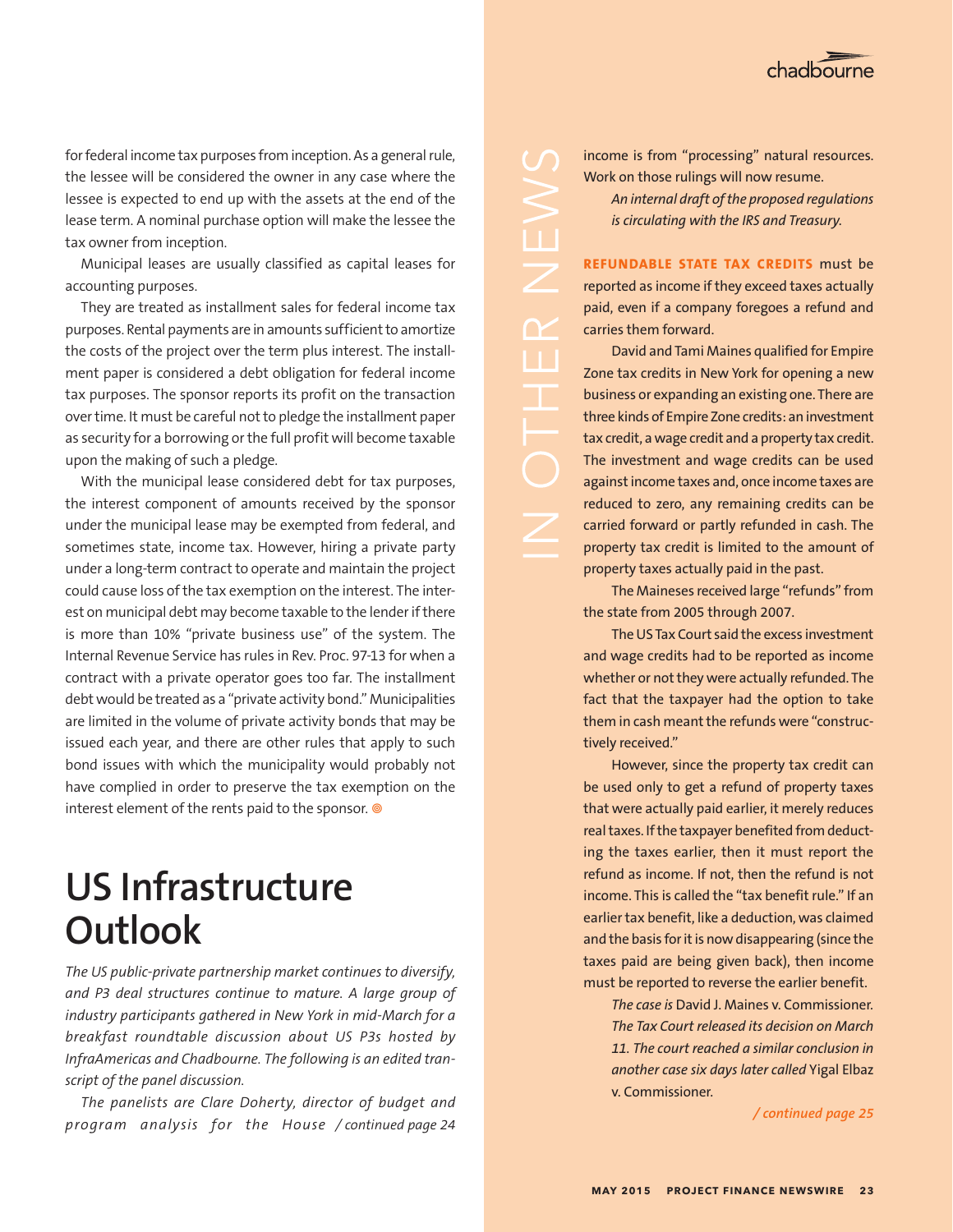## **Infrastructure**

*continued from page 23*

*Transportation and Infrastructure Committee, José Antonio Labarra, general director of transport concessions at Isolux Infrastructure, David Livingstone, managing director at Citigroup, Zoe Markwick, commercial director at Skanska Infrastructure Development, Mike Parker, US infrastructure advisory leader at Ernst & Young, and Nick Phillips, assistant vice president at John Laing. The moderator is Doug Fried, a partner from the Chadbourne New York office.*

## **Current US P3 Market**

MR. FRIED: Zoe Markwick, what would you say were the biggest surprises in the market over the last 12 to 18 months, both positive and negative?

## and coming up with a lot of money for P3s, in some cases as much as a billion dollars, which creates some interesting structures for some of the projects.

MR. LIVINGSTONE: IFM's winning bid of \$5.725 billion to purchase the Indiana Toll Road out of bankruptcy was a big surprise for me. You could be flippant and say, "That's good; we will have another restructuring in another five years." However, it shows that there is a tremendous appetite for brownfield toll roads, and there just are not many of them in the United States. It is hard to come up with a metric that justifies a number that large.

MR. FRIED: José Antonio Labarra, the I-69 Section 5 project was Indiana's second major P3 to reach financial close in as many years. What can the market learn from this project and from Indiana's successes?

MR. LABARRA: The first thing to learn is that the Indiana Finance Authority or IFA ran a well-managed procurement, and all the deadlines and targets were met. Sticking to a schedule

> helps avoid increases in bidding costs and keeps bidders interested in the procurement, not other projects.

> The second thing is that IFA did the East End Crossing a year before the I-69 Section 5 project. Most of the complicated and tough issues, such as the appropriations risk for the availability payments, were already analyzed and resolved, and the market had already gotten comfortable with the East End Crossing transaction which it made it easier for IFA to go to the market with

the I-69 Section 5 project.

### **Sources of Revenue**

MR. FRIED: Mike Parker, do you have some thoughts on availability payments?

MR. PARKER: I know you will ask me about reauthorization of the federal highway and transit funding programs, and I think the two are connected. We met with the CFO of a public transportation agency recently and talked about how assuming a 2% growth rate in federal funding for the next 30 years is aggressive. I think historically that would have been a baseline assumption that you could have made from a planning standpoint. However, we have had to live for quite a while now with continuing resolutions (which are appropriations bills that continue pre-existing appropriations at the same levels as the previous fiscal year)

## The European P3 market is dormant, so the big players are moving back into the US market.

MS. MARKWICK: Here is my list of surprises, and you can tell me if you think they are positive. My number one surprise of last year was Joe Biden's comment that landing at LaGuardia Airport  $-$  which is procuring a P3 for its central terminal building  $-$  is like landing in a third-world country. Thanks, Joe Biden. Another surprise on my list was a Democrat lost the election for governor in Maryland, which led to a light rail project called the Purple Line P3 being put on hold. Maryland's new governor — Larry Hogan, a Republican — said during his campaign that he would stop the Purple Line. Thank you for that surprise.

Another surprise, which I am very happy to see, is bank market pricing and bank appetite are getting more aggressive. I love the rush to the bottom. Lastly, the size of public contributions in P3 projects is on my list of surprises for the last 12 to 18 months. Public authorities are putting their hands into their deep pockets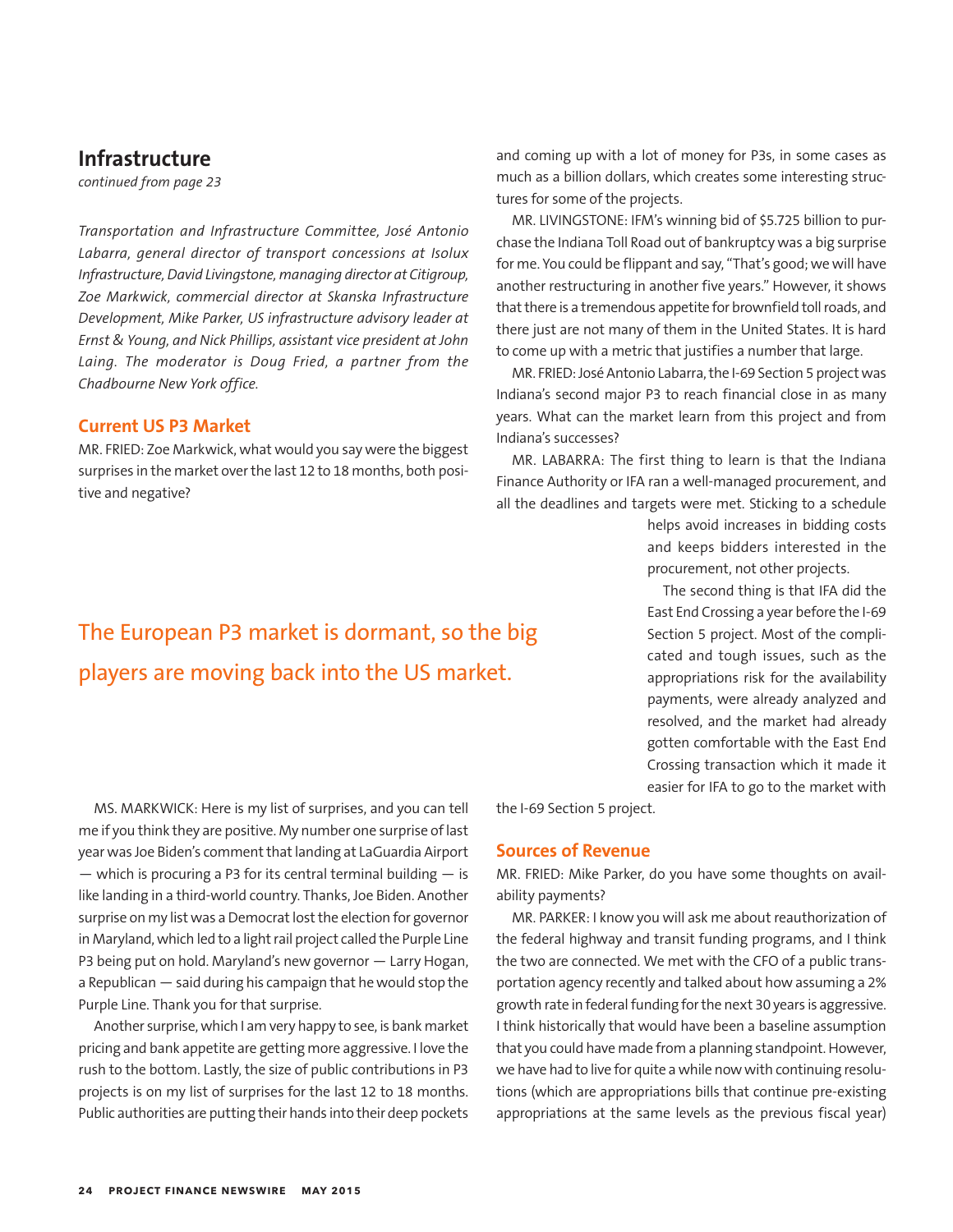without new funding bills. The federal share in transportation funding has been declining in the US. Assuming no growth is a more prudent assumption for this particular public transportation agency.

We are seeing some states take action on the gas tax, but until we see a situation where you have revenue streams that are at least rising at the pace of the operating costs of these public agencies, their ability to lever, whether it is through availability payments, GARVEEs or a normal debt program, will be increasingly limited. That puts pressure on the federal government to come up with more money through reauthorization of its transportation programs, unless other local revenue streams can be found.

We are seeing other types of procuring agencies coming to market looking to do other projects besides highways, and they are doing this with availability payments. The US is a big country, with lots of local communities, so there is a little more moving now. However, there are some revenue constraints in the current funding environment for projects over \$500 million or even \$250 million.

MR. FRIED: Does that leave more room for demand-based, revenue-risk deals?

MR. PARKER: If the projects are economical, then yes, but a lot of the easy pickings have been done. There are many questions today around managed lanes. It will be very important to see over the next few years how some of the managed lanes projects perform that are ramping up now. There is a huge appetite among public agencies for managed lanes, but there is also concern that these projects do not always pay for themselves. If they end up paying for themselves, then more such projects will follow.

## **Reauthorization**

MR. FRIED: Clare Doherty, what do you think about reauthorization? Will it happen before the deadline? We have been to this movie before, haven't we?

MS. DOHERTY: Yes, we have done this before. The House is working internally with all the committees that need to make reauthorization happen. We are also reaching out to the Obama administration, working with Treasury, and talking to the US Department of Transportation, and the Senate is working as well. Deadlines really help force action in Congress and help force people to come together. Everyone knows about the May 31, 2015 deadline for reauthorization of the federal highway and transit programs. Lots of states are getting */ continued page 27* **A TAX EQUITY INVESTOR** who made capital contributions to a partnership in exchange for being allocated state tax credits bought the tax credits, and the sponsor had to report the capital contributions as income, the US Tax Court said.

The capital contributions were 53¢ per dollar of tax credit. The court reached the same conclusion in another case last year.

 $\overline{\angle}$ 

ūΤ

An individual bought a 674.5-acre farm in Albemarle County, Virginia, 10 miles south of Charlottesville, in 2001. In 2005, he promised a local public interest group that the land would remain undeveloped by giving the group a "conservation easement" over the property.

Virginia allowed a tax credit for 50% of the fair market value of any such easement. However, no taxpayer could claim more than \$100,000 in credits in the year the easement was donated, and then another \$100,000 in each of the next five years for \$600,000 in total. Any unused credits could be sold or transferred to another taxpayer. A market developed in them over time.

One had to file a form and an appraisal with a state agency, which would then issue an acknowledgement letter and an "LP number" identifying the tax credits. The letter had to be attached to tax returns. The LP number had to be used for any transfer.

The taxpayer did a deal with the Virginia Conservation Tax Credit Fund LLLP in late 2005. The fund planned to contribute 53¢ per dollar of tax credit expected to a partnership. (The individual landowner owned the farm through a corporation. The farm was in a disregarded subsidiary of the corporation. When the fund made the capital contributions for the tax credits, they turned the disregarded subsidiary into a partnership.)

The fund made capital contributions for 53¢ per dollar of projected tax credits to the partnership. The partnership allocated the fund 1% of income and distributed it 1% of cash, but otherwise allowed it all the tax credits less \$300,000 that were reserved for the sponsor. The sponsor guaranteed the fund that */ continued page 27*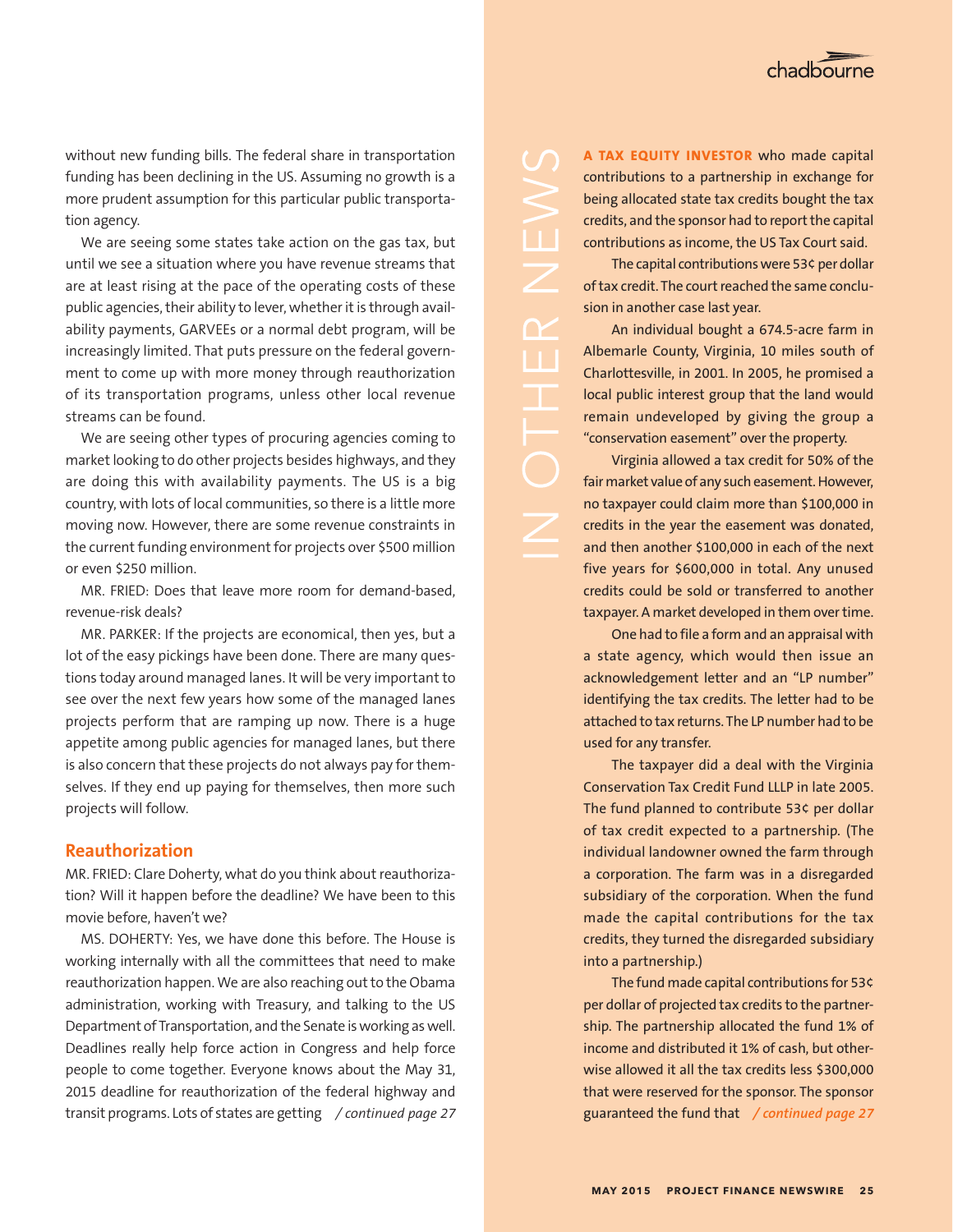## **Infrastructure**

*continued from page 25*

ready to ramp up their construction seasons, so they have been aggressive about visiting Congress. We get a lot of visits from mayors and governors, and these visits will continue. We are optimistic. We are driving to meet the deadline.

MR. FRIED: What happens if we miss the deadline?

MS. DOHERTY: That is a challenge given the status of the highway trust fund right now. I think it will all come together in the summer. Around May, there will be a lot of pressure as states will be talking about the projects they will have to delay if reauthorization does not happen. We are already hearing this from a lot of states. States need certainty that funds are coming before they move forward with projects. I also think members of Congress, especially the Republicans who came in this year, really want to show that they can get an infrastructure bill done. Transportation Secretary Foxx has come to see us a lot, and he has a great rapport, as a former mayor, with a lot of our members. We are optimistic that will help.

All of that said, if you have followed Congress over the last few weeks, you know we have had a few rough patches.

MR. PARKER: If there is no reauthorization of the federal transportation programs, or reauthorization does not happen by the deadline, it does not mean there will be a shutdown of the federal transportation programs. In the past, Congress has used continuing resolutions to allow programs like TIFIA to keep rolling along at the current funding levels, which are robust. It would be different if there were not even a continuing resolution to continue pre-existing appropriations at the same levels.

MS. DOHERTY: Right. Without getting too much into the weeds, no reauthorization is not the same as the highway trust fund running out of money, which is projected to happen in the summer.

## **Interest in US P3 Market**

MR. FRIED: Nick Phillips, global developers and investors are continuing to pursue projects and set up offices in the US. What do you think is driving these firms, and will this trend continue?

MR. PHILLIPS: Our company is one of these investors. I do not think the trend will change. If you look around the world, there is very little pipeline in the P3 market for a lot of these companies. Europe is dormant, which is a nice way of putting it, and a lot of the players in the industry have been in the US before and have now come back. From a John Laing perspective, we were here in 2007 and 2008 and decided that the market was not ready yet, so we went to Australia and focused a lot of resources on that region.

The US is the large market. It is a country of more than 300 million people. It is relatively wealthy, at least at the personal income level. At some point, I think everybody in this room believes that the US P3 market will really take off. That's why we are all here. You also do not want to be the one left trying to break into the market when everybody else already has credentials. If you look at qualifications processes now, little weight is given by procuring agencies for projects that companies have done in foreign countries. Procuring agencies want local experience.

The bid for the Indiana Toll Road showed that there is a huge appetite for American infrastructure. I do not see that changing. I also do not see where else these companies could go at this point, unless you want to get aggressive and go to the Middle East or Africa or South America.

MR. FRIED: Zoe Markwick, what impact do you think global economics and political trends have on the US P3 market?

MS. MARKWICK: Like Nick said, there's not a lot to do elsewhere. The P3 market participants are in the US because many of the overseas developers are not seeing their normal deals back home.

The increasingly positive outlook in the US is very helpful. We continue to see private capital looking for a good home. It regards infrastructure as a positive investment. From our company's perspective, the US is now our largest single market and our biggest growth market. While people might regard us as foreigners, we are a domestic contractor now.

## **Sources of Financing**

MR. FRIED: David Livingstone, what do you think the likelihood is that we will continue to see bank financing mixed in with private activity bonds, TIFIA and other sources of debt?

MR. LIVINGSTONE: The reason why bank financing was more attractive for the I-4 Ultimate project that closed last summer is the extremely long construction period, and a relatively short amortization period. Banks could deal with the negative carry a lot better than the bond market where all the money must be drawn upfront.

If you have a construction period of three years and less and are looking for a longer tenor of debt in the range of 25 to 30 years, then the tax-exempt bond market will be the most attractive financing for P3s. We have tried to find ways to link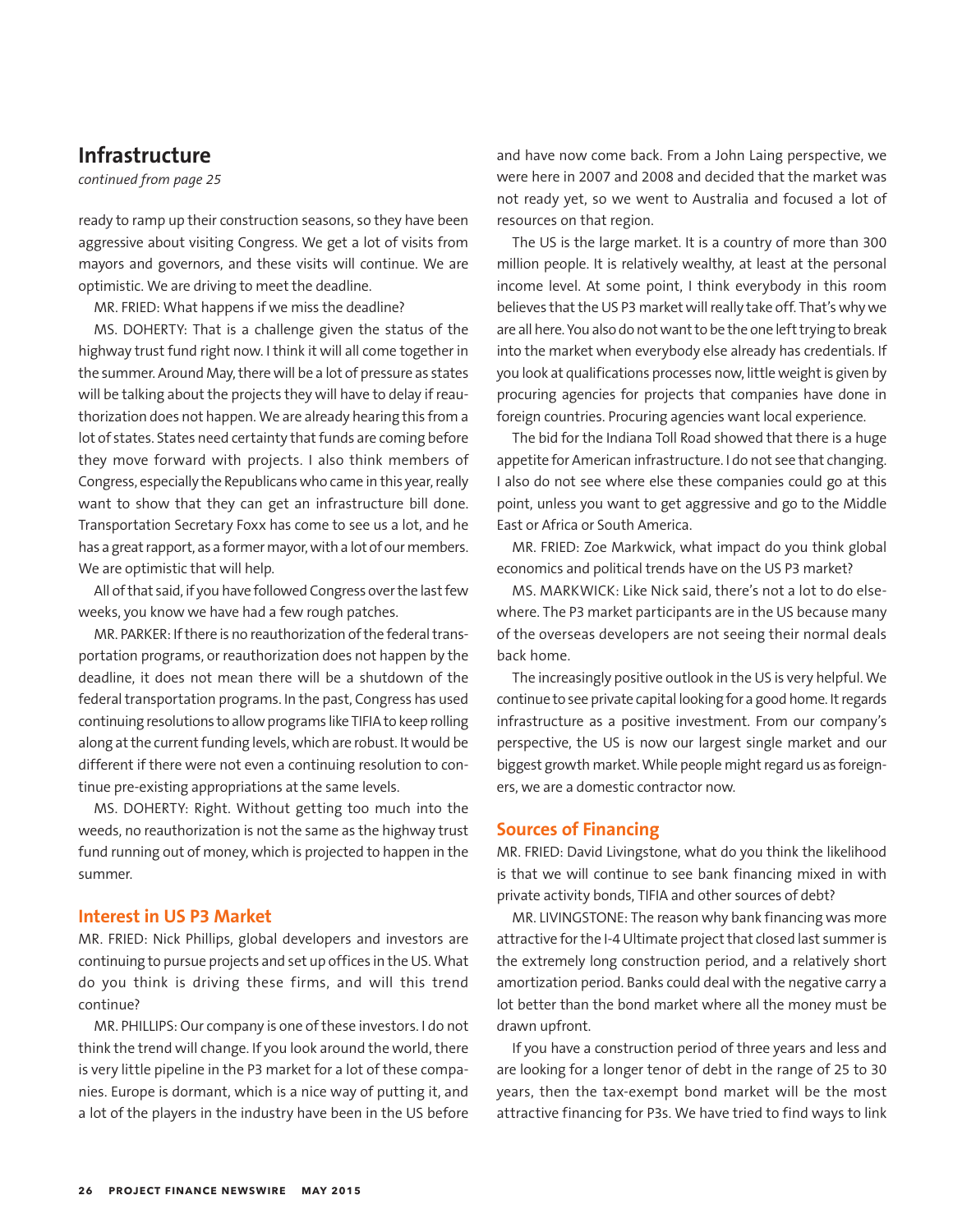

bank and bond solutions, but inter-creditor issues have been an impediment.

MR. PARKER: People are starting to pay a little bit more attention to the private placement market. There are questions whether this is something that could be enabled during the initial rounds of bidding and how a private placement would work within the context of a bid process. However, going taxable and going long is an interesting possibility today, and some of the benefits in terms of future flexibility and refinancing, when compared with how aggressive the financing solutions can be, and the ability to avoid the negative carry, are pretty interesting.

## **Political Risk**

MR. FRIED: Mike Parker, Project Neon in Nevada was cancelled after three teams were shortlisted. The Illiana procurement in Illinois was put on hold and the Purple Line P3 in Maryland has been delayed. What can be done to address this risk?

MR. PARKER: There is no silver bullet.

First, big projects are controversial by their nature. Large infrastructure projects can generate significant levels of opposition that have nothing to do with the fact that they are P3s, especially if there are environmental considerations that create opposition. There is also risk where the projects have significant costs and are competing with other projects for funding. Sometimes, the problem is the physical dimensions of a project, and sometimes in a cash-strapped state there are questions about budget priorities.

Having political champions matters. Some of these states that cancelled or delayed projects were changing governors at the time.

MS. DOHERTY: I would add that this issue was discussed in the special P3 panel that Congress convened last year, and it was a controversial subject. Ranking members feel that there has to be a lot of transparency around the deals so you get buy-in at the community level. You need stakeholder meetings and community outreach.

I think there is a lot of support for laying the numbers out, talking about the alternatives, talking about the options and sharing the value-for-money analyses. We have members of Congress who wanted to read all of the value-for-money analyses — and they did. They questioned people at hearings about their rates of return.

Those numbers should be on the table, but they are not */ continued page 28*

it would receive \$3,050,000 in tax credits and agreed to indemnify the fund for any loss or disallowance of the projected credits. In fact, the tax credits turned out to be more after an appraisal delivered in late 2005 suggested the easement was worth more than expected.

The parties allocated the extra tax credits to the fund without bothering to amend the partnership agreement. The fund increased its capital contribution from \$1,616,500 to \$1,802,000 to account for the extra tax credits.

 $\Box$ 

The capital contributions were put in an escrow account held by a lawyer hired to implement the deal. The money was not released from escrow to the sponsor until mid-2006 as the fund did not authorize the release until then. The state did not issue a letter confirming the tax credits and assigning an LP number until March 2006. The lawyer did not file the paperwork until 2006.

Meanwhile, 35 individual investors purchased from the fund tax credits of \$2,420,000 that they claimed on their 2005 returns.

The sponsor had an option to buy back the fund's 1% interest for fair market value starting in 2010.

The IRS treated the transaction as a disguised sale of tax credits by the sponsor and said the \$1,802,000 in capital contributions by the fund should have been reported as income by the sponsor in 2005.

The US Tax Court agreed.

A disguised sale occurs where one partner contributes property to a partnership and the other contributes cash, and then the cash is distributed to the partner who put in the property. There is a presumption that the two events are linked if the distribution to the partner contributing the property occurs within two years.

The sponsor argued that there was no sale of tax credits; rather the partnership simply allocated the fund an agreed share of tax credits in the fund's capacity as a partner.

The court said no. It saw money going into the partnership and then going out within two years to another partner */ continued page 29*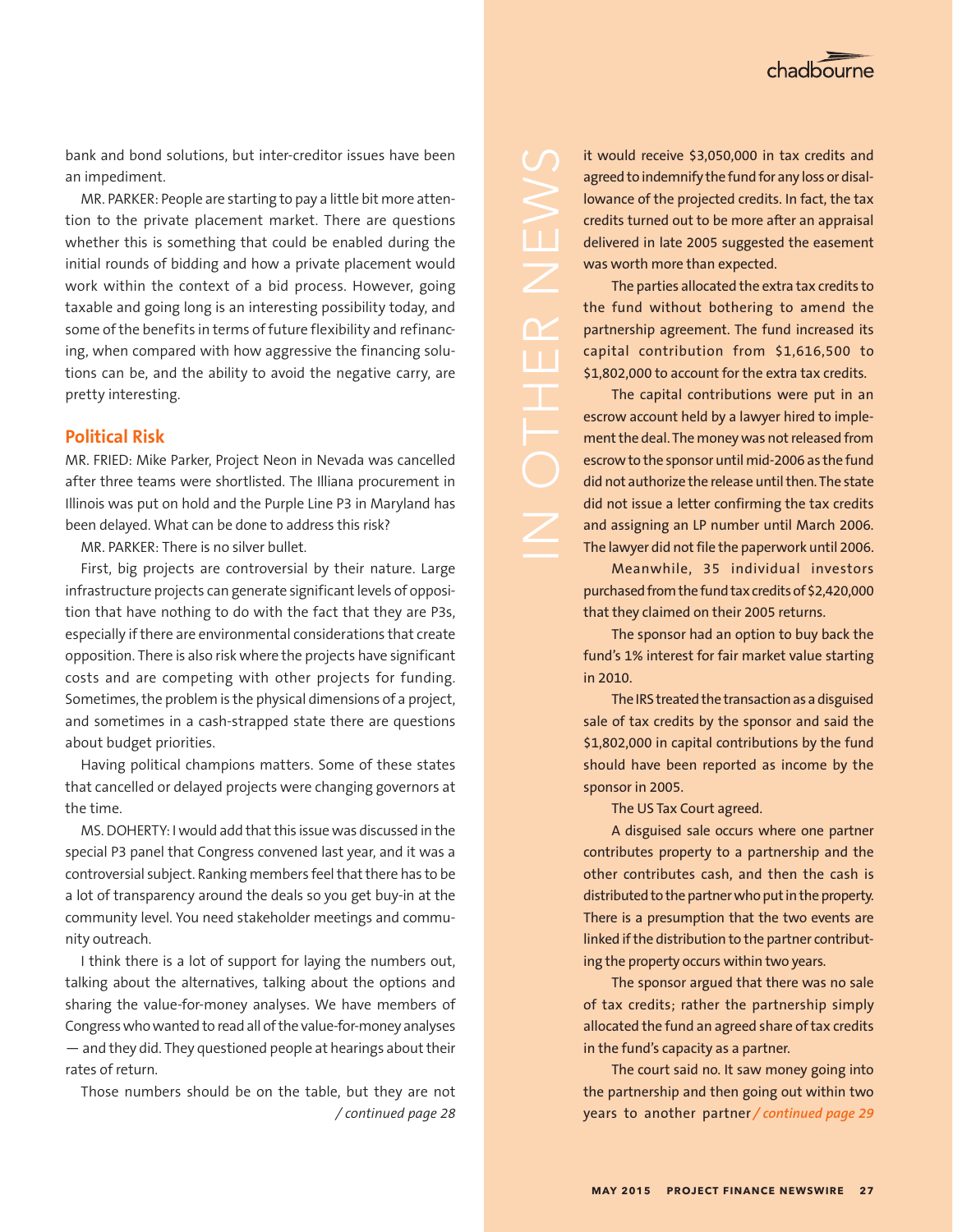## **Infrastructure**

*continued from page 27*

always, so I think that transparency and public support could make a difference.

### **Congressional Report**

MR. FRIED: Clare Doherty, the House Transportation and Infrastructure Committee recently completed a major report on P3s. Could you share with us the major conclusions?

MS. DOHERTY: Back in September 2014, we announced a bipartisan report on P3s. The special panel was in existence for a period of six months. We had 11 members, including six Republicans and five Democrats. We did seven roundtables and two hearings, and we came to New York and even went to LaGuardia with the members to learn about the airport P3.

We heard a lot about TIFIA. Probably the number one thing

We really wanted to look also at encouraging some simplification in P3 contract provisions. We heard from public officials who said it took a year to learn all the terms of the deal and from others who said they signed contracts with terms they did not actually understand.

The other thing is there are various federal programs for P3s that are just getting off the ground. One that we just put in the last water infrastructure bill is the new WIFIA program. We have been big proponents of encouraging the Army Corps and US Environmental Protection Agency to work with the US Department of Transportation and Treasury to look at best practices for P3s to apply to their programs.

MR. FRIED: Can transportation truly be a bipartisan issue?

MS. DOHERTY: Definitely. Members are excited about infrastructure. It is one issue that brings them together. They also like to see, tangibly, what they will get for their investment and how quickly a facility will open. One of the challenges with innovative financing is explaining to members when that project might

actually come to fruition.

Our panel had standing-room-only events for most of our hearings. People want to know when Congress will deliver more infrastructure. We talked about water, airports, public buildings, waterways, highways and transit. We heard from Canadians and a number of Europeans. Members are curious as to why project delivery is done differently in other countries.

We could mix all the members up and they would all have very different

that people told us was to continue TIFIA because it is critical to the P3 market. We heard a lot about strengthening the public sector's capacity to do the best deal possible and the need to take time to educate the stakeholders. One of the recommendations was to establish a procurement office at the US Department of Transportation to be a resource center to help states and project sponsors.

The resource center could help states look at existing deal models. One of the things I think members were surprised to learn was that states have not necessarily been meeting and sharing information about their experiences with P3s. If some states are developing best practices and have good successes and are doing something right, we should be sharing that information and helping other states.

issues and maybe their reactions would depend on whether their states have actually done P3s. Their reactions also might vary depending on whether a member comes from a region in which tolling or other financing approaches have been used or from certain states that will never do P3s and that do not go to the debt markets.

### **Active States and Sectors**

MR. FRIED: Which states present the most opportunities going forward?

MS. DOHERTY: We have looked at the states that have been active in the TIFIA program. TIFIA creates a lot of tension among members because they see some states that have availed themselves of the opportunities and are taking federal aid dollars and

## Most activity remains in highways, but interest in social infrastructure is increasing.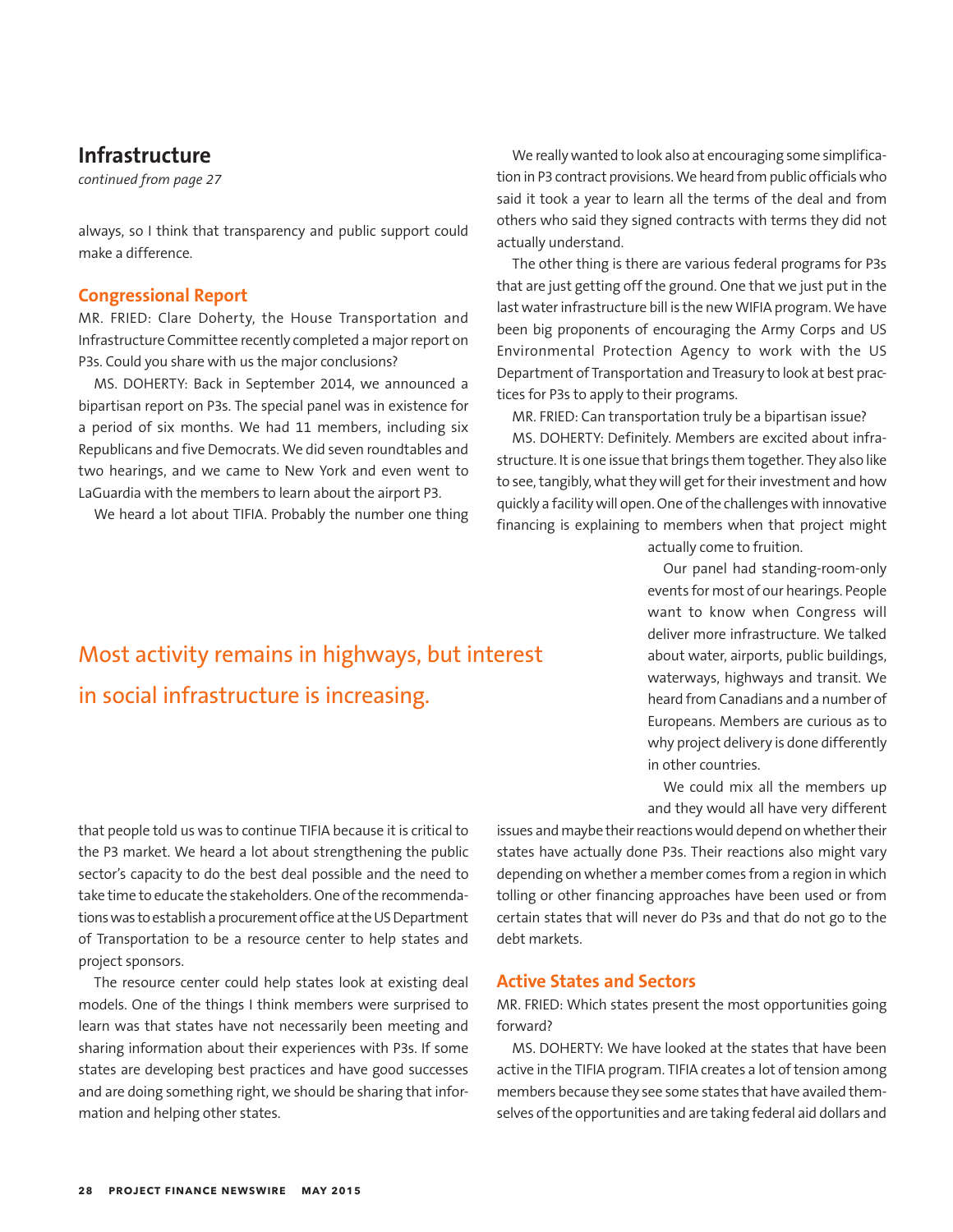

leveraging them to create projects, and there are other states that still work on a pay-as-you-go basis.

Many of you know about the rural set-aside and other things Congress has attempted to put into legislation to encourage rural America to consider innovative financing strategies, but a limited pool of states are currently interested.

MR. PARKER: Clearly Florida is active. California has a question mark, whether at a state or local level, but it is a massive market, bigger than most countries. Likewise Texas, especially if you look at both the state and local level and across different categories of infrastructure. The New York City region, whether or not specifically the City, or different agencies that have different legal authorities, could be active. We are seeing activity with the Port Authority, where LaGuardia is one step, but certainly building on the Goethals bridge project. There is broad interest in the New York City region and a huge need.

There is probably a broader interest in Georgia after the governor was reelected. Georgia has a great design-build-finance project that is in procurement now, but I think if you look more broadly at the student housing market or things like that, depending on how you define the deal flow, there may be opportunities there.

One thing to consider is that we have become very narrow and focused on transportation and highway P3s. We are seeing some sponsors get more creative by looking outside that sector. Depending on your perspective, whether you are a verticallyintegrated contractor or a fund or a certain type of lender, there will be differences in where the deals are going to be for you.

MR. PHILLIPS: I agree with Mike Parker that there is often a focus on transportation and everything else is kind of falling by the wayside. In the introduction to the panel, we mentioned the deals that closed last year, and they were all highway projects.

We have seen development in other sectors, but it has not been through a traditional procurement process. The Carlsbad desalination plant took time, but hopefully is an example that Texas, Florida and other states interested in water can use. We have seen a lot about student housing and waste water, so there is significant potential deal flow that comes from outside interstates and highways. That is probably an area on which we need to start spending more resources and discussing more as part of the industry as opposed to just having this very highway-focused view.

MS. MARKWICK: It is hard enough to do a highway P3 with a state department of transportation that has done highway P3s before. Good luck with a municipal water authority.

*/ continued page 30*

who contributed property. It said a number of factors made this transaction essentially a sale of tax credits.

They included that there would have been no transfer of cash but for the amount of tax credits delivered. The fund had no entrepreneurial risk; the amount of tax credits was known at the start. The amount was guaranteed by the sponsor. The fund could get its money back to the extent the amount of tax credits fell short. The share of tax credits to the fund was disproportionately large in relation to the fund's interest in partnership profits.

 $\Box$ 

The court said the "economic benefit theory" required the sponsor to report the income in 2005, despite not being paid the cash until 2006. A taxpayer must recognize income in the year in which any economic or financial benefit is conferred. The sponsor benefited in 2005 because the cash was irrevocably set aside in escrow for the sponsor that year and was beyond the reach of the fund's creditors. Substantial restrictions on release of the money would have prevented the income from having to be reported in 2005, but in this case, only ministerial tasks remained before distribution.

*The case is S*WF Real Estate LLC v. Commissioner*. The Tax Court released its decision in early April. Courts have treated other partnership transactions as sales of state tax credits in at least two other cases. (For earlier coverage, see the June 2011*  NewsWire *starting on page 29 and the April 2014* NewsWire *starting on page 21.)*

### **LIABILITIES ASSUMED BY A PURCHASER** of

three nuclear power plants to decommission the plants cannot be added to the cost basis in the plants, a US appeals court confirmed.

Exelon bought three nuclear plants in 1999 and 2000 for \$93.3 million in cash and the assumption of \$1.687 billion in decommissioning liabilities. In addition to the plants, it also received funds that had been set aside for decommissioning. Normally, when */ continued page 31*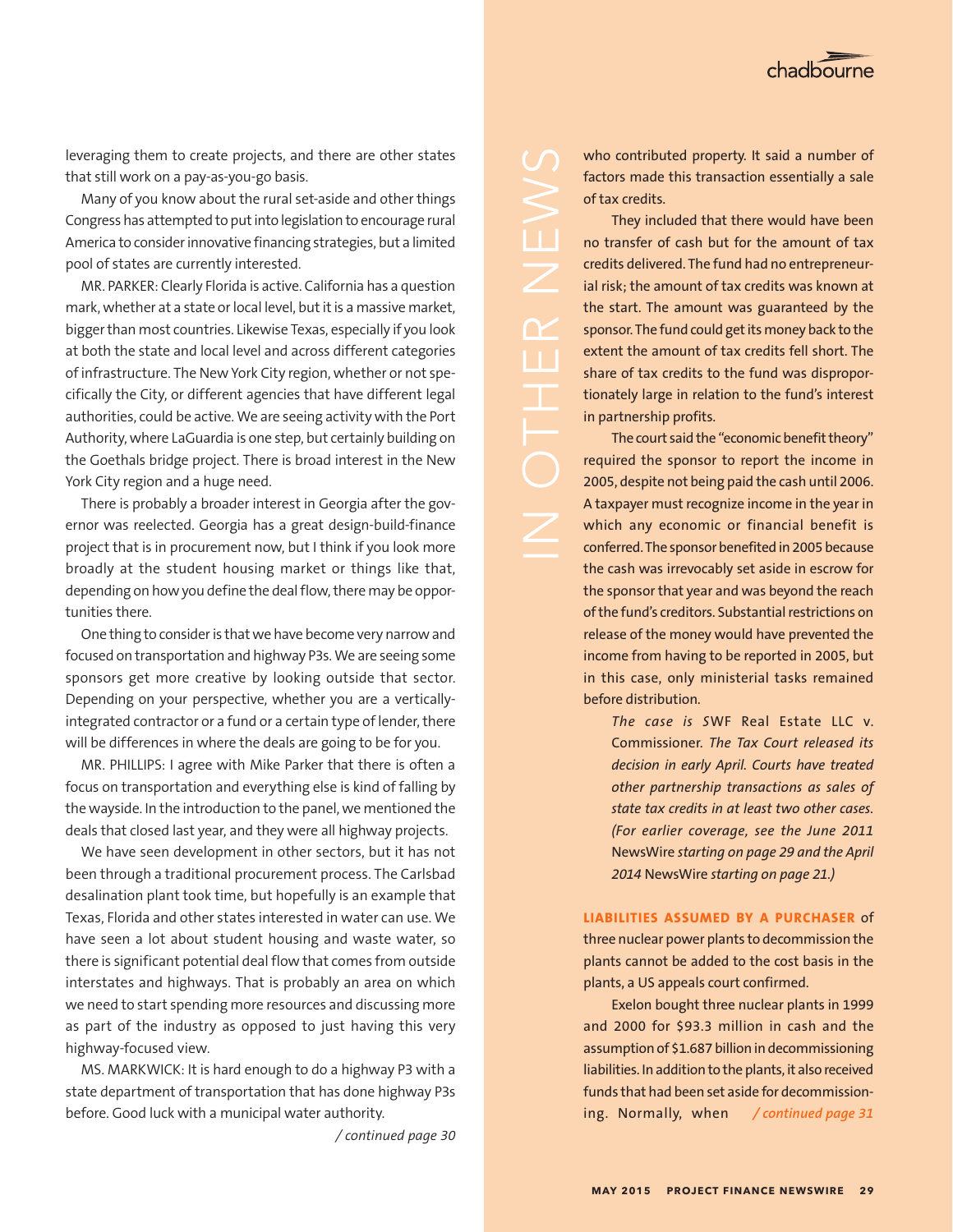## **Infrastructure**

*continued from page 29*

MR. PHILLIPS: Let's hope that some projects get done and can be used as a template while the industry develops.

MS. MARKWICK: You need to consider the deal size compared to the effort. We are a construction company and we care about construction revenues. A \$2.5 billion highway in Florida is not the same as a \$200 million social project led by a municipality.

MR. PARKER: There will not be many projects in the university space, for example, that are over \$500 million, let alone over \$200 million, when you look at them building by building.

MS. MARKWICK: Social projects in the UK and Canadian markets have repeatability. You can do a lot of schools and hospitals in Canada. You cannot crank out lots of them in the US because each state has different rules and it is not just each state; each municipality has a different set of risks, issues and documents.

The \$3 to \$5 million of external costs and the opportunity cost that you must spend bidding on one project is not an investment in a potential pipeline of similar projects.

### **Private Activity Bonds**

MR. FRIED: David Livingstone, how important is the PABs market in today's P3 deals? Is there enough PABs authority for the P3 deals currently in the pipeline? As of January 2015, almost \$12 billion of the \$15 billion available through the US Department of Transportation PABs program was already allocated.

You are correct that the US Department of Transportation website gives the impression that there is only \$3 billion in bond authority left. But if you look more closely, \$600 million has been allocated for the Knik Arm Bridge in Alaska that will not be used. Also, \$1.2 billion was allocated for the Pennsylvania Bridges P3, which will not all be used. How much is going to be used for I-77 in North Carolina, SH 288 in Texas or Portsmouth Bypass in Ohio? You probably have \$5 billion left to allocate, and only about \$5 billion in bonds have actually been issued at this point.

Private activity bonds are an important tool. While I do not think we are in a crisis situation this year, and maybe not even next year, we will be there soon.

MR. FRIED: The Obama administration's proposal for a "qualified private infrastructure bond" program — called QPIBs would broaden the categories of public-private infrastructure that can benefit from tax-exempt bonds, eliminate volume caps, and do other things. Do you think this program will pass Congress?

MS. DOHERTY: It will have to go through the Ways and Means Committee, which is the tax-writing committee. These types of proposals create heartache because you have to figure out how to pay for them. There is a cost to the government of allowing more tax-exempt debt.

Going back to the question about the PABs volume cap, we are looking at it. We get many state and local visitors who want financing tools like this. In our special P3 panel, we heard a lot about flexibility to use PABs for water and public buildings and

It is harder to find repeatable projects in the US, where each state has its own rules, than in places like the UK and Canada.

other types of infrastructure. MR. PARKER: It is not my place to speculate whether the program will pass, but there does seem to be a serious conversation around it, and the idea has come up in the context of WIFIA as well.

Note that while the program would expand the categories of infrastructure that could benefit from tax-exempt debt, my understanding is that public

MR. LIVINGSTONE: PABs have certainly become an important financing component for P3s. Other than the I-4 Ultimate project, virtually all other greenfield transportation projects have been done with PABs over the last few years. The day of reckoning is not here just yet.

buildings ultimately were not included in the proposal. Anecdotally, my understanding is that there were some concerns around whether or not including them would create some loopholes that the real estate industry could exploit more widely than expected.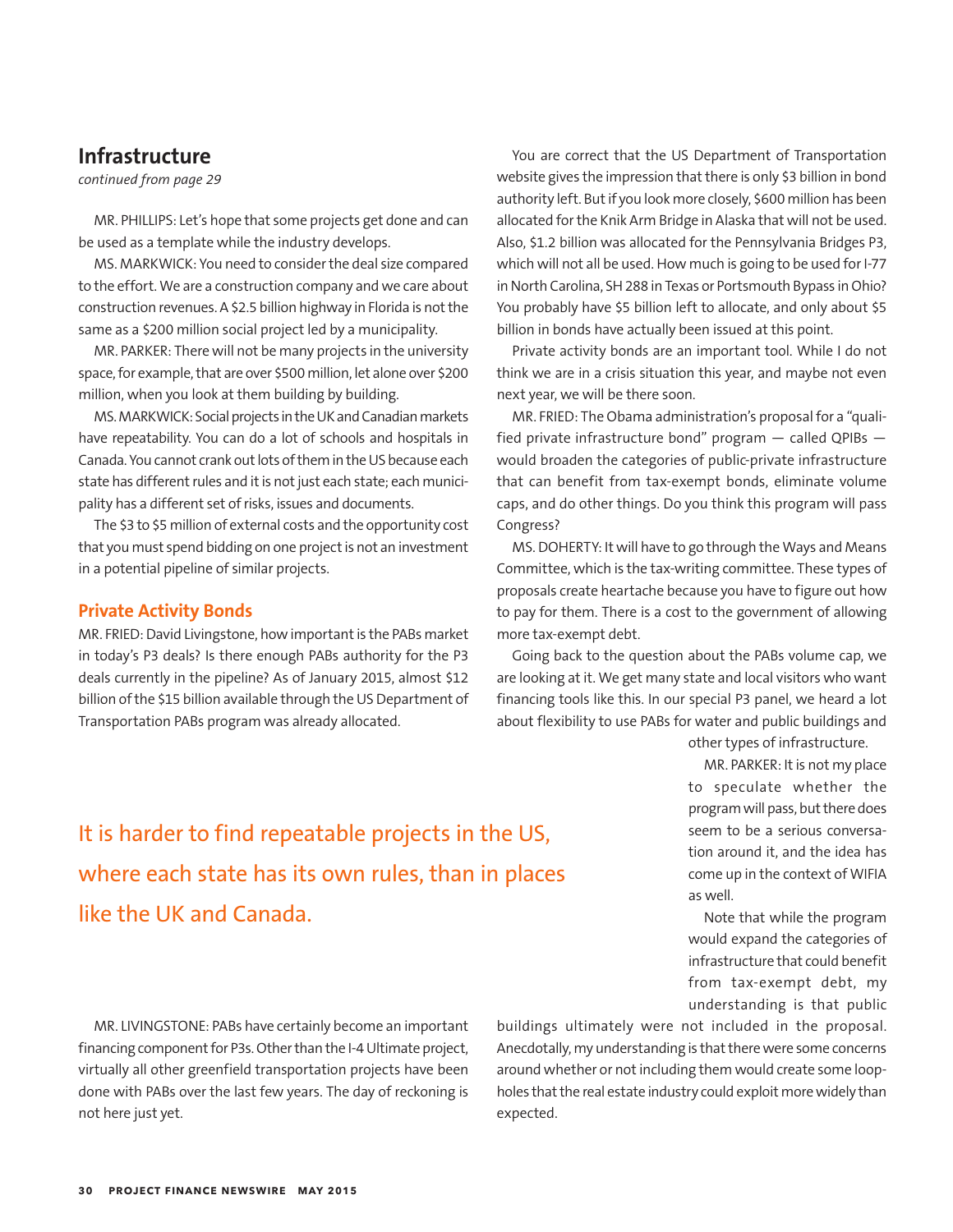

The program would be a welcome development if it passes Congress. If you look at other countries, there are huge debates around value-for-money analysis, and these countries do not have tax-exempt debt. Here we have tax-exempt debt and, when you try to make tortured arguments about value for money when the scales are already tilted a little bit, it can be uncomfortable. The program would help balance the scales.

### **Is TIFIA Essential?**

MR. FRIED: Zoe Markwick, is TIFIA essential to grow the US P3 market?

MS. MARKWICK: Arguably, no. I think it depends what kind of projects you are talking about. With the I-4 Ultimate P3, for example, there is a school of thought that a AAA-rated state like Florida that is putting \$1 billion of its own money into the project does not need \$1 billion from TIFIA. This is a cost-driven analysis from the perspective of the Florida Department of Transportation.

MR. LIVINGSTONE: I absolutely agree with you on availabilitybased deals. It is a cost-of-capital thing. If TIFIA is not there, PABs and bank markets are there. However, on revenue-risk deals, which is what TIFIA was originally set up for, TIFIA is essential. You would not have gotten the Texas managed lanes deals done, without tremendous amounts of additional state subsidy, without TIFIA.

MR. FRIED: So should TIFIA even be used for availabilitybased deals?

MR. PARKER: Yes. The challenge that we face is that everybody wants to talk about how P3s look when we do a value-for-money analysis on a side-by-side basis with public debt. TIFIA is the juice that makes the availability-payment P3s competitive, especially when we do not have fully tax-exempt private activity bonds on the other side. TIFIA helps make the numbers work when we do not have the performance history to bolster every argument about the value of risk sharing or efficiency gains that we might get with a P3.

With TIFIA, you can say to a government that is considering doing a P3, "Look, you can effect this risk transfer that you want and not pay any extra in the cost of capital because you have TIFIA." Remove TIFIA and the numbers will not look as pretty unless the bond market tightens substantially.

MS. MARKWICK: I want to respond to that. It is a fundamental of our world that you align risk and reward, right? I get that the departments of transportation want cheap money. Right now, though, the departments of transportation are taking the benefits of TIFIA in lower costs, and the bidders take the risks of having to be the borrower with a lender */ continued page 32*

someone buys assets and also assumes liabilities to which the assets are subject, the liabilities are included in asset basis and can be recovered through depreciation or amortization. An example is where a power plant is purchased subject to outstanding project-level debt to a bank syndicate.

Various accountants and lawyers whom Exelon consulted warned that the IRS would probably not allow the decommissioning cost to be included in basis. Exelon tried to get a private letter ruling from the IRS, but was told the IRS does not believe the liabilities can be put in basis. The company took the position anyway on its tax return.

It lost in the Court of Federal Claims in October 2013. The court said there is no dispute that assumed liabilities go into cost basis, but the issue is when. It said the obligation to pay the decommissioning costs must not only have "accrued," meaning that there must be a legal obligation to pay and the amount can be determined with reasonable accuracy, but there must also be "economic performance" before it can be added to basis. The court said decommissioning is a service. There is no economic performance of services until they are actually performed.

Exelon complained to a US appeals court that it should not have to show "economic performance" when calculating basis in purchased assets. The court said in March that basic accrual concepts, including economic performance, apply even in situations when someone is purchasing an asset to decide whether liabilities assumed can be put in asset basis.

*The case is* AmerGen Energy Company, LLC v. United States*. Special rules in the US tax code allow utilities to deduct — not add to basis — amounts set aside for decommissioning when they are deposited in qualified decommissioning funds.*

**TRANSFEREE LIABILITY** can make the selling shareholders of a company liable for taxes the company should have paid, */ continued page 33*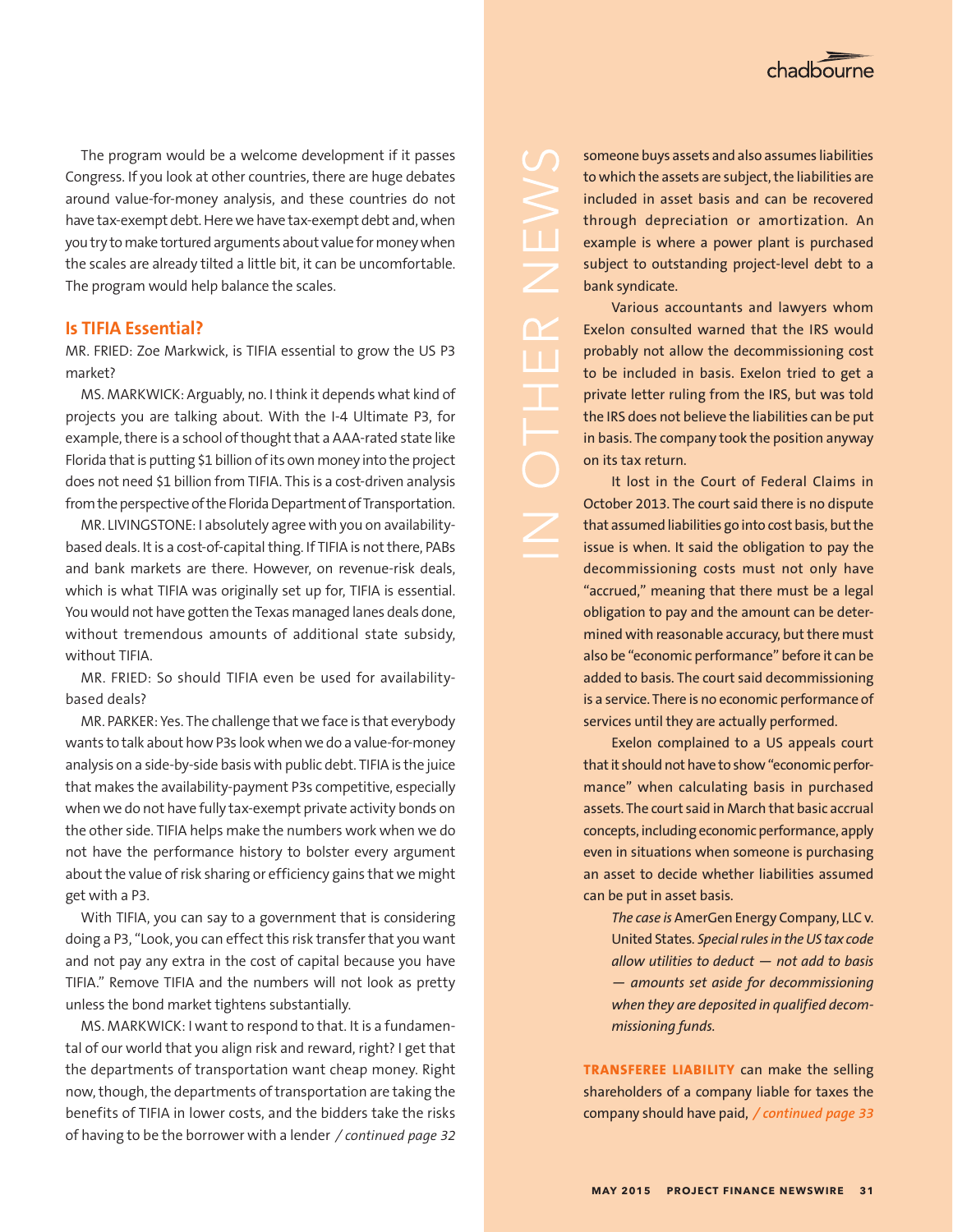## **Infrastructure**

*continued from page 31*

with whom they cannot interface.

From a borrower's perspective, I would rather bring my relationship banks to the table with me than TIFIA. If I will be at the table with TIFIA on \$1 billion loan, especially with the long time it takes on a project like I-4, then I want to be able to compare my TIFIA financing and my bank financing.

If you look at the difference between what people bid on committed financing, between the TIFIA term sheet and the package of diligence and documentation that is put together on the bank financing, the difference between these two is a really clear indicator of the lack of comfort the bidders have with the TIFIA process. We would never in good conscience go to investment committee and say, "I have this 20-page term sheet, and I can understand approximately half of what it means, but it will be fine."

have on their publicly-financed projects when they do not have a fixed price?

MR. PARKER: When you are comparing design-build to design-build-finance-operate-maintain, it is a harder argument to make at the front end for these savings. Our engineering colleagues are the ones who have to give us those numbers and make that case.

MS. DOHERTY: The benefits of P3s that members of Congress hear are the project is on time and on budget, there are maintenance warranties and the roads are going to last. You will not have to replace the project in five to 10 years. One issue on which we have spent a lot of time is bridges. State governors will not repair or replace them and then the cost to do so increases over time to a point where it becomes enormous. Eventually, they come to Congress and ask us to fund the work.

On the P3 side, members love the benefits, but when a private company is earning a high rate of return and will put a toll on use of what was formerly a public asset and my constituents have

> to pay that, it creates some tension. We heard a lot of case studies of states that have not had good track records with delivering public facilities efficiently and spending tax dollars wisely. That is the counterbalancing point for a lot of people.

> MR. PARKER: Don't get me wrong. Tax-exempt bonds are a good idea. We would much prefer to see the market in a situation where the market can control the project and control the price and can bring a bid.

The \$3 to \$5 million in cost to bid on one project may not be an investment in a pipeline of similar projects.

MR. FRIED: It seems the states are getting the benefit of lower cost capital and they are getting the benefit of all the risk transfer going to the private sector. They are getting their cake and eating it, too.

MR. PARKER: I am not disagreeing with the general principle. However, if there is no possibility of a TIFIA loan, at least in the past few years, and maybe the markets are tightening, it would be a lot harder to make the argument for a P3. When you can point to a loan with an interest rate below 3%, a lot of those CFO objections around "how come we are not doing our own taxexempt debt?" start to go away.

MR. FRIED: What about the cost overruns that states and cities

Toll-based concessions are challenging if you want to run a procurement process and TIFIA will not engage with the bidders and the bids may be based on fundamentally-different assumptions. In an availability-based deal, there is at least the possibility of a common term sheet. The idea of creating bond solutions that equalize the cost of capital are great.

MS. MARKWICK: We have people in the room here who have helped run TIFIA. Can I ask why TIFIA runs the process the way it does?

MR. FALK: Jake Falk from Chadbourne. I was director of the office of infrastructure finance and innovation at the US Department of Transportation.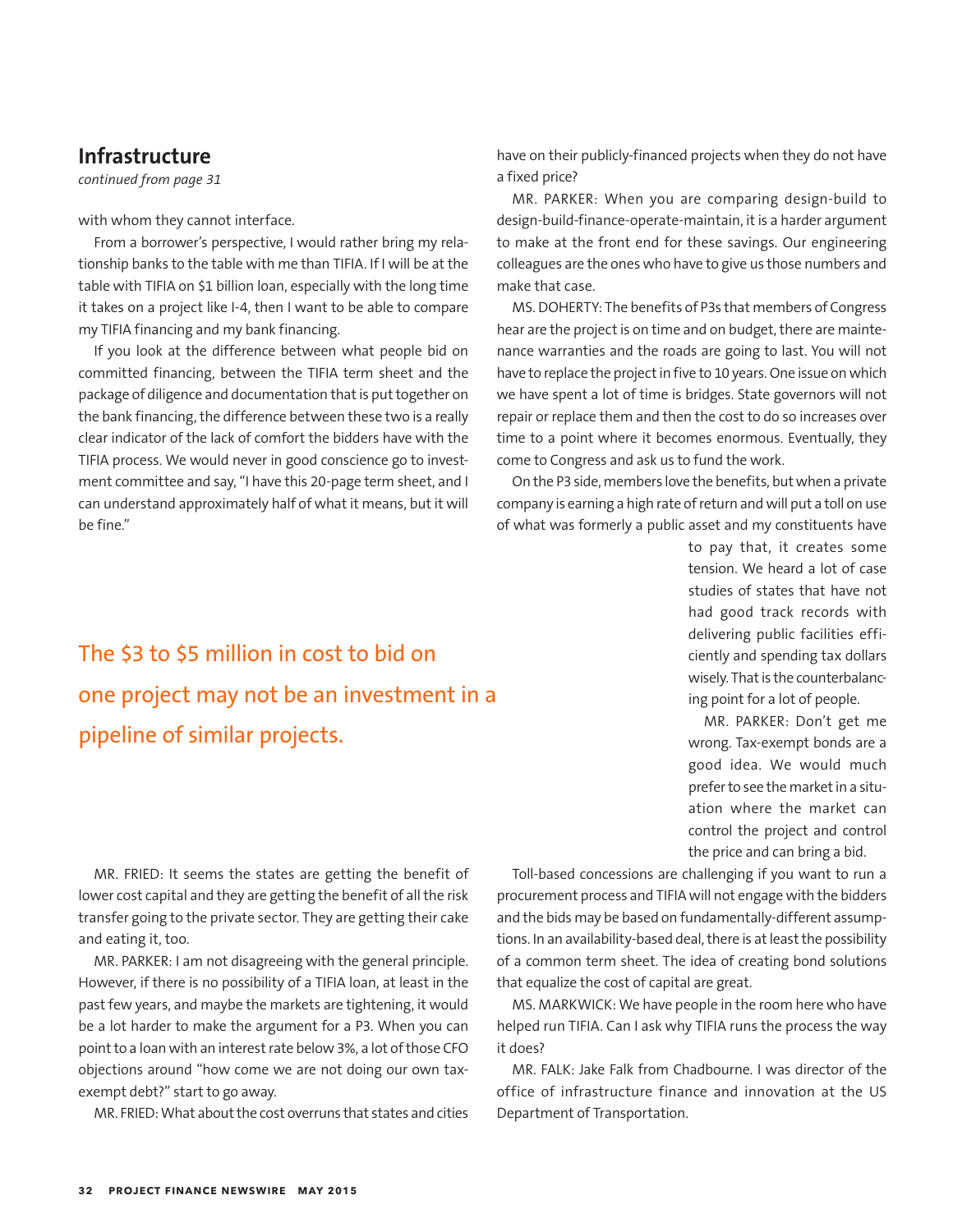The answer goes back to the evolution of TIFIA. When TIFIA started in 1998, it was looking for deals and they were hard to find. When a deal did come in, there was a lot of focus on how to pull together that deal, and there was an expectation that it would take a long time. The early deals were often the riskier and more difficult projects that had no other access to capital markets.

Over the years, TIFIA became a much more competitive program. It got a lot of new funding from Congress in 2012. All of a sudden, TIFIA had to ramp up and significantly change its process to execute deals more quickly for projects that were, in many cases, closer to being shovel ready. If you look at TIFIA over the course of that full evolution — and I don't know that everybody in the room will agree with this  $-$  it has actually done a pretty remarkable job getting to where it is today.

Also note that P3s are only one of the types of projects that come into TIFIA. The TIFIA office also sees a large number of publicly-financed projects that, in many cases, are the ones that are moving more quickly. P3s have an additional challenge in accessing TIFIA in that you have a bidding process before the ultimate borrower can get to the table.

TIFIA is trying to move more quickly and professionally. It is happening with some of the publicly-financed projects. The TIFIA office is trying to get the same traction with P3s, but it is taking time.

## **Growing the P3 Pipeline**

MR. FRIED: What else do you think the federal government can do to help state and local governments grow the pipeline of P3 projects?

MS. DOHERTY: We have seen varying capacity among states to bring P3 projects to the marketplace and also to meet the TIFIA deadlines. We see mixed abilities to put together a real finished project that is really ready to go to financial close.

A procurement office to help project sponsors could be helpful. The administration last summer held a White House forum on P3s and it has set up a new office at the US Department of Transportation to be a resource center to help state and local officials.

People recognize across the federal government that they have to help public officials by equipping them with the tools they need. Putting a P3 tool kit and other things on a federal website is helpful, but I think some people need more hand holding or advice and consultation.

We are looking to raise the bar for states */ continued page 34*

but that the new owners failed to have it pay.

Four individuals owned a regular "C" corporation called Little Salt Development Co. whose sole asset was 160 acres of land near Lincoln, Nebraska that was used for farming and duck hunting. The corporation sold the land to the city for \$472,000 in June 2003, receiving \$471,111 after subtracting settlement costs. The corporation had a taxable gain on the land of \$432,148.

 $\angle$ 

U I

MidCoast Investments approached the shareholders with an offer to buy the company for \$358,826, or the cash in the company, less 64.92% of the tax liability on the capital gain, and said it would cause the company to file a return to pay the taxes owed on the land sale.

The transaction closed in August 2003.

The shareholders figured they were better off by \$58,842 by taking the offer compared to keeping the proceeds that would have remained from the land sale after paying taxes.

MidCoast failed to have the company pay the taxes it owed. The IRS assessed back taxes against the company and, when it was unable to collect, went after the former shareholders.

Section 6901 of the US tax code authorizes the IRS to pursue any remedies it has under state law to collect taxes where property is transferred fraudulently to avoid creditors. Nebraska has adopted the Uniform Fraudulent Transfer Act. That statute treats a transfer as fraudulent as to present creditors whose claims arose before the transfer if reasonably equivalent value is not received in exchange and the debtor was insolvent at the time or became insolvent as a result of the transfer.

All the elements of a fraudulent transfer were present in this case. The IRS had a claim against Little Salt Development Co. for taxes before MidCoast bought the company. Little Salt received no value. It had an estimated tax liability at the time of \$167,737. The transaction left it insolvent because MidCoast immediately stripped all the cash out the company by purporting to borrow it in exchange for an uncollectable note that it left in the company.

*/ continued page 35*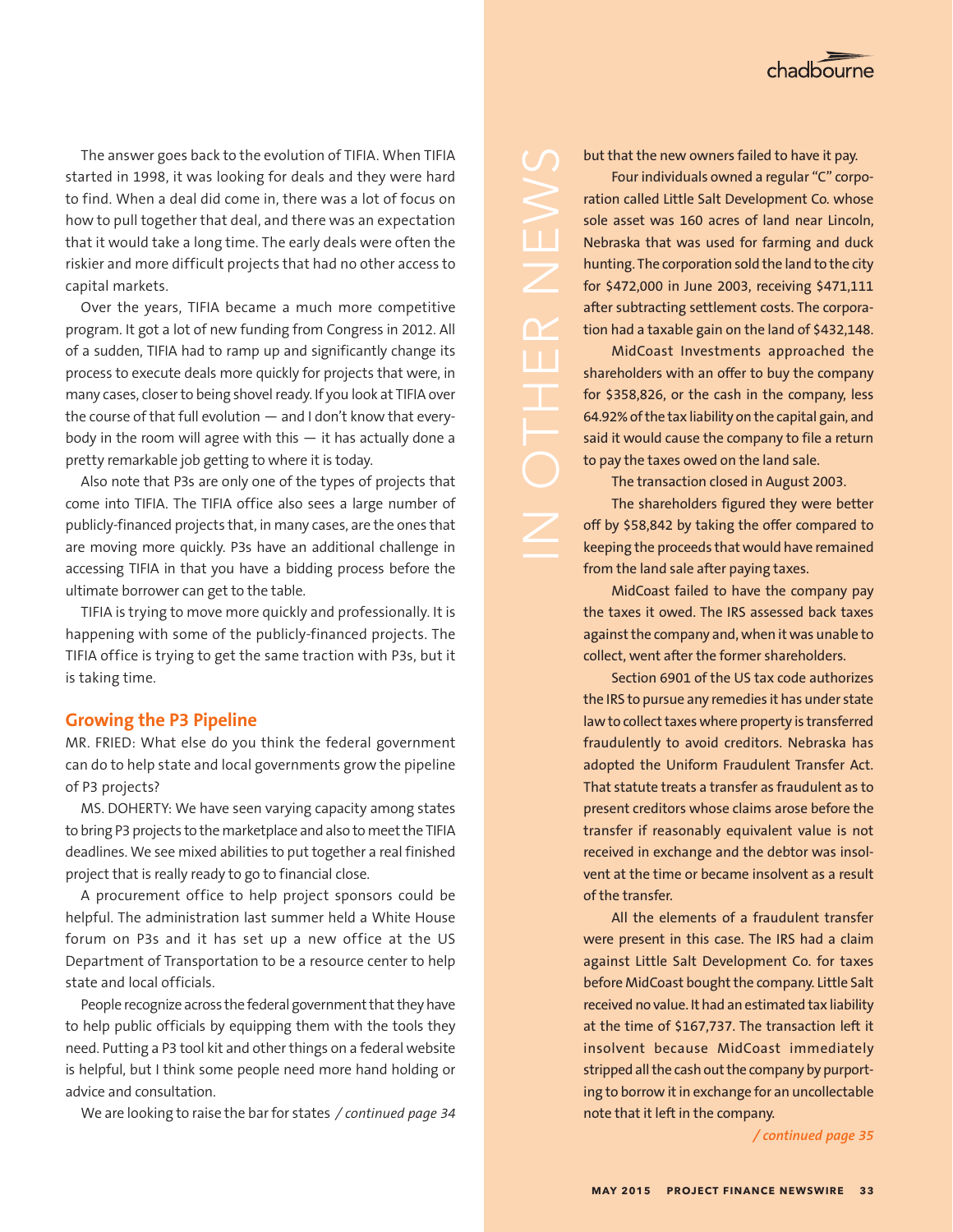## **Infrastructure**

*continued from page 33*

to be able to sit at the table by themselves and think through what happens when their projects run into challenges. We talk a lot about where does the procurement office sit and can this office be internalized and staffed by career officials that are not associated with the governor or the mayor. Canada shared with us that one of its best practices has been institutionalizing its programs with career officials.

MR. FRIED: José Antonio Labarra, how could the federal government make a difference?

MR. LABARRA: One way the federal government can help is through education, which includes educating the politicians, educating the different state departments of transportation, and educating the stakeholders. I mean "educating" in the most ample meaning of that word.

Another thing the federal government can do is help with planning and reducing the amount of time it takes to get through the project delivery process and environmental approvals. Some projects start procurement even before having the record of decision which creates risk. The federal government has to streamline the process and maybe improve it by facilitating a more certain timeline.

We mentioned contract standardization. Contract guidelines and similar efforts will help, but education and the planning process are for me very important objectives for the federal government.

MR. FRIED: Nick Phillips, would the growth of P3s in other sectors, such as social infrastructure, happen more quickly if these projects had access to government financing programs like PABs and TIFIA?

MR. PHILLIPS: We should ask Clare Doherty. We know WIFIA has been approved, but my understanding is the program has not been funded. Will we see WIFIA in practice at any point in the next few years?

MS. DOHERTY: We authorized it, but the appropriators have actually to fund it. We heard the Environmental Protection Agency may be ready to issue guidance and we are working with the Army Corps.

MR. PHILLIPS: I think advancing projects in these sectors has much to do with sources of funding. We are not talking about revenue-risk projects in these social sectors. They are availabilitybased deals.

Something similar to TIFIA is probably unnecessary. It takes time to understand these types of assets and to structure the deals properly. We are seeing some movement in justice consolidation facilities. It would be good for the federal government to get involved as some of these court houses are federal. There has been discussion around a potential project in Fort Lauderdale, but it is not at the top of the federal government's priority list. Maybe the US General Services Administration can help to move up the timeline.

We were talking earlier about TIFIA. Where TIFIA really comes up is in the road sector where operating costs maybe are lower. If you start getting into public buildings, transit, water or some other areas and more complex facilities where there are big warranty issues, the discussions around P3s are different. There is a fairly clear understanding about what operating costs will look like for a highway project in a conventional area, particularly for a part of the highway system where maintenance has been scaled by state departments of transportation. It is very different when we start getting into some of these other sectors.  $\circledast$ 

## **New Economics for Renewable Energy in Poland**

*by Igor Muszynski, in Warsaw*

A new renewable energy law will transform the market in Poland by changing the support scheme for renewable energy projects.

The Polish parliament adopted the new law after more than three years of debate. The new support rules will not take effect until January 1, 2016, but renewable energy companies developing projects in Poland must soon take certain steps to prepare for this date.

## **Auctions**

Renewable power in Poland will be supported under a new scheme of revenue guarantees starting January 1.

The guarantees will be provided by a newly-created stateowned entity called the Renewable Energy Settlement Operator (Polish abbreviation "OREO") for a period no longer than 15 years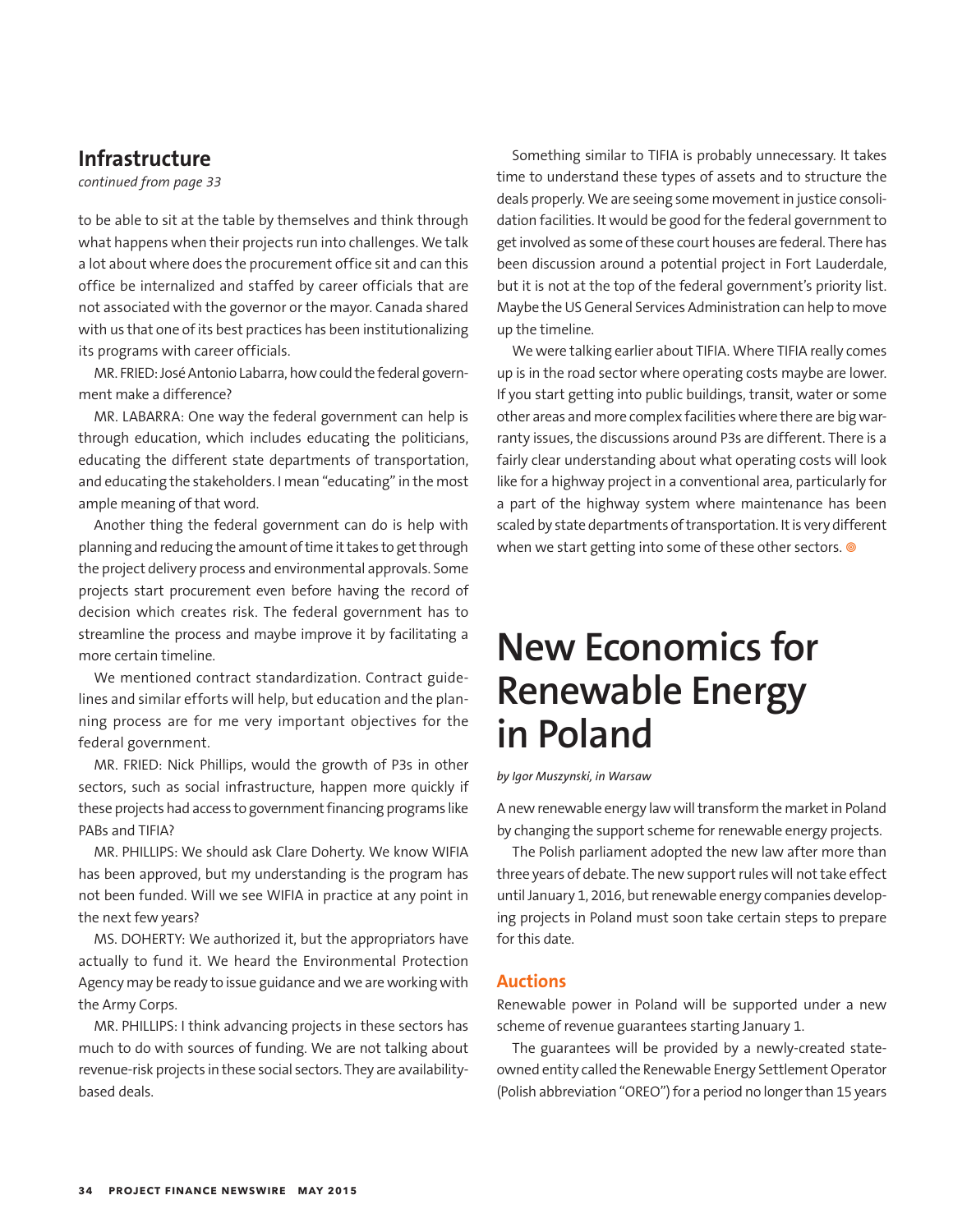

from the date of the first delivery of power to the grid from a qualifying project.

OREO will be financed by a special fee added to every electricity bill issued to the final customer. The right to receive a guarantee will be granted in auctions, which will be carried out by the Energy Regulatory Authority. The Polish government will define, by the end of October each year, the number of megawatt hours to be covered by the guarantees to be issued in the upcoming auctions and the total value. The Minister of Economy will set the maximum price to be offered in the bids, called the reference prices, for each renewable power technology eligible for bidding, at least 60 days before the auction. The reference prices for the 2016 auction will be announced by May 31, 2015. This procedure will be repeated by the end of each year. The first auction will be open in the second quarter of 2016. The last one in 2021.

Except for a very few cases, all major renewable energy technologies will be eligible to bid into the auctions, provided that they meet formal criteria for auction entry set out in the new law.

The new law allows for participation only of ready-to-build power plants that have valid and binding construction permits and that have secured interconnection rights.

Bidders should bid the number of megawatt hours of energy to be supplied to the grid each year and the price. The bid price will be adjusted annually by the domestic inflation rate. Every bid must be supported with a deposit of PLN30 (US\$7.80) for each kilowatt of capacity of the proposed power plant in the form of a cash deposit or bank guarantee. Bids can be submitted only by projects that have been pre-approved by the Energy Regulatory Authority.

Sponsors wishing to take part in 2016 auctions can apply for pre-approvals for their projects starting on May 1, 2015. The first auction will open no later than March 31, 2016 and, pursuant to the new law, will be done separately for projects above or below one megawatt in size.

Projects with capacities of at least 0.5 megawatts are expected to sell their electricity into the market. Sponsors will be solely responsible for entering into power delivery agreements.

If the price actually collected by a project is below the level offered in the auction, then OREO will pay the shortfall to the sponsor. However, OREO will not cover any shortfall below the weighted average price available at the power exchange for the particular day of power delivery. The power exchange is required to publish the weighted average price for each day.

*/ continued page 36*

The US Tax Court said the IRS could force the former shareholders to pay the amount they benefited  $-$  \$58,842  $-$  but not otherwise to pay the full taxes of the company.

*The case is* William Scott Stuart, Jr. v. Commissioner. *The Tax Court released its decision on April 1.*

**MINOR MEMOS.** The IRS has only 650 employees born in 1990 or later out of a total work force of 87,000. The agency is struggling after five straight years of budget cuts. It faces a long-term problem as a hiring freeze prevents it from replacing workers who leave . . . . US corporations now have \$2.1 trillion in earnings parked in offshore holding companies, Bloomberg News reported after surveying US securities filings of 304 US multinational corporations. The earnings will become subject to US income taxes if repatriated to the United States.

*— contributed by Keith Martin in Washington*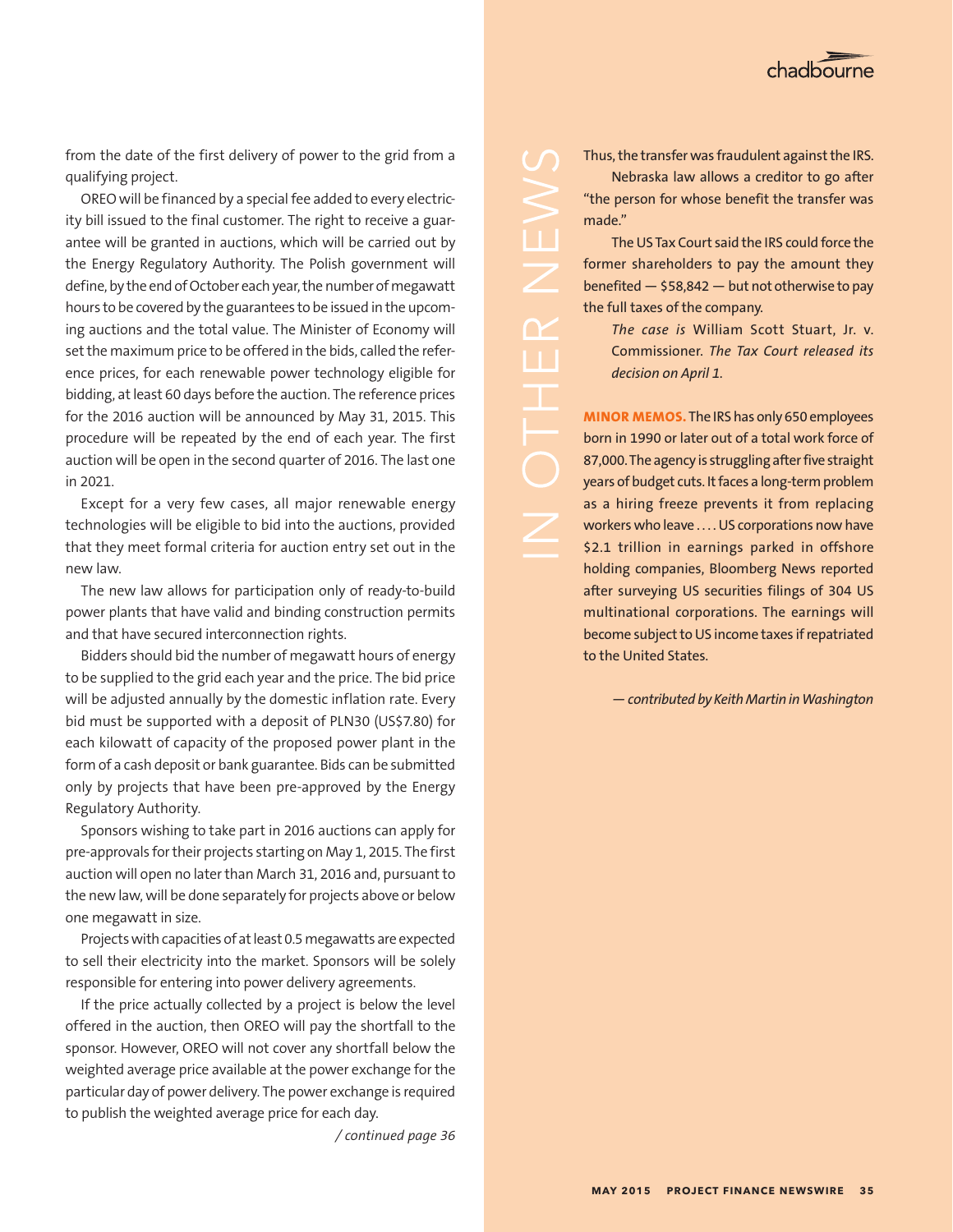## **Poland**

*continued from page 35*

Under the new law, the designated major power purchaser must enter into the power purchase agreement on the same terms concerning price, volume and duration as in the bid that won the auction. Any shortfall payments by OREO will be distributed on a monthly basis. In order to qualify for shortfall payments, the renewable energy project must maintain a production level of at least 85% of the volume of total power production declared in the bid for three consecutive years. Failure to reach this level will subject the project to a penalty to be imposed by the Energy Regulatory Authority in the amount of 50% of the missing production volume multiplied by the bid price.

The new law carves out two renewable energy submarkets.

## Poland is changing its support structure for renewable energy projects.

The second sub-market is for new renewable energy projects up to 0.5 megawatts in size. They will be given power purchase agreements for the accepted bid price and volume of power with a designated major power purchaser. The new law requires that 25% of power covered by the price guarantees must be produced by renewable power generating facilities with capacities of one megawatt or less. This is expected to lead to a significant new market for companies looking to develop projects on a scale of one megawatt or less, as it will be easier for such small projects to meet the formal requirements for entry into auctions (for instance, to secure connection rights and provide deposits) and the slice of market reserved for them is viewed as quite large.

### **Rush in 2015**

The new law allows projects that deliver their first power to the

grid by December 31, 2015 to be supported within the existing support system. Major power trading companies and other entities supplying final customers are required by law currently to purchase renewable power at a fixed price equal to the average market price of power produced from fossil fuels in the preceding calendar year.

This purchase obligation is combined with a duty to purchase special rights called "green

The first one is a micro installation market. The new law introduced a separate feed-in tariff system for small-scale power generating facilities up to three kilowatts and between three and 10 kilowatts of capacity. The law sets limits of, respectively, 300 megawatts and 500 megawatts of capacity in each of the bands that can be covered with this feed-in tariff sub-scheme. The intention is to encourage micro-power generation by individuals, who will be producing for themselves and selling any surplus power to the grid at the guaranteed price. This submarket will be filled on a first-come-first-served basis. Most of the capacity is expected to be taken up by photovoltaic panels. This creates an opportunity for photovoltaic panel vendors to sell into the Polish market, where PV facilities, even very small ones, are very rare today.

certificates" that are issued to every operating renewable power producer. Power trading companies and other companies selling to final customers must purchase green certificates each year equal to a percentage of their customer loads. The price for the green certificates is subject to market conditions, so it can vary. A generator is also allowed to sell green certificates via the commodity power exchange, but this means it would take the full price risk.

The rapid expansion in renewable generating capacity led to a 40% fall in prices for green certificates during the period 2012 through 2014. Renewables industry players complained about the situation to authorities and lobbied for changes to limit volatility and the risk of low prices. The law made material modifications to the existing system, but did not go as far as the renewables industry wanted.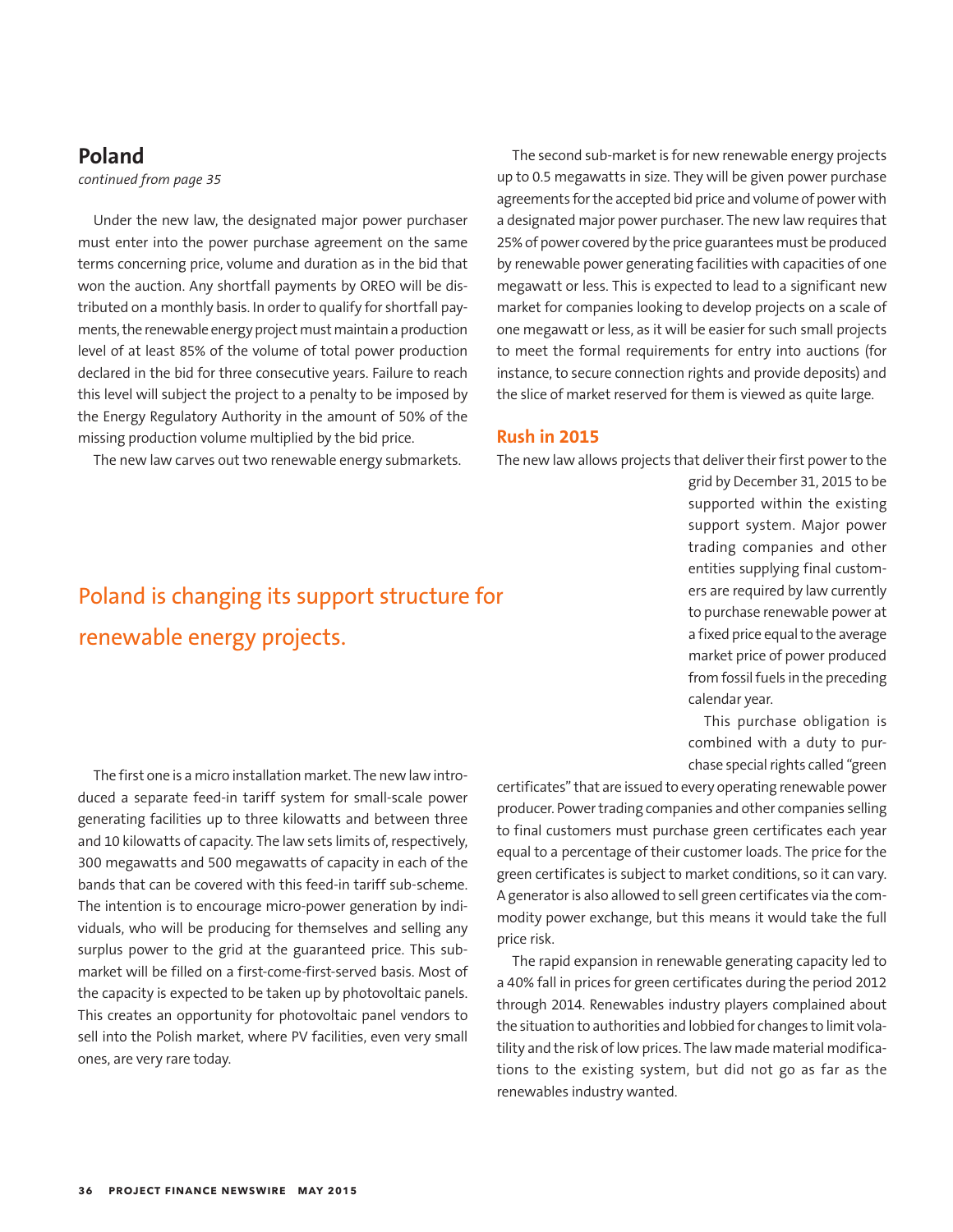The new support system is limited to 15 years from the date of the first power delivery to the grid. There was no time limit on support under the old system.

The new law introduces certain tools to limit volatility in prices for green certificates. First, there will be a reduction in number of renewable power plants eligible for green certificates. Hydro power plants with capacities higher that five megawatts will no longer be entitled to receive green certificates.

Power plants using co-firing of fossil fuels with biomass, biogas or bioliquids must meet certain technical requirements concerning the fuel composition, and there are limits on the number of certificates to be issued for each megawatt hour produced. The percentage of total power sales that will carry a duty to purchase green certificates is 14% for 2015 and will increase to 15% in 2016 and 20% in 2017, but the Minister of Economy can lower this threshold if market conditions warrant.

## **Market Impact**

The new law contains a number of features that will have a significant effect on the renewable energy market in Poland.

The new auction system has several advantages. The sponsor is guaranteed a subsidy to supplement the power price in a manner that is not available under the current green certificate system. The number of green certificates supporting existing renewable energy sources will be limited, which helps ensure a higher price for such certificates in the future. OREO will collect a special renewable energy fee from final customers in the future, thereby spreading the cost of supporting the renewable power industry across every power customer in Poland.

At the same time, the new system creates a number of challenges. Each sponsor must spend material funds to develop a project to a ready-to-build stage before the sponsor can bid. This investment has no guarantee of return, because it is subject to success in the auction. The reference price will be declared just two months before the auction, so it may turn out that the reference price is too low for some projects to remain economically feasible. The new law has guidelines for the government to take into consideration when setting the reference price. The government has been instructed to consider the reasonable actual project costs for every renewable technology. However, the language of the guidelines leaves considerable room for the government to maneuver.

The law imposes on sponsors a deadline of 48 months from the end of the auction to deliver the first electricity to the grid. Offshore wind power projects are granted 72 months for the first power delivery. At first sight, these look like challenging deadlines, but given that only ready-to-build projects can participate in the auctions, there may be enough time, provided the sponsor has also lined up financing.

The new support scheme favors investors with access to lowcost capital since they can bid the lowest prices.

A key feature of the new law is parallel systems of support. Projects that deliver power to the grid by the end of 2015 are grandfathered under the existing support scheme, but only for a period of up to 15 years from the first power delivery date. This should lead to a rush to build projects this year in order to stay in the green certificates system and have the option to stay in this system or try to win in a future auction and receive a shortfall price guarantee. Another incentive to complete projects in 2015 is the need to make first power delivery under the new support system within 48 months of winning at auction. Sponsors will have a one-time opportunity for the first three months after the new law takes effect to propose revised dates for first power delivery under existing interconnection agreements. Failure to meet the interconnection deadline will allow the system operator to terminate the interconnection agreement and claim damages from the sponsor.

The rush to commission projects in 2015 is expected to be followed by a standstill in construction of new projects in 2016 because of the timing of the new auctions. Next year will be devoted to work on bids for the first auction. The auctions will run through 2021.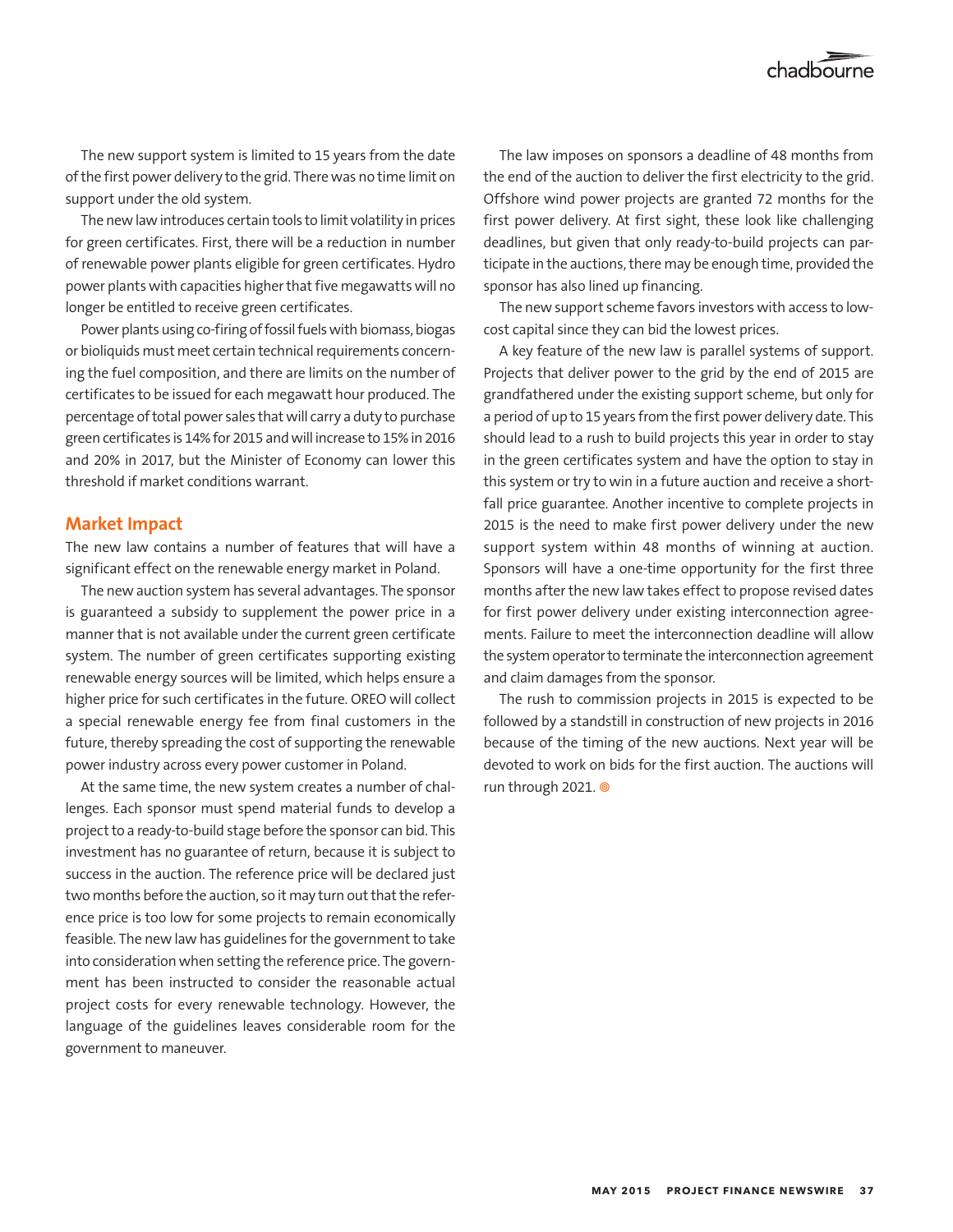## **Turkish Solar Power: Better Late Than Never**

*by Ekin Inal, with the Bilgiç Attorney Partnership in Istanbul*

Turkey has finally set the ball rolling on solar development, almost one year after the first license applications were received from developers. A new round of solar tenders is expected.

The Energy Market Regulatory Authority of Turkey received the first solar license applications in June 2013. No licenses have been issued to date. The Law No. 5346 on the Utilization of Renewable Energy Resources for the Purpose of Generating Electrical Energy  $-$  the so-called renewable energy law  $-$  limits the total installed capacity of licensed solar power plants to 600 megawatts. The Ministry of Energy allocated this capacity to 27 regions. Of these 27 regions, Konya province has the largest allocated capacity with 92 megawatts in total, followed by Van and Ağrı provinces.

There was significant interest from both domestic and international sponsors in the June 2013 round of applications. A total of 9,000 megawatts of solar projects were proposed.

For most, if not all, regions, multiple solar power license applications were submitted for the same substation, and a tender will be required to determine the winning bidder. In the event of multiple applications, the state-owned electricity transmission company, TEİAŞ launches a tender in which bidders bid to pay TEİAŞ an amount per megawatt of capacity for the license, and TEİAŞ will award the license to the bidder offering the highest price. The price offered by the successful bidder will be paid to TEİAŞ within three years (at the latest) after the plant goes operational. Theoretically, if there are no competing bids for the same area or substation, applicants may proceed with the licensing and interconnection formalities.

TEİAŞ has launched three tenders so far. The first was held in May 2014 for Elazığ and Erzincan provinces in eastern Turkey. These two tenders were important, as the prices offered were expected to set a pattern for bids in the subsequent tenders. The winning applicant in Elazığ bid TL 827,000 per megawatt (US\$321,000) and in Erzurum TL 68,000 (US\$27,000). The difference in prices is mostly due to the higher solar irradiance in Elazığ compared to Erzurum. Although a difference was expected, the high price of TL 827,000 was not.

TEİAŞ conducted the second and third rounds of solar power tenders in late January 2015, covering southeastern and western regions of Turkey. Amounts bid by the participants were even higher than in the first round tender.

The January round of tenders was launched for the following regions.

| No. | Name of Region/<br><b>Province</b> | <b>Allocated</b><br><b>Capacity (MW)</b> | <b>Winners</b> |
|-----|------------------------------------|------------------------------------------|----------------|
| 1.  | Konya-1                            | 46                                       | $\overline{4}$ |
| 2.  | Konya-2                            | 46                                       | 6              |
| 3.  | Antalya-1                          | 29                                       | 2              |
| 4.  | Antalya-2                          | 29                                       | 2              |
| 5.  | Burdur                             | 26                                       | 2              |
| 6.  | Muğla-Aydın                        | 20                                       | 2              |
| 7.  | Denizli                            | 18                                       | 3              |
| 8.  | Siirt-Batman-Mardin                | 9                                        | 1              |
| 9.  | Şanlıurfa-Diyarbakır               | 7                                        |                |

Other than the regions numbered 8 and 9, which have a rather small capacity, there are sub-capacities allocated in other regions and, hence, multiple winners. It is no surprise that the highest bids per megawatt were submitted for the Konya region, a top region for investments with its vast flat lands: TL 2,510,000 or USD\$1,013,000 per megawatt. What is surprising is the prices bid per megawatt, which are seen by sector representatives as exorbitant.

## **Economics**

Turkey enacted some much-anticipated amendments to the renewable energy law in 2011 to put in place new feed-in tariffs and other incentives. The amendments provided feed-in tariffs for licensed renewable generators that opt into the "renewable energy support mechanism." They also introduced incentives for the use of domestically-manufactured components. The support mechanism refers to both parts: the feed-in tariffs and the incentives to use locally-manufactured components.

Power generators that wish to opt into the support mechanism for a particular year must apply to the Energy Market Regulatory Authority by October 31 of the preceding year. EMRA evaluates all complete applications and publishes a preliminary list of qualified applicants on its website by November 10. The application must cover the entire power generated by a facility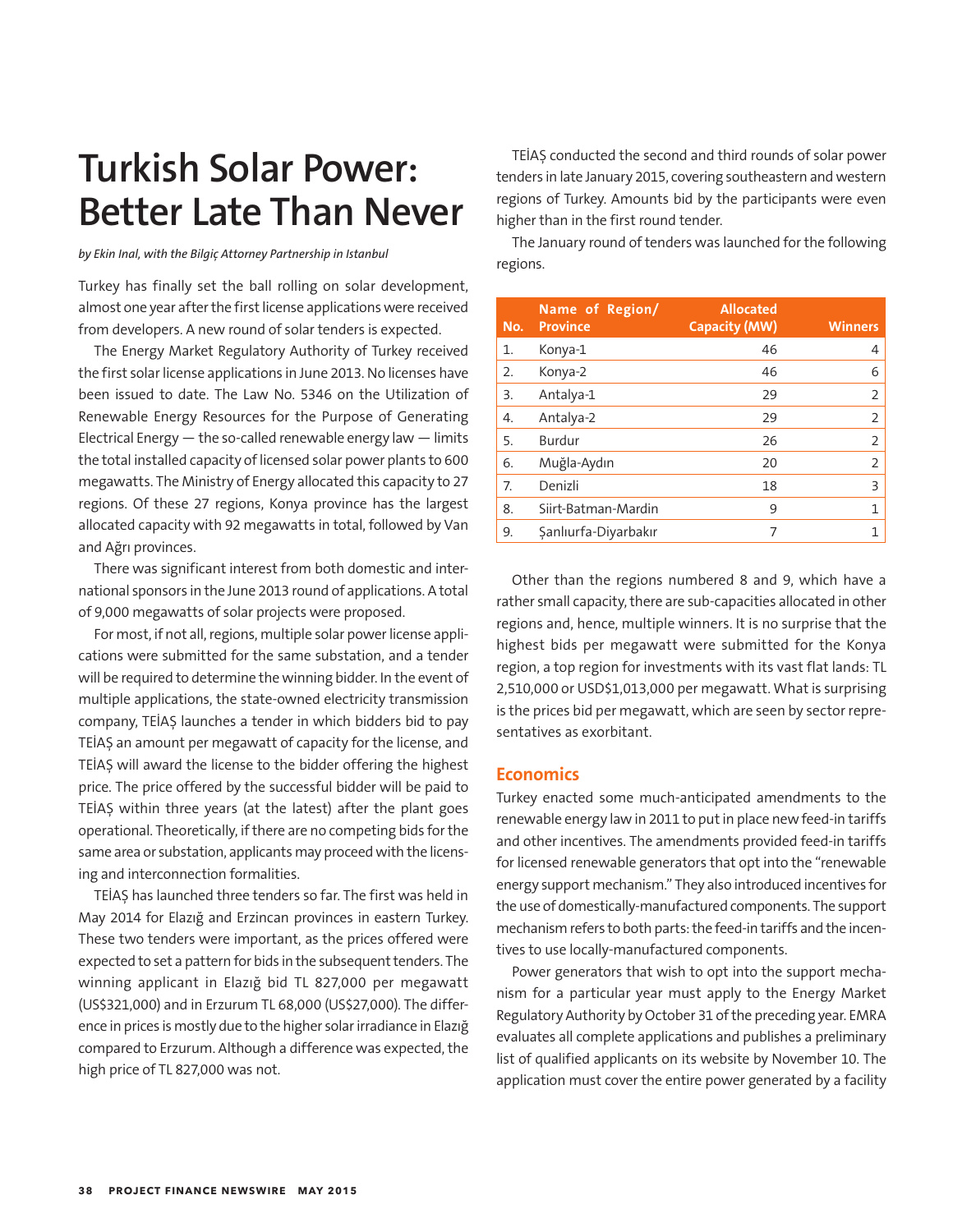from renewable energy sources. In other words, once a generator opts into the support mechanism, power generated based on renewable sources cannot be sold under any other transaction outside the support mechanism such as bilateral power purchase agreements. Therefore, every year, the generator will choose between the feed-in tariff and direct sales in the power market. Settlement of power sales under the support mechanism is coordinated by the Market Financial Settlement Center run by TEİAŞ.

Feed-in rates are valid for 10 years for power generators that commence operations by December 31, 2020. In addition to feed-in rates, renewable energy legislation provides for incremental price incentives for generators that use certain domestically-manufactured mechanical and electromechanical components in their facilities. Incentives for using domesticallymanufactured components are available for five years after a project commences operations.

The table below shows the feed-in tariffs, as well as the maximum amount of domestic component incentive that can be obtained if all domestic components listed in the legislation are used in a solar power plant:

| <b>Feed-in Tariff</b> | (US\$/MWh) | <b>Maximum</b><br><b>Domestic</b><br>Component<br><b>Incentive</b><br>(US\$/MWh) | <b>Maximum</b><br><b>Total Price</b><br>(US\$/MWh) |
|-----------------------|------------|----------------------------------------------------------------------------------|----------------------------------------------------|
| Solar<br>photovoltaic | 133        | 67                                                                               | 200                                                |
| Solar<br>concentrated | 133        | 92                                                                               | 225                                                |

For generators that use certain domestically-manufactured mechanical and electromechanical components in their projects, additional incentives are granted. In a photovoltaic power plant, the following components are granted the additional incentive:

| Type of Domestic Component                                              | Incentive (US\$/MWh) |
|-------------------------------------------------------------------------|----------------------|
| PV panel integration and manufacturing<br>of solar structural mechanics | 8                    |
| PV modules                                                              | 13                   |
| Cells constituting PV modules                                           | 35                   |
| Inverter                                                                | 6                    |
| Material that focuses solar ray<br>on PV module                         |                      |
| <b>Total</b>                                                            |                      |

The implementing regulation on domestic components requires that at least 55% of the components used in a solar facility must be locally manufactured. In order to reach this percentage, the regulation provides for different percentages for different parts, and if the total of these sum to 55% or more, then the generator is granted the incentive. For instance, in a PV module, glass is assigned 20%, frame 15%, back sheet 20%, junction box 20%, and ribbon 5%. If a generator uses locally-manufactured glass, frame and junction box, then it will be granted the additional US\$13 incentive for use of locally-manufactured PV modules.

The legislation requires that components be actually manufactured in Turkey; mere assembly of parts is not sufficient.

In order to benefit from the domestic component price incentives, generators must submit two items to the Ministry of Energy. One is a "domestic manufacturing certificate" attesting to the domestic origin of the relevant component, to be prepared by a certified public accountant using a form provided in the regulations and approved by the Chamber of Industry or Chamber of Industry and Commerce with which the component supplier is affiliated. The other is a "product certificate" to be prepared by a national accreditation agency recognized by the International Accreditation Forum and attesting to the conformity of the component to national or international standards.

Currently, the local manufacturing sector is underdeveloped and generators are heavily dependent on imported products.

In addition, all renewable energy generators enjoy three other incentives, including reduced licensing fees and priority in grid connection.

The first is payment of only 10% of the license application fee otherwise applicable, and exemption, for a period of eight years, from the annual license fee.

The second is priority in grid connection.

The third is an 85% reduction in permitting costs, rent and other costs of gaining rights of access and usage of state-owned land (available only to projects that are in operation before December 31, 2015). The break on rent or easement fees runs for 10 years after a project commences operation.

In the wake of the significant amounts bid in the recent tenders, the solar power sector has been discussing how feasible the projects will be.

Most winners are subsidiaries of leading Turkish energy companies, but there are also international players. One might interpret this as a good sign that big players are ready to invest large sums to proceed with solar projects. */ continued page 40*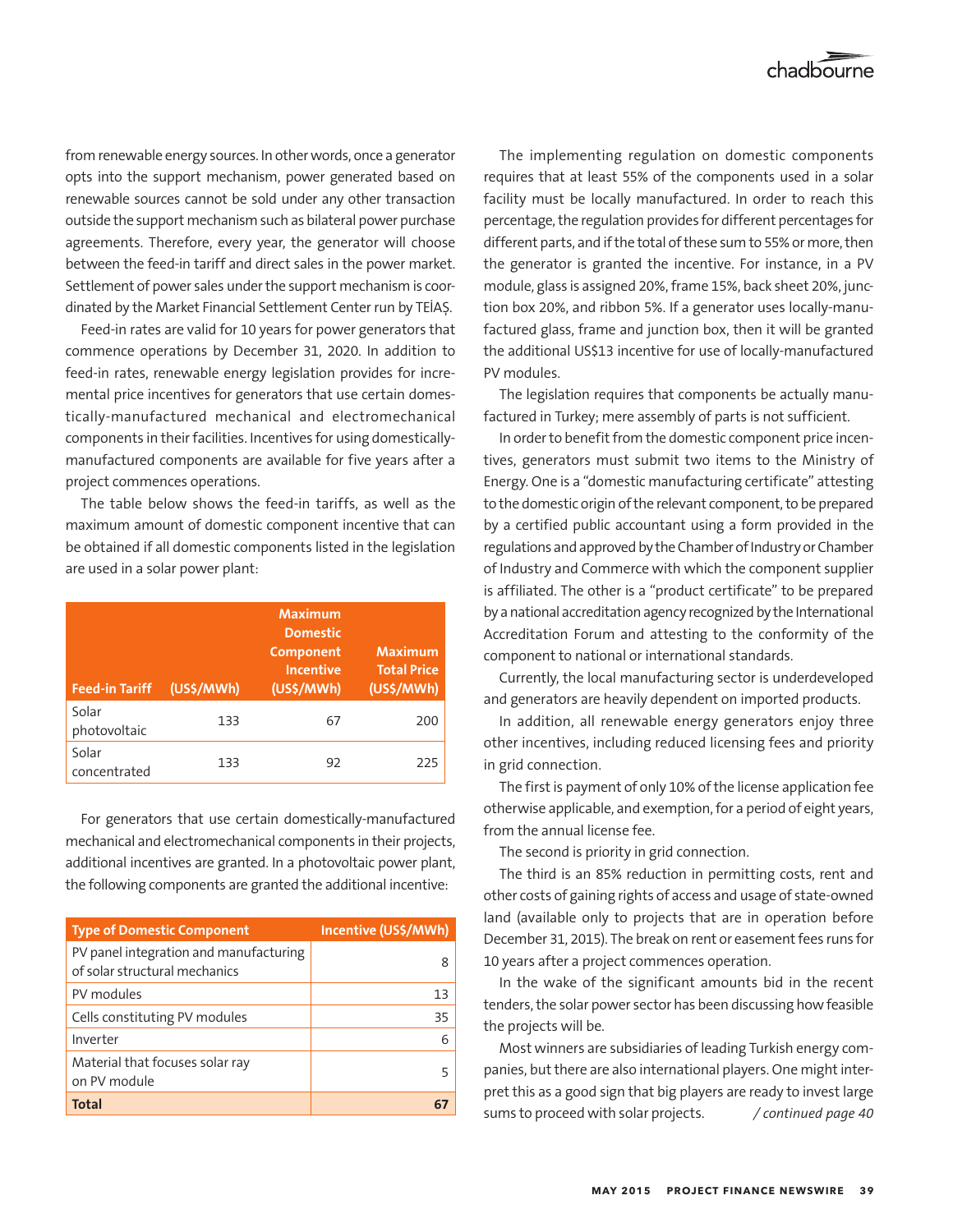## **Turkey**

## *continued from page 39*

However, the sector's skepticism is understandable, especially in view of the bitter experience with wind power tenders a few years ago, where applicants ended up paying TEİAŞ large amounts of money that made their projects infeasible.

There are still 16 provinces or regions awaiting solar tenders.

## **Pre-Licensing Process**

All generators are issued a preliminary license during the preconstruction stage that will be replaced by a permanent license at the beginning of construction. The winning bidders in the tenders that have already taken place will be granted pre-licenses.

Solar bidders had first to get an authorization from the Directorate of Meteorology to set up a measurement station on the site and then submit to EMRA measuring data of at least one year, including an on-site measurement conducted for at least six months, as part of their applications. The application package also includes a letter of guarantee in an amount calculated based on the contemplated installed capacity and the applicant's organizational documentation with the required statutory provisions. Applicants must be a joint stock company or a limited company.

During the pre-licensing period, the applicant must obtain the

majeure event (unavoidable and unforeseeable events beyond the reasonable control of the generator, including acts of God and war) or the period is extended by EMRA, which has authority to extend for up to another 12 months. If the generator fails to secure the required permits, approvals or licenses within the pre-licensing term, then no permanent license will be issued.

No direct or indirect change in the shareholding structure of the generator is usually allowed during the pre-licensing period. Any such change will lead to revocation of the pre-license. However, a change is allowed in the shareholding structure of a foreign shareholder of the pre-license holder. For instance, shares in the foreign parent of a pre-license holder may change hands.

Once all obligations of the pre-license period are fulfilled, then the pre-license holder may apply for a permanent license. Such licenses are granted for a minimum of 10 years and maximum of 49 years.

There are also some share transfer restrictions applicable to license holders. Any direct or indirect acquisition of at least 10% of the shares of a licensed company (5% in public companies), or share transfers resulting in a change of control, require prior approval by EMRA.

The legislation grants a step-in right to lenders in limited or non-recourse project financings. Lenders may ask EMRA to approve the transfer of the license to another legal entity, provided that this entity assumes all the obligations of the related license holder.

## **Distributed Generation**

Another area of interest is distributed generation or so-called "unlicensed generation." As the name suggests, facilities with a generating capacity of up to a certain limit are exempted from pre- licensing requirements. The upper limit has been recently taken to one megawatt from 500 kilowatts, and the Council of Ministers, without any legislative amendment, is authorized to

## Solar development is picking up speed in Turkey.

required permits, approvals and licenses to start construction such as zoning permits and environmental clearances, and also secure title to or a right to use the relevant land. No solar power plant is allowed on agricultural lands.

The pre-licensing period is 24 months, unless there is a force

increase the limit up to 5 megawatts.

Solar power has been used for water heating for a long time in Turkey (without the need for any license or permit). In view of increasing electricity prices and falling cost of photovoltaic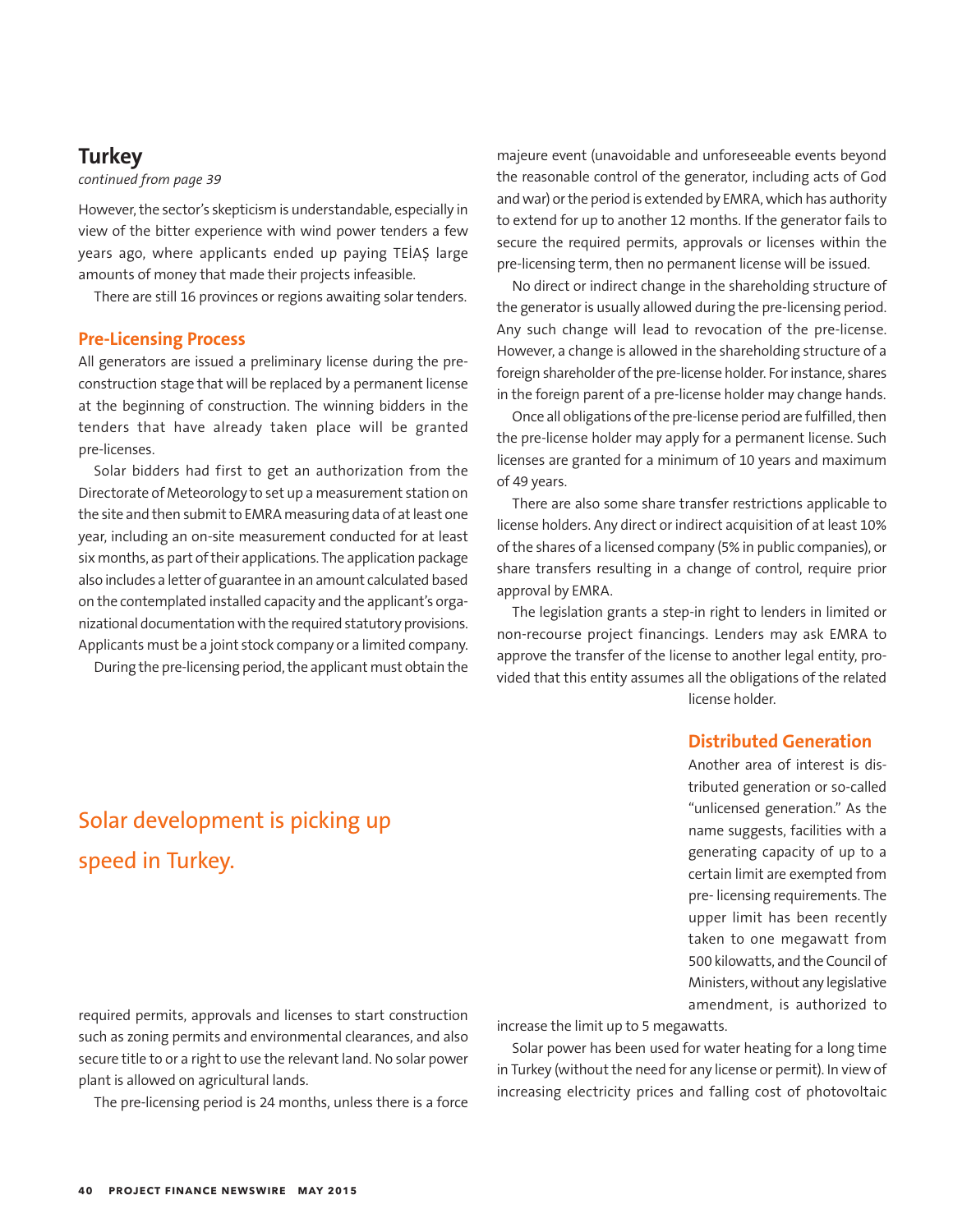

technology, Turkey has seen an increasing interest from commercial players and "prosumers" in roof-top installations.

In addition to exemption from licensing requirements, unlicensed generators are exempted from corporate formalities imposed on licensed generators. These generators do not have to establish a legal entity in order to operate. However, they must still obtain approval from the distribution company in the relevant region for grid connection and system usage and secure land use rights and environmental clearance. As far as these formalities are concerned, the renewable energy law does not distinguish between very small-scale unlicensed projects and larger projects, for example, one-megawatt projects.

Although the increase to one megawatt has been a positive development, Turkey has a long way to go to reach the level of distributed solar generation in other countries like the United States and Japan. Each unlicensed facility is required by law to be connected to a consumption unit, and any excess power not consumed in this unit can be sold to the grid. It is not clear whether the same generator may set up multiple facilities (for instance 10 facilities each having an installed capacity of one megawatt) within the same region, and sell the excess power to the grid. Normally a generator planning an installed capacity bigger than one megawatt would have to secure a license from EMRA. The legislation neither allows nor prohibits such structure. However, the legislation itself provides that, as a general rule, license-exempted generation must be used by consumers to meet their own power needs and not primarily for trading. Therefore, the structure involving multiple facilities with a maximum of one megawatt of installed capacity may be viewed by the authorities as circumventing the rules for licensed generation, and the structure has yet to be tested.

Power generated by an unlicensed facility and not consumed in the consumption unit can be sold to the grid, and this excess power will benefit from the feed-in rate and domestic component incentives, if applicable.

Unlicensed facilities may be transferred after provisional acceptance. A step-in right, as described earlier for licensed generation, is also possible for banks and other financial institutions that have provided limited or non-recourse project financing to the unlicensed generator.

## **What Lies Ahead?**

Those who keep abreast of Turkish solar power are no strangers to government targets announced in multiple gigawatts to be reached by 2023, the centenary of the Turkish Republic.

The latest of these targets was announced in Turkey's first National Renewable Energy Action Plan prepared in line with the European Union's Renewable Energy Directive on the Promotion of the Use of Energy from Renewable Sources (Directive 2009/28/ EC (1)), with support from the European Bank for Reconstruction and Development. According to the Turkish action plan, Turkey pledges to install 60 gigawatts in renewable energy capacity by 2023, five gigawatts of which will be solar.

It seems that Turkey's solar potential will finally be tapped. Turkey has an average annual total sunshine duration of 2,640 hours; a total of 7.2 hours per day, which gives Turkey the biggest potential among European countries after Spain.

Once the first pre-licenses are granted, the authorities are expected to launch a new round of license applications, and this time without the countrywide limit and with a faster process.

The real hurdle ahead for solar power is not the investment costs (which have been decreasing due to advancement of photovoltaic technology), but the 600-megawatt countrywide limit. The local manufacturing sector is also expected to grow after the pre-licenses are granted and investors have a clearer view of the solar power market in Turkey.

Growth in rooftop solar installations is expected to continue. It is still not clear whether the regulators will require aggregation of multiple small generating facilities with a single owner in the same general location for purposes of limiting access to net metering where excess generation is sold to the grid. However, more investment (both domestic and international) is expected.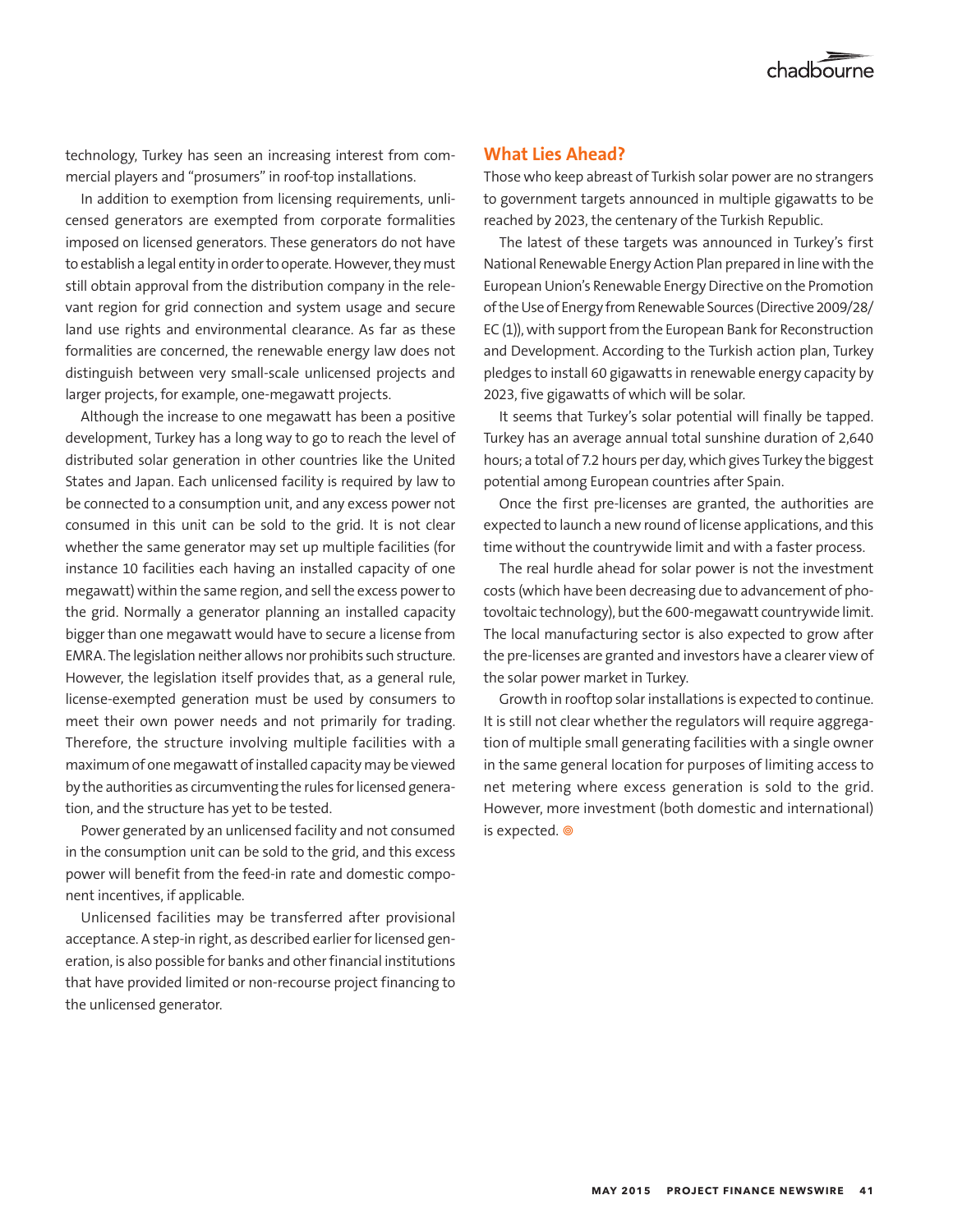## **A New Geothermal Framework For Mexico**

*by David Jiménez and Javier Félix, in Mexico City, and Raquel Bierzwinsky, in New York*

Mexico has a new law to regulate geothermal exploration, drilling of geothermal wells and the use of geothermal steam or fluid to generate power.

Regulations issued in late 2014 to implement the new law address the legal, technical, administrative and financial requirements, as well as the procedures necessary, to obtain a registration, permit or concession.

## of an applicant's legal, technical and financial capacity. Once registered, an applicant has eight months to do the reconnaissance before the need to update the registration.

"Exploration" is test drilling and any other work above or below ground to confirm the existence of a geothermal resource and identify the boundaries of a geothermal area.

Exploration requires a permit from the Ministry of Energy.

A company should apply for a permit two months before the registration for reconnaissance activities expires. The permit requires the same showing of legal, technical and financial capacity as well as the technical feasibility of the project. An applicant must also submit a technical exploration plan with scheduled milestones and a financial plan with details of the proposed investment at each stage of the project.

Permits do not grant real estate rights to their holders; rather,

they only grant a temporary right to explore the geothermal resource.

Permits may be issued for areas of up to 150 square kilometers and may be valid for three years. They can be renewed for another three years after the initial term. Studies of the explored reservoir and other information provided to the Ministry of Energy by the permit holder are confidential for as

## Mexico has adopted new rules for geothermal companies.

## **Three Activities**

Mexico treats geothermal activities as falling into three broad categories, each of which is regulated. The three are reconnaissance, exploration and production. Use of subsurface land for geothermal projects has priority over any other use of the land, including mining, but not over activities pertaining to the hydrocarbons industry.

"Reconnaissance" refers to scouting sites and deposits and conducting surveys for possible drilling.

Mexican law allows private individuals and companies incorporated under Mexican law and the *Comisión Federal de Electricidad* or CFE and other state productive enterprises to engage in reconnaissance, but they must register first with the Ministry of Energy. The registration involves submitting evidence long as the permit remains in effect.

"Production" refers to any activities after the production wells start producing and the steam or fluid is used to generate electricity or is sold in the market for other uses.

Production requires a production concession from the Ministry of Energy. Such concessions are only given to holders of exploration permits. The concession cannot exceed the area covered by the exploration permit. A geothermal concession grants an exclusive right to use the geothermal reservoir in the concession area, but does not grant any real property rights in favor of the concession holder.

Production concessions are valid for 30 years and may be extended at the request of the concession holder with the approval of the Ministry of Energy.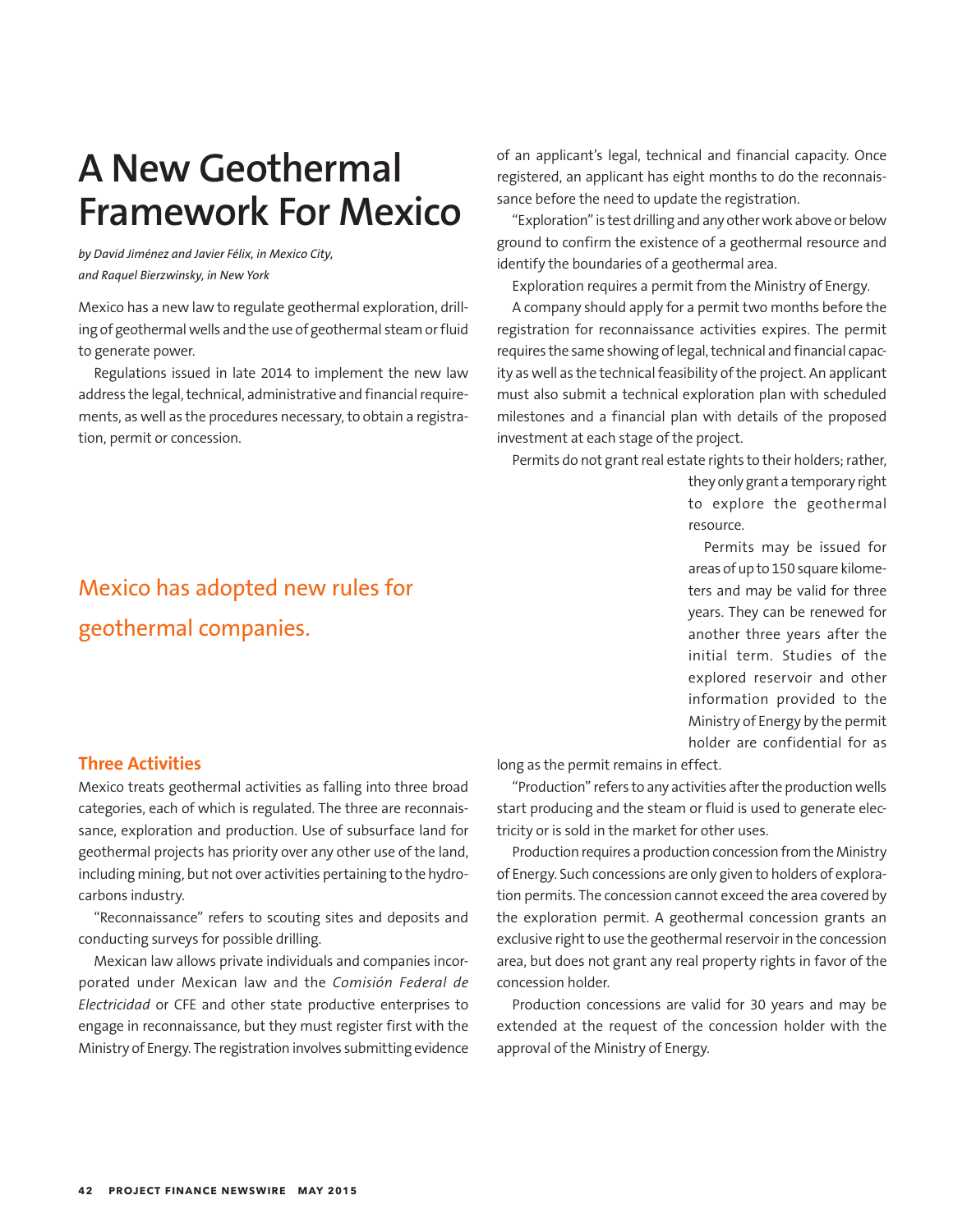

The Ministry of Energy may reclaim a concession where there are risks to the population or the environment or for national security reasons.

The holder of a concession can assign its rights and obligations under the concession to a third party, but this requires prior authorization of the Ministry of Energy. Only a notice to the Ministry is required for an assignment to an affiliate

To obtain a production concession, the applicant must also have a power generation permit from the *Comisión Reguladora de Energía*, get confirmation of interconnection feasibility from the independent system operator  $-$  CENACE  $-$  comply with environmental requirements and pay any applicable fees.

## **Other Issues**

The Ministry of Energy must put out for public bid any concession that terminates, lapses or is revoked due to failure of the concession holder to comply with conditions.

Holders of exploration permits and production concessions must provide financial guarantees. Permit holders must deliver and maintain for the term of the permit a performance guarantee for 1% of the financial plan proposed in the exploration schedule. Concession holders must deliver and maintain, until commercial operation has been achieved, a performance guarantee for 0.5% of the aggregate required investment. All guarantees and bonds must be issued by Mexican financial institutions and be payable to the order of the Mexican federal treasury.

The new geothermal law regulates not only the exploration of hydrothermal geothermal reservoirs, but also the use of geothermal water. A permit holder for a hydrothermal geothermal

reservoir must drill one to five exploration wells, with the number to be determined by the Ministry of Energy based on the size of the permitted area and the corresponding technical studies. Any geothermal water extracted during exploration must be re-injected into the ground to maintain the renewable nature of the resource.

The regulations distinguish between production concessions for geothermal reservoirs and concessions for the production and use of the subsurface waters in such reservoirs. Given that each concession serves a different purpose, different rules, terms, conditions and processes apply to each. Concessions for geothermal waters are regulated by the National Waters Law, rather than the new geothermal law, and must be obtained from the *Comisión Nacional del Agua*.

The new law grants CFE the right to select certain areas for its exclusive exploration and production of geothermal resources upon request to the Ministry of Energy, so long as it provides evidence that it can develop the areas efficiently and competitively. CFE had until January 30, 2015 to provide the Ministry of Energy with a list of such areas for development. However, it may still choose to develop them jointly with the private sector. The Ministry of Energy has until May 30, 2015 to respond to CFE's requests.

The new law allows CFE to develop new projects jointly with the private sector or to bid them out for exclusive development by the private sector.

Any party who was already engaged in geothermal exploration or production at a site in Mexico before the new law was enacted, and who did not need a concession, registration or

> permit under the National Waters Law, may continue with its project, provided it notified the Ministry of Energy of its activities within 30 business days after the new law was enacted.

> Anyone holding a concession granted under the National Water Commission when the new law was enacted will be grandfathered from the need to get a permit or concession under the new law. <sup>o</sup>

A new geothermal project goes through three phases, each of which requires separate permits or concessions.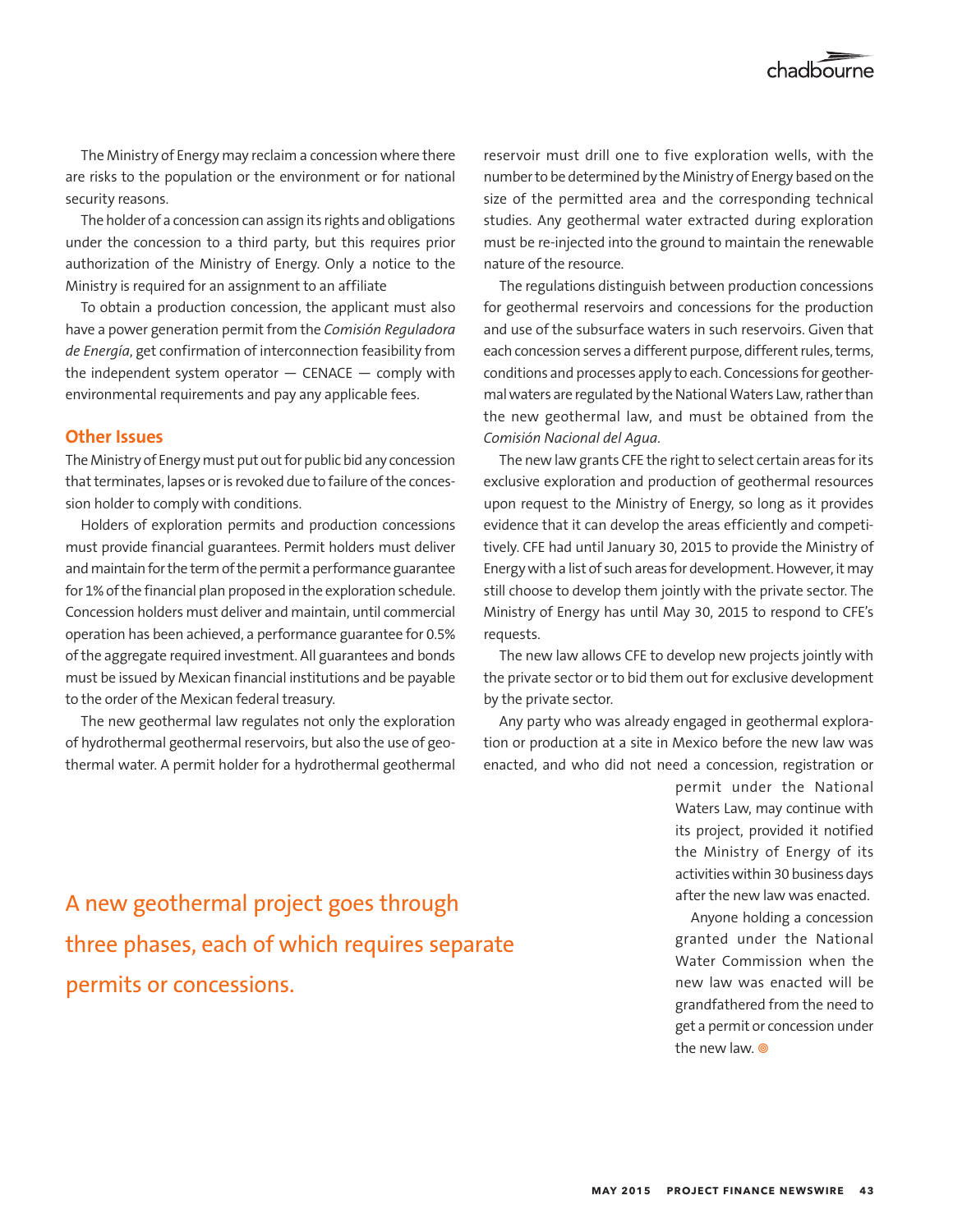## **Mozambique's Rovuma Basin LNG Regime**

*by Kevin Atkins, Julien Bocobza and Alex Neovius, in London, with the assistance and co-operation of AG Advogados (in association with F. Castelo Branco & Associados), in Mozambique* 

After much waiting, the government of Mozambique has taken a huge step toward monetizing its much-publicized gas reserves by publishing the eagerly-anticipated legal framework for the development of an LNG project in the deepwater Rovuma Basin offshore Mozambique.

The discovery of gas reserves in the Rovuma Basin has transformed the domestic Mozambican upstream sector and given Mozambique some of the largest gas reserves in the world, potentially making it the third largest exporter of LNG behind Qatar and Australia. (For earlier coverage, see "Mozambique's New Petroleum Regime" in the November 2014 *Newswire* starting on page 55.)

This article looks at some of the key changes brought about by the new Rovuma Basin law and draws on an English translation of the new law kindly provided by AG Advogados (in association with F. Castelo Branco & Associados), who have co-authored this article and provided Mozambique law input.

## **Applicability**

The new law applies to all the existing concessionaires in Areas 1 and 4 offshore Mozambique, as well as any special-purpose vehicles (SPVs) they may establish and any contractors engaged by them in relation to the "design, construction, installation, ownership, financing, operation, maintenance and use" of project infrastructure necessary for the "extraction, processing, liquefaction, storage, transportation, delivery and sale" of gas discovered in Areas 1 or 4. However, the new law also includes a catch-all provision that extends its application to any other person directly involved in any of the foregoing.

All SPVs established by concessionaires must be incorporated in Mozambique, although SPVs for the purposes of raising finance or undertaking sales and shipping activities may be incorporated in any "transparent" jurisdiction where the government of the jurisdiction can verify the ownership, management, control and fiscal situation of the investor (subject to Mozambique government consent). While this "transparent" jurisdiction standard is equivalent to the standard imposed on new concessionaires under the new general petroleum law of August 2014 (Law No. 21/2014), unlike the requirements of the new petroleum law, neither the existing concessionaires of Areas 1 and 4 nor their SPVs are required to be listed on a stock exchange.

The consent of the Mozambique government will be required prior to any transfer of shareholdings or change of control of any SPV (although any such transfer or changes effected by way of enforcement over a security interest granted as part of a financing does not require prior consent, as financing structures are subject to the prior approval of the government at the outset). However, the new law does not set a minimum threshold and, accordingly, any changes in shareholding (even minority interests) will require prior consent from the government. Given the scope of what constitutes an SPV, this restriction will likely apply to indirect changes, too, where shares in intermediate holding companies are transferred. The prior consent of the

> Mozambique government will also be required upon any amendment to the constitutional documents of any SPV, which could prove to be a burdensome ongoing corporate obligation in light of a 30-year project lifespan, particularly as and when equity participants look to take stakes in the project and seek to include operational

## Mozambique has set a legal framework for an offshore LNG project.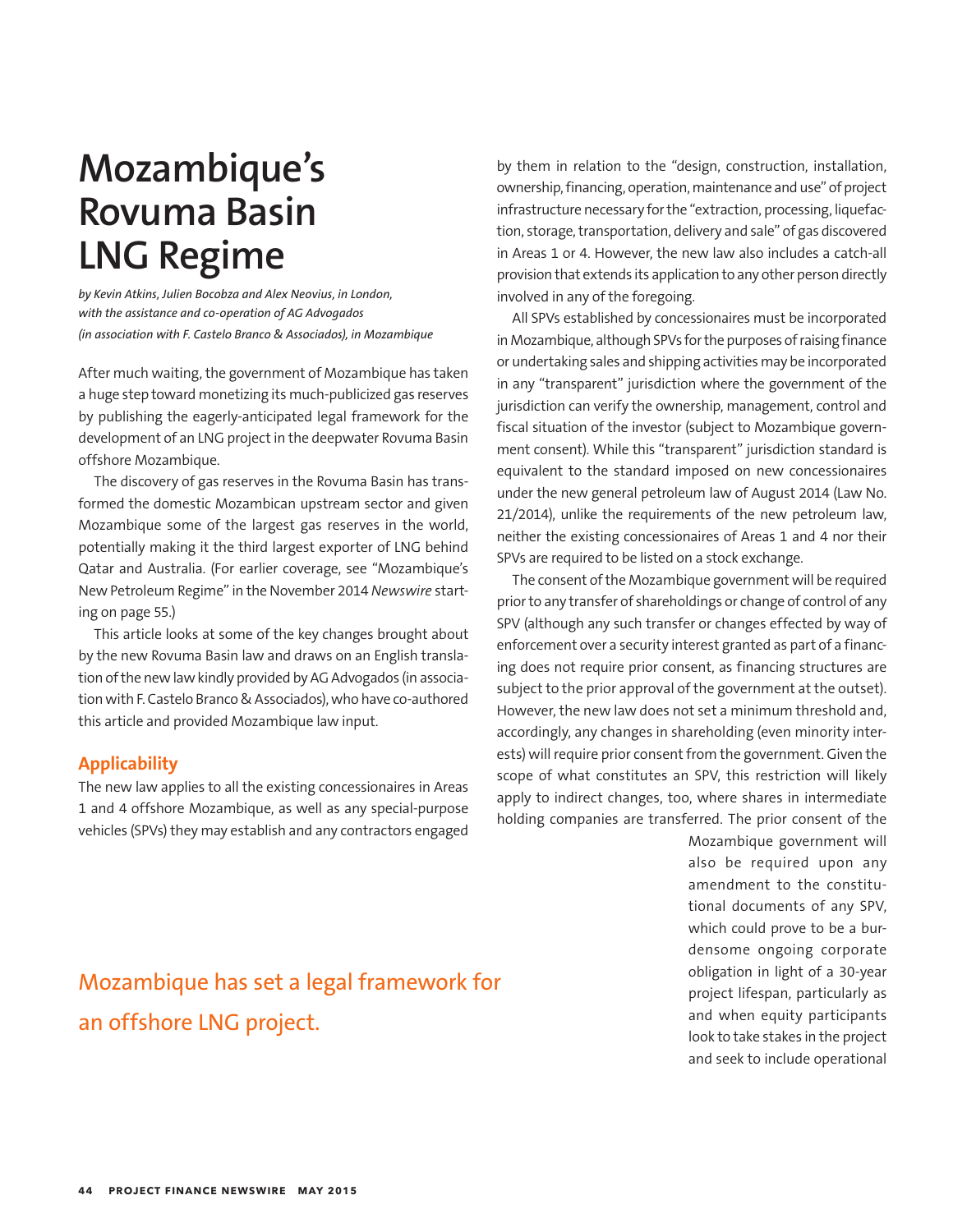and governance controls within the terms of constitutional documents.

In either case, the consent of the government must be granted within 10 days of application, although there is no explicit concept of deemed consent if such consent is not granted within the 10-day time period, nor is there any reference to what happens if neither a consent nor a refusal is communicated to the applicant.

## **Stabilization**

A key principle in the new law is the legal and fiscal stabilization available to concessionaires to preserve the legal regime for the project. However, concessionaires are not protected from changes in law that result in an annual change not exceeding US\$5 million in the aggregate, nor are they protected from other changes to health, safety and environmental legislation, provided such changes are non-discriminatory and consistent with international standards (although that is itself a fairly ambiguous and frequently-challenged standard).

Where any of the non-excluded changes are brought about, the government must restore the concessionaires to the position they would otherwise have been in if the changes had not occurred. If the concessionaires and the government cannot agree within 90 days on those required restoration steps, then an independent expert will determine the steps for them.

Additionally, the concessionaires are entitled to a 10-year fixed rate of petroleum production tax payable in relation to the project. The rate is currently 2%. The rate will be examined and adjusted by mutual agreement with the government within 90 days of the 10th anniversary and again on the 20th anniversary of the first shipment of LNG from the project, provided that where no such agreement is reached, the rate of petroleum production tax will increase to 4% on the 10th anniversary and to 6% on the 20th anniversary.

This system, the so-called "meet-to-disagree" system, was included in the new law as a compromise to ensure the new law complies with the legislative authorization that enabled the government to pass the new law in the first place. The legislative authorization provides that the fiscal stabilization provisions should be renegotiated every 10 years, without affecting the profitability and feasibility of the project. At the same time, these fixed figures should enable concessionaires to factor the tax take into their project economics and maximize the cost recovery for the financing and capital expenditures.

Finally, the new law stipulates that the contracts or agreements to which the government is a party and the rights relating to the Rovuma Basin project may only be modified or terminated by mutual agreement in accordance with the respective contractual terms and conditions, thereby constituting an exception to the general regime of the Public Administration Law of August 10, 2011 (Law No. 14/2011), which provides that the government is entitled unilaterally to modify or terminate contracts under certain conditions.

## **Straddling Reservoirs**

In addition to the development of gas deposits located exclusively within either Area 1 or Area 4, the new law also expressly authorizes the development of 24 trillion cubic feet (or 680 billion cubic meters) of gas located in fields that straddle the boundaries of Areas 1 and 4.

For these straddled reservoirs, the concessionaires are required to submit a proposed unitization agreement and a development plan to the government within six months after the date the new law was published. Where this is not satisfied, an independent expert will be appointed to determine the terms of the unitization agreement within 12 months after the date the new law was published. A heads of agreement was signed in December 2012 proposing separate but co-ordinated development of these straddled reservoirs, with the operator of each area being responsible for development of the straddled reservoirs lying within the boundaries of its Area, although a formal unitization agreement and joint development strategy have not been agreed.

Given the scale of deposits that straddle Areas 1 and 4, a coordinated development effort is fundamental to achieving a successful LNG project and maximizing recovery of available reserves; hence the emphasis in the new law on unitization and joint development.

## **LNG Infrastructure**

The concessionaires must also deliver to the government, within six months after the date the new law was published, a joint plan for construction, development and operation of an LNG terminal and related infrastructure on the Afungi peninsula in the Cabo Delgado province of northern Mozambique, and the offshore infrastructure connecting to the LNG terminal.

*/ continued page 46*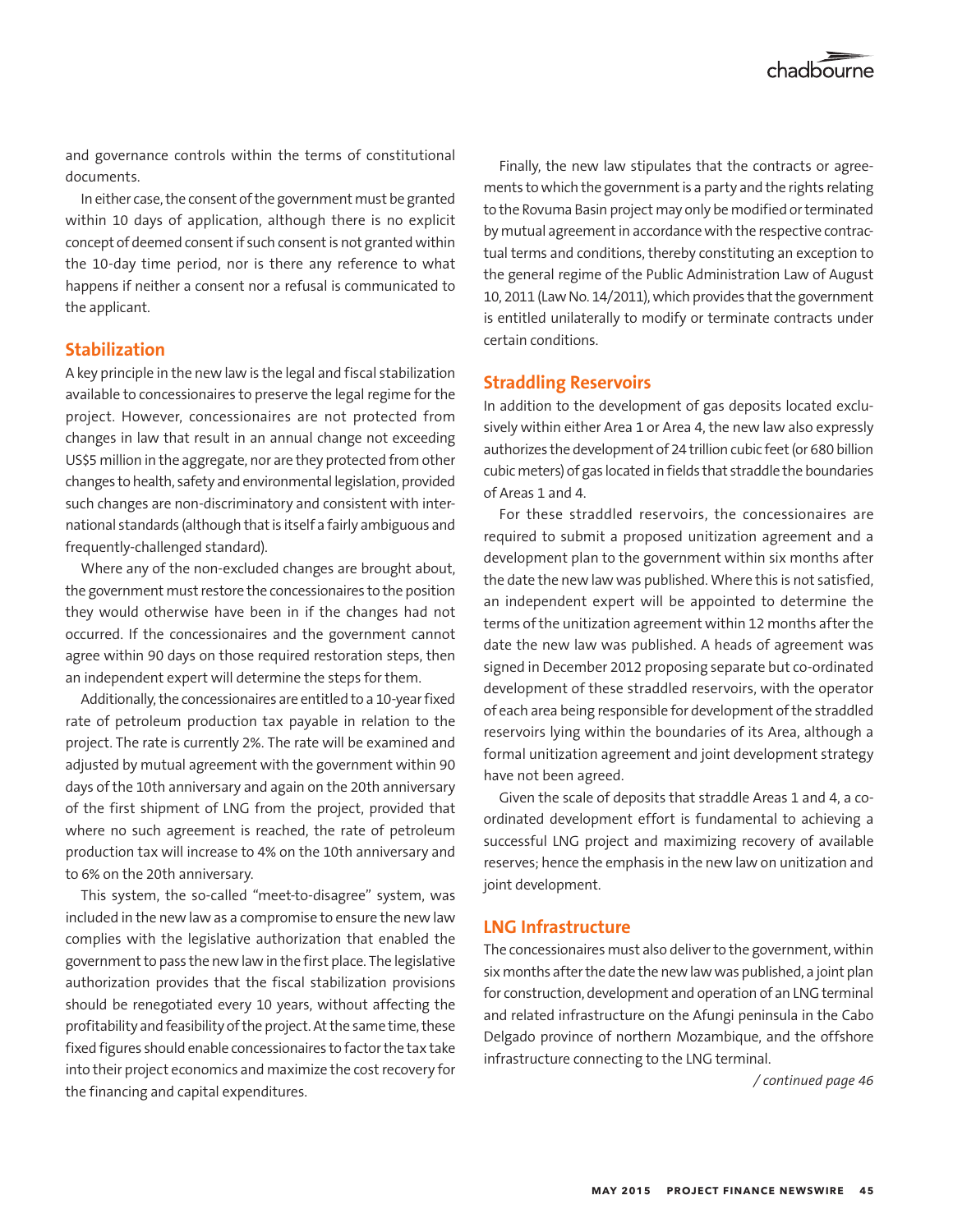## **Mozambique**

*continued from page 45*

The concessionaires are authorized to design, construct, install, own, finance, encumber and use the LNG terminal and, in tandem with port authorities, will have responsibility for controlling and directing maritime traffic inbound to, and outbound from, the LNG terminal pursuant to a new separate concession to be awarded to the Area 1 and Area 4 concessionaries.

However, the materials offloading facility that is needed to allow for offloading of materials required to construct LNG facilities will be managed and operated by a new special-purpose joint venture owned 30% each by the operators of Area 1 and Area 4 and 40% by Portos de Cabo Delgado, S.A. (a state-owned entity established as a 50-50 joint venture between ENH, the Mozambican national oil company, and CFM, the Mozambican regulatory body for ports and railways). Additionally, upon release of the construction completion guarantees for the first four LNG trains (out of a possible 10-train project), a new separate concession for the materials offloading facility will be awarded to the joint venture, with the principle being to ensure that the concessionaires have control over the construction phase of the materials offloading facility as this will inevitably affect progress of the entire Rovuma Basin project.

The new law also requires the concessionaires to involve personnel from Portos de Cabo Delgado, S.A. in operations for the loading of LNG vessels and to permit such personnel to have access to the LNG terminal from time to time to monitor the volumes loaded. While the effectiveness of the required joint venture structure remains to be seen, the intention clearly seems to be to enhance local content participation, train Mozambican citizens and increase local industrial know-how. However, the involvement of a separate independent 40% shareholder in the holder of the concession for the materials offloading facility, at a time when a substantial number of LNG trains are yet to be constructed and the material offtake facility will remain in considerable use, may lead to issues when negotiating O&M service fees payable to the joint venture, as the interests of the 40% shareholder may not always be aligned with the interests of the concessionaries.

The new law also requires that ENH be involved in operations under the new separate concessions awarded for the materials offloading facility and the LNG terminal. Although the extent and scope of this involvement is unclear, local sources have interpreted the obligation as being satisfied through ENH's participating interest in Portos de Cabo Delgado, S.A. and not as an additional obligation that could give ENH a potential right to delay project development and extract fees along the value chain of the project.

## **Third Party Access**

Similarly to the provisions of the new general petroleum law of August 2014, concessionaires are required to grant third parties access to their LNG infrastructure where there is available capacity and the access would not be adverse to concessionaires. However, unlike the new general petroleum law of August 2014 (and, in fact, the prior Mozambican petroleum law of 2001), there is obviously no obligation on the concessionaires to expand their facilities at the cost of the third party if there is insufficient available capacity to accommodate their volume demands.

### **Development and Production**

The government has nine months from receipt of a development plan to approve the plan or notify the concessionaires of deficiencies that require amendments to the plan. Upon receipt of a notification of deficiencies, the concessionaire will have 45 days to make the required amendments to the plan and resubmit the amended plan to the government after which the government will have another month to approve or reject the amended plan. This nine-month approval period may delay the ability of concessionaires to achieve their final investment decisions during 2015 if development plans were not submitted by the end of March 2015.

Once a development plan has been approved by the government, concessionaires have a 30-year development and production period for their LNG projects. Gas sales contracts require the prior approval of the government, although the government can delegate to ENH the authority to approve gas sales contracts with a term of 12 months or less to ENH. This may give ENH visibility into pricing formulations and the strategic decision making of the concessionaires, which may consequently affect any negotiations between ENH and the concessionaires for domestic supply obligations.

Such approval rights could fetter the rights of concessionaires to sell their gas to whichever buyers and on whatever terms they see fit, as the government may be primarily concerned with maximizing the revenue stream generated by such gas sales while the concessionaire will have broader issues and commercial relationship matters to consider with each offtaker. Additionally, despite the lack of a formal domestic supply obligation under the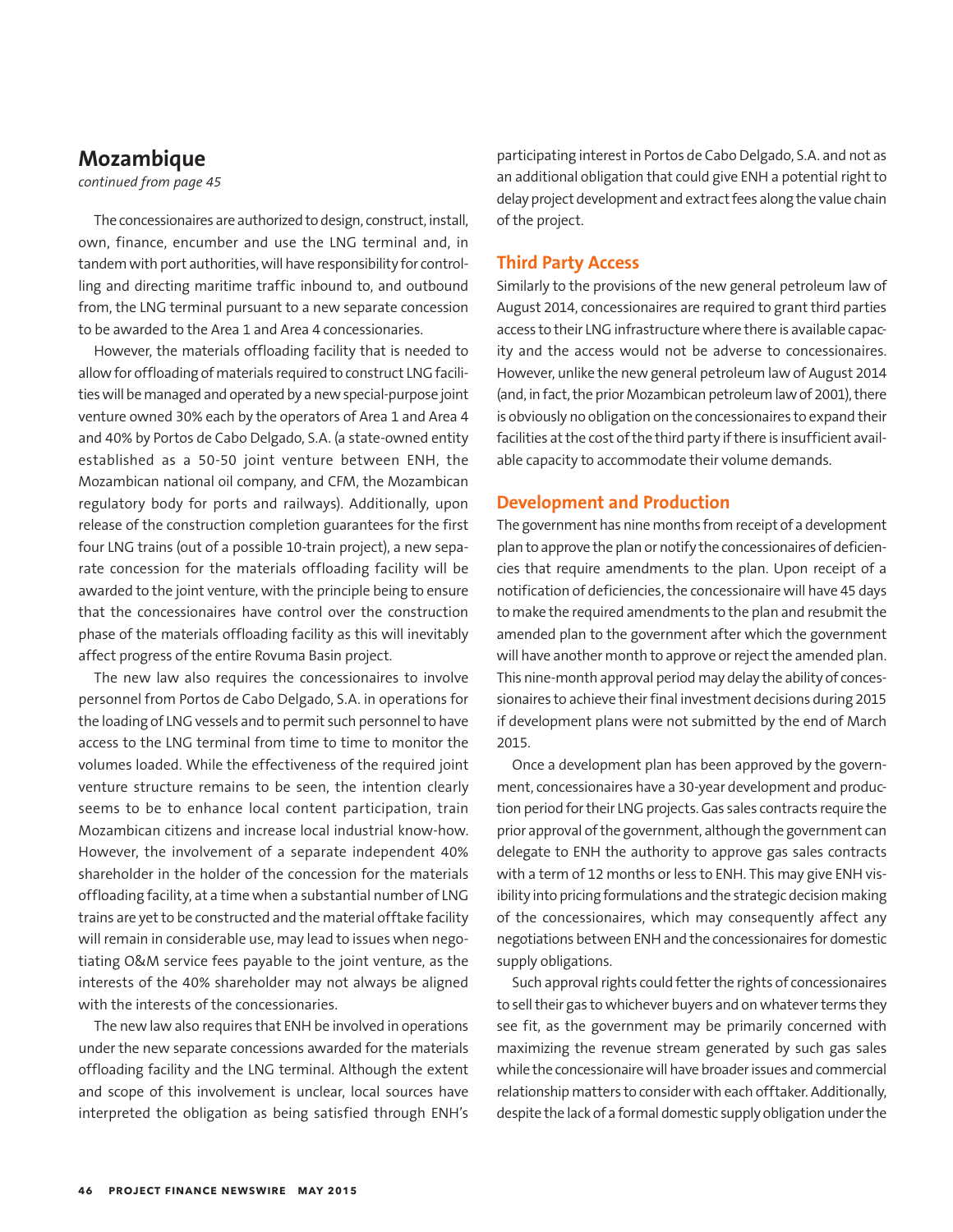new law, it is possible that the government approval right for gas sales contracts could be manipulated to ensure that all gas sales are to a local offtaker. Thus, the government could refuse to approve any sales contracts that are not with local offtakers.

Neither the new law nor the existing exploration and production concession contracts set out domestic supply obligations. However, as development plans are required to allocate some gas to the domestic market, the allocated volume is expected to be negotiated during approval of the development plan.

## **Tendering and Procurement**

Concessionaires are required to file a local content plan in conjunction with development plans to be approved by the government. The local content plans must be updated every three years. As part of each local content plan, preference shall be given to Mozambican personnel or entities where the services offered by them are comparable to those available in the international marketplace and their prices do not exceed those of the international marketplace by more than 10% (except for specialized Mozambique with a detailed list each quarter of contracts with international suppliers.

The selection of lenders and financing parties is not subject to any tendering obligation.

## **Financing Structures**

The new law grants concessionaires full rights to mortgage and secure LNG infrastructure and project assets for the purpose of raising finance for projects.

Financing structures require prior approval of the government, although once such approval is obtained, there are no requirements or restrictions on the concessionaires as to the identities of lender institutions. Concessionaires have full flexibility to adopt whatever arrangements they find most suitable and may obtain financing from lenders within or without Mozambique and may adopt whatever debt-to-equity or capital adequacy ratios they see fit. This flexibility is likely to be a necessity given the scale of development and capital expenditure required for each project.

> The requirement that the government approve financing arrangements for each project undertaking may obviously affect project timing, although it will be in the government's best interests to approve financing arrangements as quickly as possible in order to accelerate project development. However, an upfront government consent requirement at the outset of each such undertaking should facilitate smoother processes for security arrangements, as the initial government consent will constitute the consent

Mozambique could become the third largest LNG exporter behind Qatar and Australia.

services relating to technology and intellectual property).

Except in very limited circumstances, such as emergency or failure to meet tender requirements or in the case of highlyspecialized equipment, contracts with a value in excess of US\$3 million must be tendered, with contracts having a value exceeding US\$3 million but less than US\$25 million requiring notification to, but not prior approval from, the National Petroleum Institute, and contracts having a value of US\$25 million or more requiring prior approval from the National Petroleum Institute.

required to implement the grant of any security interests, with no further consent required either to perfect or even to enforce security interests upon a default.

The new law also includes a commitment by the government to support such financing arrangements, once approved, by executing direct agreements required by lenders and even refers to the customary step-in and remedy rights available to lenders.

## **Other Issues**

Concessionaires are also required to provide the Bank of  *Perhaps most importantly from a /continued page 48*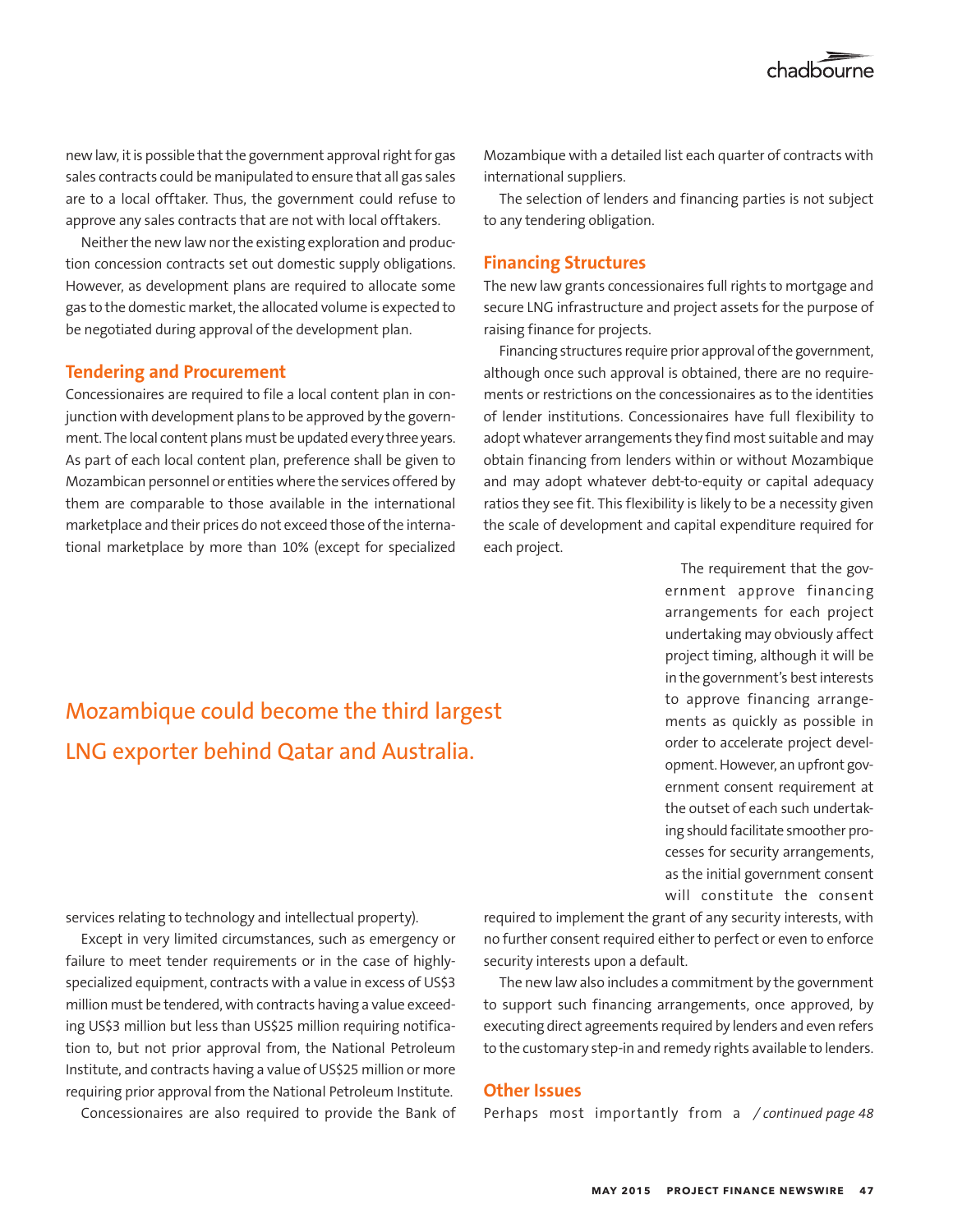## **Mozambique**

accounts annually.

*continued from page 49*

financing perspective, concessionaires are permitted to open up offshore collection accounts for receivables and project revenues to be paid and out of which loans may be amortized.

However, capital operations, such as entry into loans and the provision of related guarantees or security, are subject to prior approval from the Bank of Mozambique which, if not granted within five business days after the request, will be deemed granted. Any disbursements and cash funding out of the proceeds of any such loans will need to be registered with the Bank of Mozambique, but will not require any prior authorization.

Monthly bank statements for offshore collection accounts must be provided to the Bank of Mozambique and the National Petroleum Institute who are entitled to audit the provides that it is in the national interest that antitrust restrictions not apply to project operations. Accordingly, the Rovuma Basin project is excluded from any applicable Mozambican antitrust legislation.

As with the procurement obligation, concessionaires are required to give priority to the employment of Mozambican nationals in the project work force. In particular, foreign individuals must not be preferred for roles with less technical complexity.

Additionally, as part of their development plans the concessionaires must propose a quota of aggregate foreign individuals in the project work force at any one time that will be updated annually and approved by the government. Hiring more foreign workers than this agreed figure will be difficult unless the individuals are hired on a short-term basis for 180 days or less (although visas will typically only allow stays of up to 90 days) or the prior approval of the government is obtained specifically

> authorizing the employment of the identified workers.

> Normal daily working hours are also increased from eight to 12 hours and concessionaires are given flexibility to implement different working periods, provided a suitable rest period is offered to the workers after the work period. This gives concessionaires more opportunity to advance development operations and offer competitive working schedules to incentivize workers and accelerate project timelines.

The new law provides that

However, sums required to satisfy domestic Mozambican obligations, such as taxes and domestic goods and services and personnel, must be transferred from the offshore collection account into an onshore Mozambique account, and 50% of such sums must be converted into metical, the Mozambican currency. Foreign direct investments must be registered with the authorities within 10 days of the investment being made in order to extract cash and remit profits resulting from such investments.

Given the importance of the Rovuma Basin project and the impact it is expected to have on the local economy, the new law

ENH and other state-owned companies may submit to international arbitration any disputes arising from the existing exploration and production concession contracts or from any other agreements related to the Rovuma Basin project. This is expected to be extremely advantageous as the Law on State Enterprises that applied previously prohibited state-owned companies from entering into arbitration agreements and, thus, restricted the rights of investors to seek independent and neutral arbitral recourse.

## Concessions are being granted for gas development in the deepwater Rovuma Basin.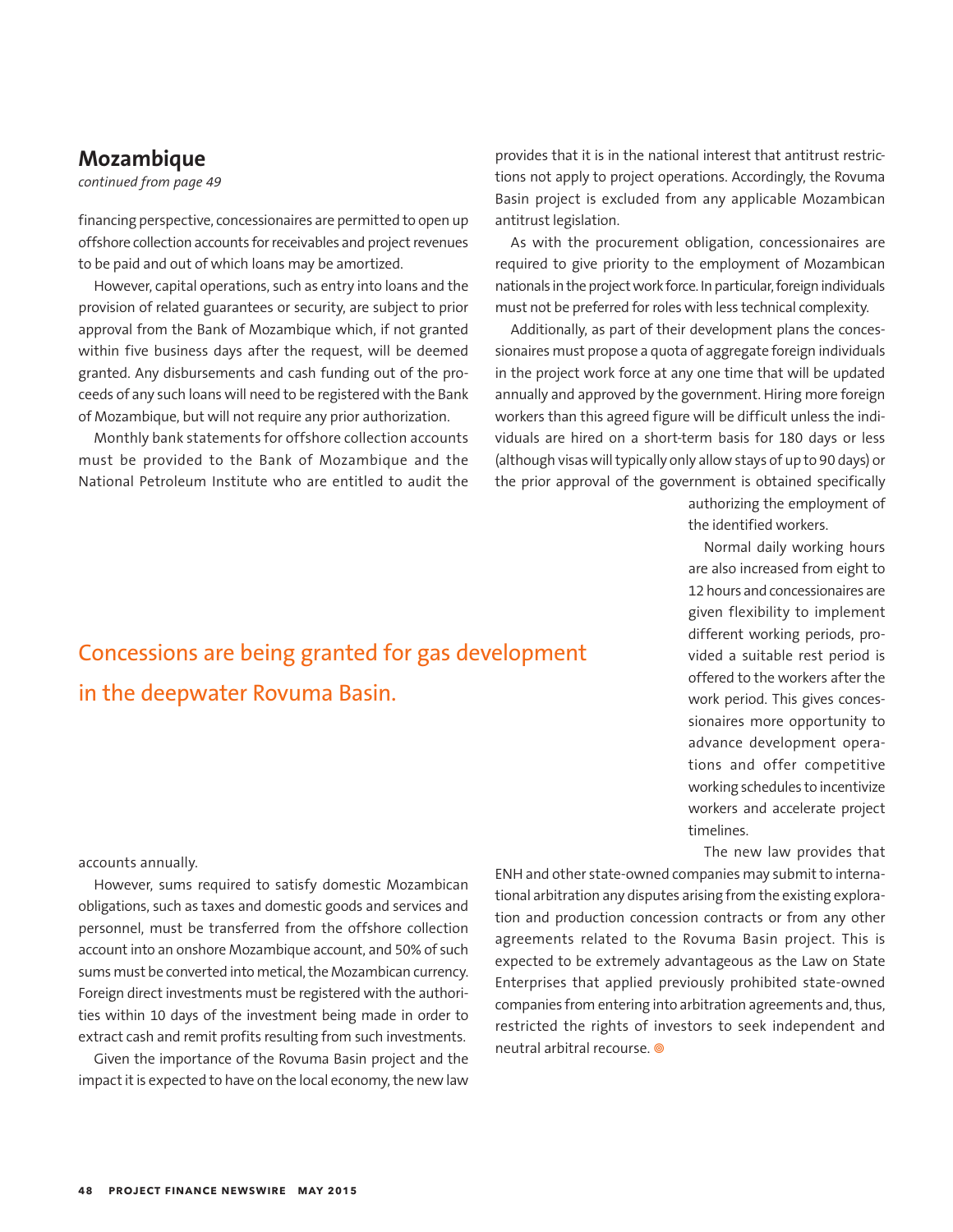## **Environmental Update**

this year that it would delay finalizing both its rule to control carbon dioxide emissions from new power plants and its "Clean Power Plan" rule to reduce emissions from existing or modified power plants until sometime this summer.

The agency said the delay is necessary because new issues have been identified that will have to be addressed by better coordinating these different rules. It also said it will issue a model federal implementation plan for states to follow as a guide to drafting their own state implementation plans for existing and modified plants.

Since these announcements, EPA has continued to push each state to develop its own unique plan to comply with carbon dioxide standards for existing and modified power plants, rather than ultimately subjecting themselves to a federal implementation plan. This is because a number of Republican officials and agency detractors have urged states to "just say no" and refuse to comply with the federal plan once it is finalized.

Senate Majority Leader Mitch McConnell (R-Kentucky), for example, has urged states to "carefully review the consequences before signing up for this deeply misguided plan."

Other critics are suggesting that EPA lacks statutory authority to require power plants to do more than simply improve how efficiently they operate.

The Clean Power Plan sets a different carbon dioxide emissions rate for each individual state. States can develop their own plans for how to comply. The federal government could impose its own model plan on states that fail to establish their own plans to meet emissions targets.

## **Industry Guidance**

The American Wind Energy Association and the Solar Energy Industries Association published a handbook on March 30 suggesting how states might comply with the Clean Power Plan by switching to renewables to cut carbon emissions from existing power plants.

The handbook, "Incorporating Renewable Energy into State Compliance Plans for EPA's Clean Power Plan," gives an interpretation of the draft EPA rule and technical support documents and offers step-by-step guidance to states on how to incorporate renewable energy into their state compliance plans.

It points states to renewable integration studies suggesting wind and solar energy can be added to the power system without harming reliability, a concern raised by critics of the Clean Power Plan. The handbook says the cost of wind energy has fallen by more than 50%, and installed solar system prices have dropped by 49%, since 2010.

It also provides state officials with guidance on calculating carbon reductions from wind and solar energy and on tracking the reductions. The two trade associations say they will update the handbook after EPA releases its final rule this summer.

## **Northern Long-Eared Bats**

The US Fish and Wildlife Service said April 1 that it is listing the northern long-eared bat as merely "threatened" rather than "endangered" under the Endangered Species Act.

The bat was originally proposed for listing as "endangered" in 2013 due to a severe decline in the species caused by whitenose syndrome, a fungal disease affecting cave-hibernating bats. The bat is found in 37 states, from Maine to North Carolina along the east coast, west to Oklahoma and north into the Dakotas, Montana and Wyoming, as well as 13 Canadian provinces. White-nose syndrome has been confirmed or is suspected in up to 28 states, with particular devastation reported in the northeast.

The US Endangered Species Act prohibits any harming, harassing or killing of both endangered or threatened species unless an "incidental take" permit has been issued.

When a species is listed merely as threatened rather than endangered, the Fish and Wildlife Service may issue general rules of limited scope to protect the species. The agency issued an "interim rule" and is accepting public comments through July 1, 2015.

*/ continued page 49* Under the interim rule, all purposeful taking would be prohibited in all states where the bat is located except for taking associated with removing the bat from human structures. For areas of the country affected by white-nose syndrome, the new rule would further prohibit all unpermitted incidental takes with some exceptions. The exceptions — where an incidental take permit is not required — include forest management practices, maintenance and limited expansion of transportation and utility rights-of-way, removal of trees and brush to The Ustrain Proteine internal proteines the main state internet internet internet internet internet internet internet internet internet internet internet internet internet internet internet internet internet internet inter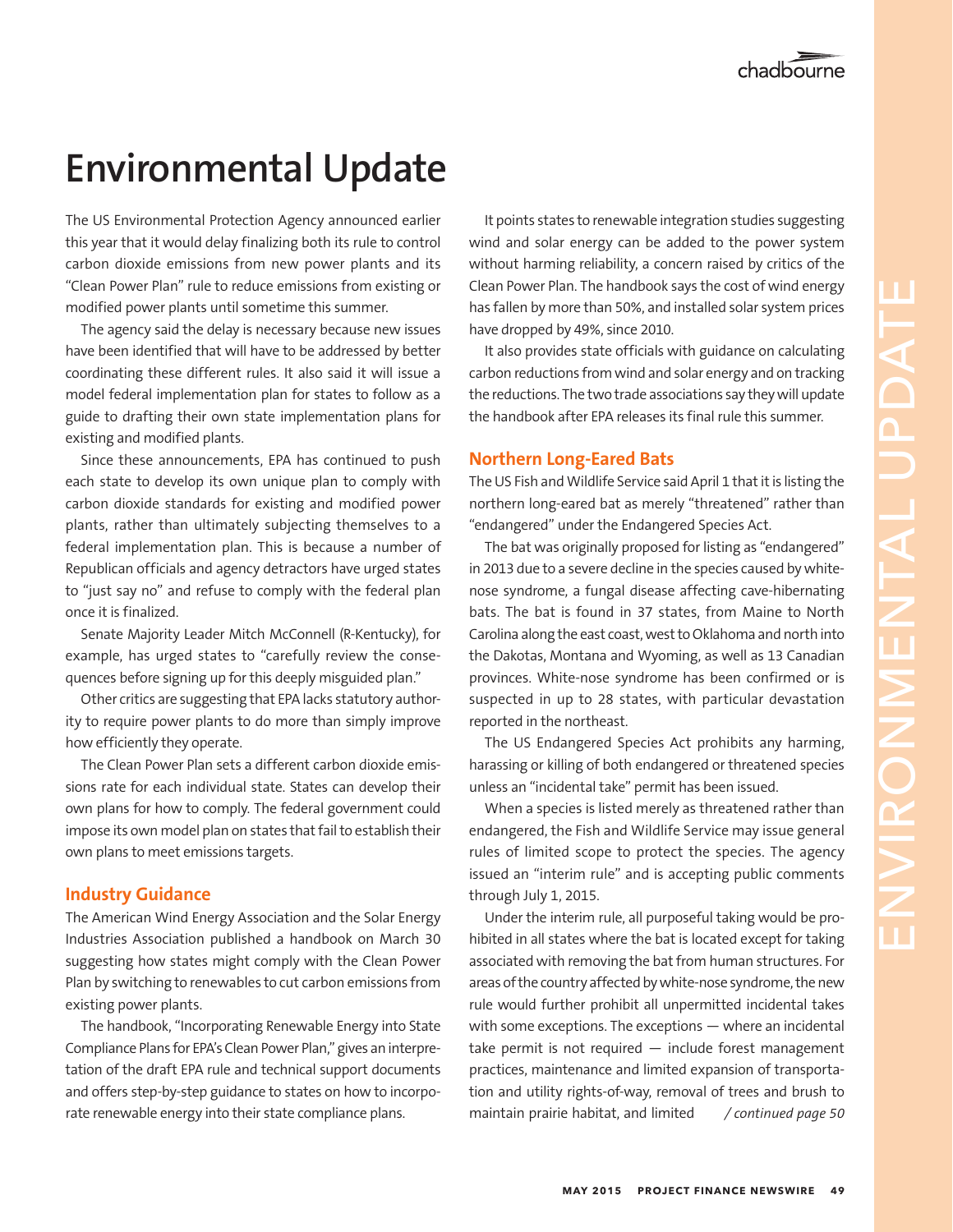tree removal projects, so long as these activities protect bat maternity roosts and hibernacula.

The strictest restrictions would apply during the two-month pup-rearing season in June and July when the bats occupy their hibernacula and are most vulnerable.

Incidental takes of the northern long-eared bat in wind, solar, mining, construction, agricultural, and oil and gas activities are exempted only in parts of the country not yet affected by white-nose syndrome — most commonly in the bat's western range. In other parts of the country, an incidental take permit is required for any takes in connection with these activities.

The interim rule will be effective starting May 4, 2015.

### **Indiana Bats**

A federal district court in mid-March upheld the US Fish and Wildlife Service's issuance of an incidental take permit for the killing of a limited number of endangered Indiana bats at a 100-turbine wind farm proposed for Champaign County, Ohio. The project is called Buckeye Wind.

A non-profit group, Union Neighbors United, that was formed to fight the project challenged the finding by the US government that the take permit will minimize and mitigate the effects on bats "to the maximum extent practicable."

The Indiana bat has long been protected as an endangered species. Concerns for its future have increased in recent years due to the spread of fungal white-nose syndrome to hibernating bat populations. No Indiana bat hibernaculum are reported in the immediate vicinity of the Buckeye project, but operation of its wind turbines has the potential to "take" Indiana bats that migrate through the area in the spring and fall.

Buckeye proposed various steps to minimize the harm to bats from its project, including varying the wind speed at which its turbines will rotate to minimize the number of bats that collide with the blades during key times of the year. The project will be required to do ongoing monitoring and will acquire and protect approximately 200 acres of bat habitat.

The Fish and Wildlife Service approved a five-year take limit of up to 26 takes or 130 over a 25-year period.

In upholding the permit, the court rejected the claim by the non-profit group that the agency is required by law to select a project alternative that minimizes the taking of Indiana bats to

the "maximum amount that can be implemented by the applicant" before applying mitigation measures to offset any take that could not be avoided or minimized.

The court said the law "permits an agency to place less emphasis on whether a program is the 'maximum that can practically be implemented by the applicant' if an applicant can first demonstrate that the minimization and mitigation provide substantial benefits to the species.

The agency had decided, before issuing the incidental take permit, that the minimization and mitigation measures proposed by the project company "fully offset" the impact of taking Indiana bats, and, thus, the court said, it was unnecessary to determine whether the plan was the "maximum that can be practically implemented by the Applicant."

"Once the impact was fully mitigated," the court said, "it was not necessary for [the Fish and Wildlife Service] to determine whether more mitigation was possible, or whether the impact could possibly be minimized further."

## **Trends in Wildlife Regulation**

Although Buckeye still faces additional hurdles, there are lessons the wind industry and those who finance wind projects can take away.

The Fish and Wildlife Service appears to giving the most negative attention to utilities that ignore the agency's landbased wind energy guidelines and site-specific agency recommendations. The reverse appears true as well: the agency is more lenient with developers who take such steps early even when problems arise later.

This trend extends beyond endangered species issues to all federal wildlife laws, including the Migratory Bird Treaty Act and the Bald and Golden Eagle Protection Act.

The reason is simple. Because construction and siting of wind farms are generally approved at the local level, the federal role is often limited to offering recommendations and then imposing fines against utilities found to have taken endangered species or protected habitat without a permit. The Fish and Wildlife Service likes to see wind developers take a variety of early steps, including survey work to assess risk and inform project adjustments, such as adjusting turbine speeds during migration season and delaying cut-in until the winds are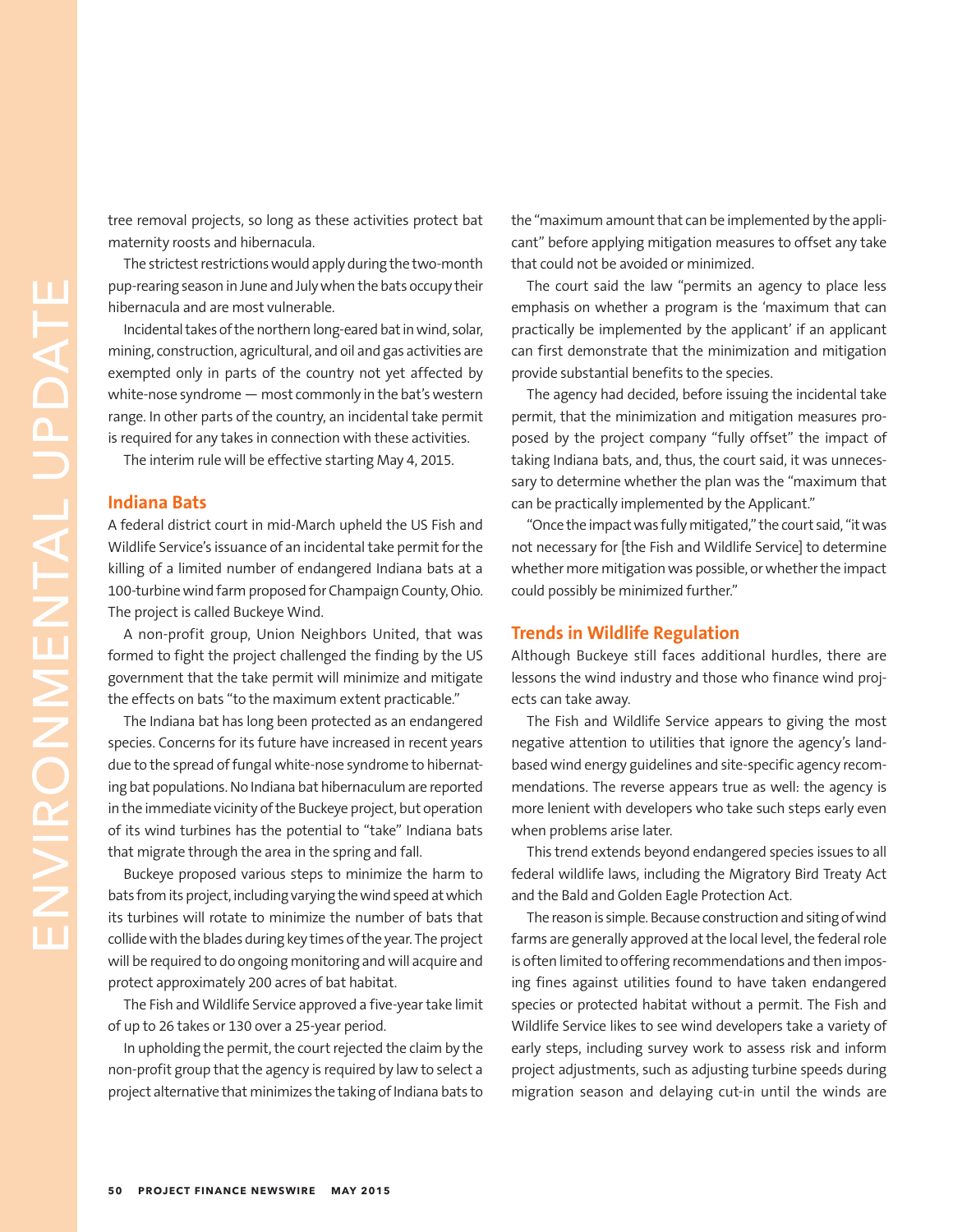chadbourne

stronger and fewer birds or bats are flying, or by making power lines and project facilities less attractive as perches.

The Buckeye litigation shows the potential benefits from working with the agency in siting a facility and then keeping in touch throughout the permit process, if needed, to establish mitigation measures and best management practices that minimize project impacts on threatened and endangered species. In contrast to agency treatment of what it considers "bad actors," meaning those who do not follow the guidelines, developers who demonstrate good faith have less to fear from agency enforcement when issues arise.

### **Mercury**

The US Supreme Court heard oral arguments in late March on whether the Environmental Protection Agency violated the Clean Air Act when it decided not to consider the financial costs of its regulations limiting emissions of mercury and other toxic air pollutants from power plants. The regulations in question are the 2012 mercury and air toxics standards, or MATS.

The consolidated case before the court is Michigan v. EPA. Various states and industry groups are arguing that the government's decision not to consider cost was arbitrary and has led to a regulation with disproportionately high compliance costs of over \$9 billion annually.

The government is arguing that section 112(n)(1)(A) of the Clean Air Act requires the EPA to assess and potentially regulate air toxics emissions from power plants, but does not explicitly require the agency to consider cost.

The Supreme Court is reviewing a narrow portion of a 2014 appeals court decision that upheld the MATS rule after concluding that EPA's decision-making was reasonable and that the agency deserves deference. A decision is expected by June.

### **Carbon Emissions**

President Obama released a blueprint at the end of March for cutting US greenhouse gas emissions by nearly a third over the next 10 years. The plan is being submitted to the United Nations in advance of a summit in Paris in December at which negotiators hope to reach a global climate change agreement.

The blueprint follows up on the joint climate change reductions pledged by the presidents of China and the United States -– the world's two largest greenhouse gas emitters — in Beijing last November. At that time, President Obama said the US would cut emissions 26% to 28% by 2025, and President Xi Jingping said that China's presently escalating carbon dioxide emissions would peak by 2030 or earlier and pledged to increase China's share of non-fossil fuels energy consumption to approximately 20% by 2030.

The release of the blueprint is supposed to show how the Obama administration intends to meet the US pledge and is intended to motivate other global emitters to make similar substantive pledges in advance of the Paris talks. The goals the US announced would not require any action by the US Congress.

> It relies on steps the administration can take on its own, such as the Climate Action Plan (for reducing carbon emissions from existing and modified power plants) that the administration is in the process of finalizing. Existing coal-fired power plants are the chief source of US carbon emissions.

> > */ continued page 68*

## EPA will release a model plan for states to reduce carbon emissions from existing power plants.